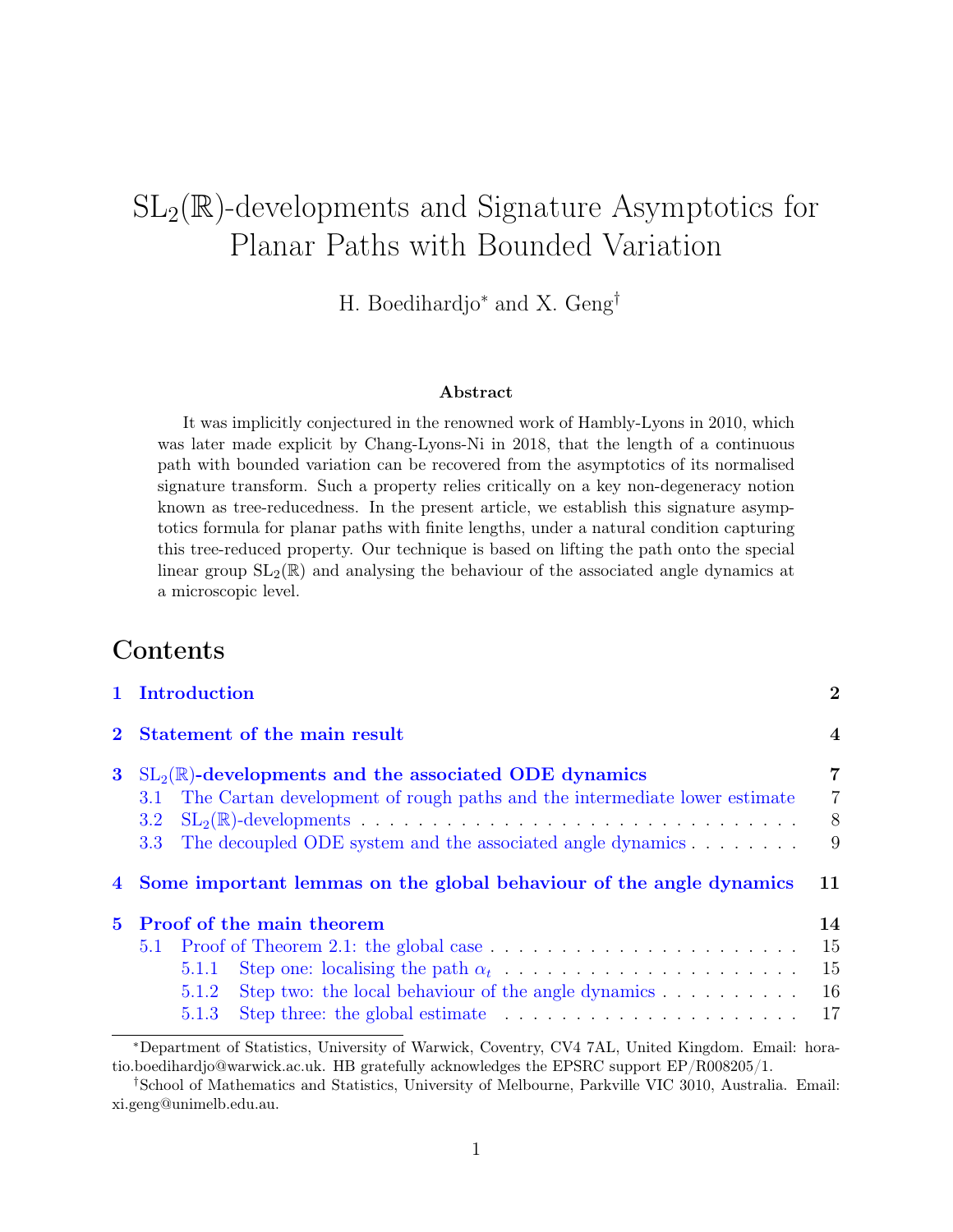|  | 5.2.1 |                                 | 21  |
|--|-------|---------------------------------|-----|
|  | 5.2.2 |                                 | -22 |
|  | 5.2.3 |                                 |     |
|  | 5.2.4 |                                 |     |
|  |       | 6 An extension: singular cusps  | 25  |
|  |       | <b>7</b> Some further questions | 30  |
|  |       |                                 |     |

[A Proof of Lemma](#page-30-0) [6.1](#page-25-0) and the  $C<sup>1</sup>$  $-case.$  31

### <span id="page-1-0"></span>1 Introduction

The signature transform (or simply the signature) of a multidimensional path  $\gamma : [0, L] \to \mathbb{R}^d$ is the formal tensor series

$$
S(\gamma) \triangleq \sum_{n=0}^{\infty} \int_{0 < t_1 < \dots < t_n < L} d\gamma_{t_1} \otimes \dots \otimes d\gamma_{t_n}
$$

formed by the global iterated path integrals of all orders. Such a transformation was originally introduced by K.T. Chen [\[4\]](#page-33-0) to construct a homology theory on loop spaces over manifolds, which had led to far-reaching applications in geometry and algebraic topology. It also played an essential role in Dyson's quantum field theory (cf. [\[8\]](#page-33-1)). Due to the vast development of analytic techniques in the rough path theory, the study of the signature transform has been enhanced to a new level of maturity over the last decade by many authors. A landmark result was the uniqueness theorem proved by Hambly-Lyons in their well-known work [\[11\]](#page-33-2) in 2010. The uniqueness theorem asserts that the signature of a bounded variation path uniquely determines the underlying path up to tree-like pieces (heuristically, a tree-like piece is a portion of the path in which it travels out and reverses back along itself). This result was later generalised to the rough path context in [\[2\]](#page-33-3). The uniqueness theorem has stimulated a stream of exciting problems related to reconstructing paths from their signatures and studying paths through functions on the signature space (cf.  $[5, 10, 15]$  $[5, 10, 15]$  $[5, 10, 15]$  $[5, 10, 15]$  $[5, 10, 15]$ ). One reason to work with the signature transform is that it has a nice intrinsic algebraic structure (linearisation of non-linear path functions) that is concealed at the level of paths (cf. [\[16\]](#page-33-7)).

As a consequence of the uniqueness theorem, one naturally expects that many quantitative properties of a path can be recovered from its signature. In the bounded variation case, there is a particularly elegant and important question along this line. A simple application of the triangle inequality shows that the signature of a continuous path  $\gamma$  with finite length satisfies the following estimate:

$$
\big\| \int_{0 < t_1 < \dots < t_n < L} d\gamma_{t_1} \otimes \dots \otimes d\gamma_{t_n} \big\| \leq \int_{0 < t_1 < \dots < t_n < L} |d\gamma_{t_1}| \cdot \dots \cdot |d\gamma_{t_n}| = \frac{\text{Length}(\gamma)^n}{n!}
$$

for every  $n \geq 1$ . What is non-trivial and surprising is that, this estimate becomes asymptotically sharp as  $n \to \infty$ . It was conjectured implicitly in [\[11\]](#page-33-2) and later made explicit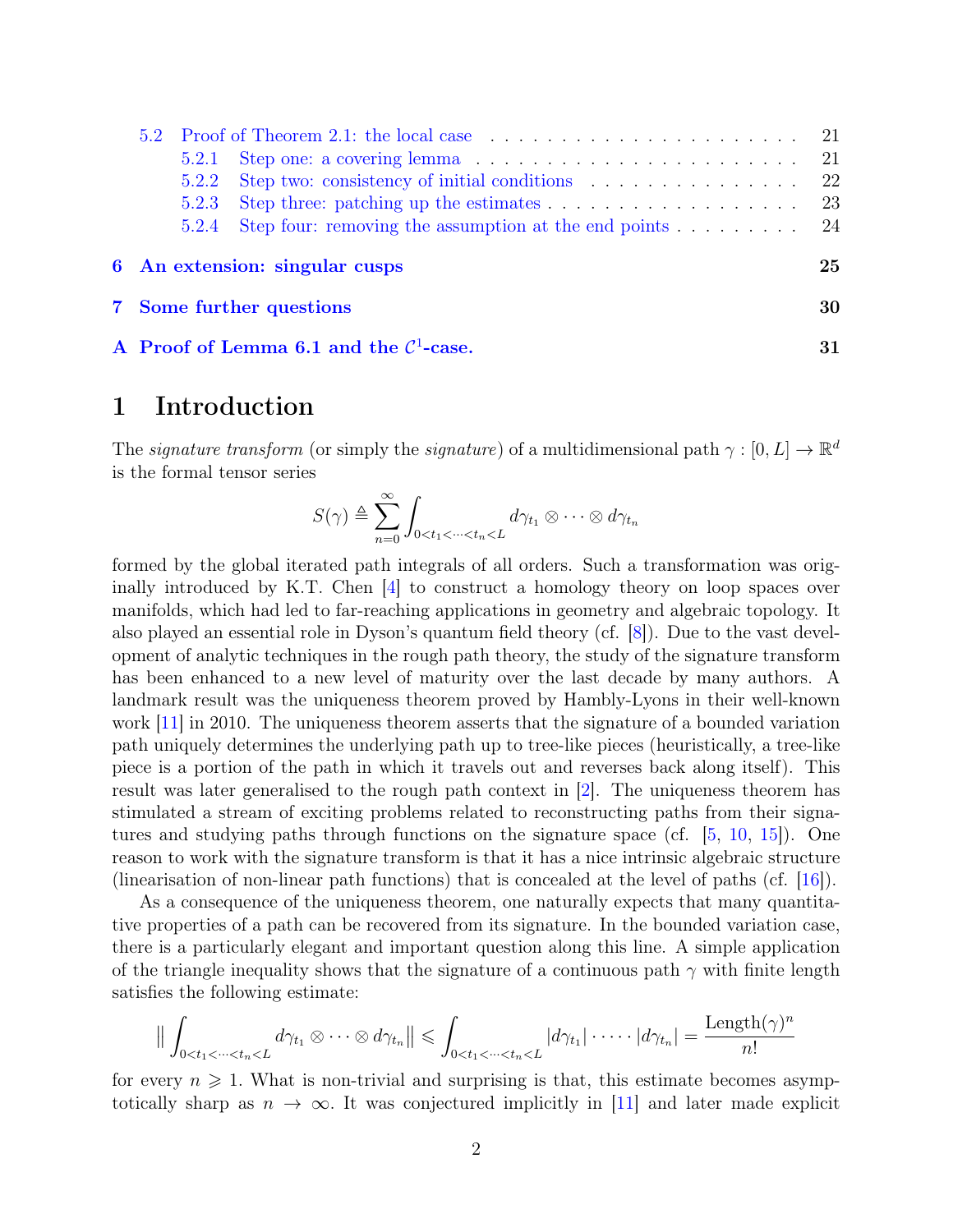by Chang-Lyons-Ni [\[6\]](#page-33-8) that, for any continuous, tree-reduced (i.e. not containing tree-like pieces) path with finite length, after normalisation one expects

<span id="page-2-0"></span>
$$
\text{Length}(\gamma) = \lim_{n \to \infty} ||n! \Big( \int_{0 < t_1 < \dots < t_n < L} d\gamma_{t_1} \otimes \dots \otimes d\gamma_{t_n} \Big) ||^{1/n} . \tag{1.1}
$$

This conjectural property is deep and surprising, as it suggests that the tree-reduced property is eliminating the fine-scale interactions and cancellations of the path increments in the  $n$ -th order iterated integral as n increases. Understanding such a property and phenomenon is an important step towards obtaining effective signature lower bounds, which is in turn essential for establishing convergence of signature inversion schemes. This point is particularly relevant in the work of Chang-Lyons [\[5\]](#page-33-4), which is also a key missing ingredient to theorise their proposed inversion algorithm in the general bounded variation context.

The signature asymptotics formula  $(1.1)$  was established in [\[11,](#page-33-2) [14\]](#page-33-9) for  $C^1$ -paths (i.e. continuously differentiable) parametrised at unit speed. There is an important reason for pushing our understanding towards the general bounded variation case. The conjectural formula [\(1.1\)](#page-2-0) as well as other similar signature inversion properties, if proven to be true, should be a pure consequence of *tree-reducedness* as suggested by the uniqueness theorem. As a result, identifying a suitable condition to quantify the "degree of being tree-reduced" is an essential step towards establishing general signature inversion properties. If a path  $\gamma$ is  $\mathcal{C}^1$  at unit speed, one can see that  $\gamma$  cannot produce a tree-like piece. Indeed, if  $\gamma'$  is a continuous function on  $S<sup>n</sup>$ , it immediately rules out the possibility that  $\gamma$  makes an  $\pi$ -turn at some point. However, this viewpoint embeds regularity assumptions of the path into the detection of tree-reducedness, making the latter property opaque.

For a deeper understanding about the essence of the underlying phenomenon, it is important to develop an approach that separates the non-degeneracy property of tree-reducedness from regularity properties of the path and reveals a property like [\(1.1\)](#page-2-0) as a consequence of tree-reducedness. The main contribution of the present article is to provide an attempt along this philosophy. Our intuition behind capturing tree-reducedness is very simple: we require that the path does not make a  $\pi$ -turn locally, and if it does it makes it in a way avoiding the creation of a tree-like piece (cf. Definition [2.4](#page-5-1) for a more precise formulation). Our main result is stated in Theorem [2.1](#page-5-0) below, which confirms the conjectural formula [\(1.1\)](#page-2-0) for planar paths with bounded variation that satisfy such a condition. At the moment, extending the current analysis to higher dimensions is a challenging task (cf. Section [7](#page-29-0) for a brief discussion). Nonetheless, the two dimensional situation already appears to be highly non-trivial and contains several essential ideas. Our methodology, which is partly inspired by the series [\[3,](#page-33-10) [7,](#page-33-11) [11,](#page-33-2) [13,](#page-33-12) [14\]](#page-33-9) of works, is based on lifting the underlying path onto the special linear group  $SL_2(\mathbb{R})$  and developing fine analysis on the behaviour of the associated angle dynamics. It has a similar nature as the method developed in [\[3\]](#page-33-10), however, the underlying difficulties are in different directions. The method in [\[3\]](#page-33-10) deals with multi-level interactions of different signature components (which is only relevant if the path is rough), while the current work deals with fine-scale interactions of different time periods due to rapid oscillations of the path. It is reasonable to expect that, suitable combination of the two viewpoints may lead to deeper understanding towards the more general rough path situation. We mention that  $SL_2(\mathbb{R})$ -developments were also used by Lyons-Sidorova [\[13\]](#page-33-12) to establish a decay prop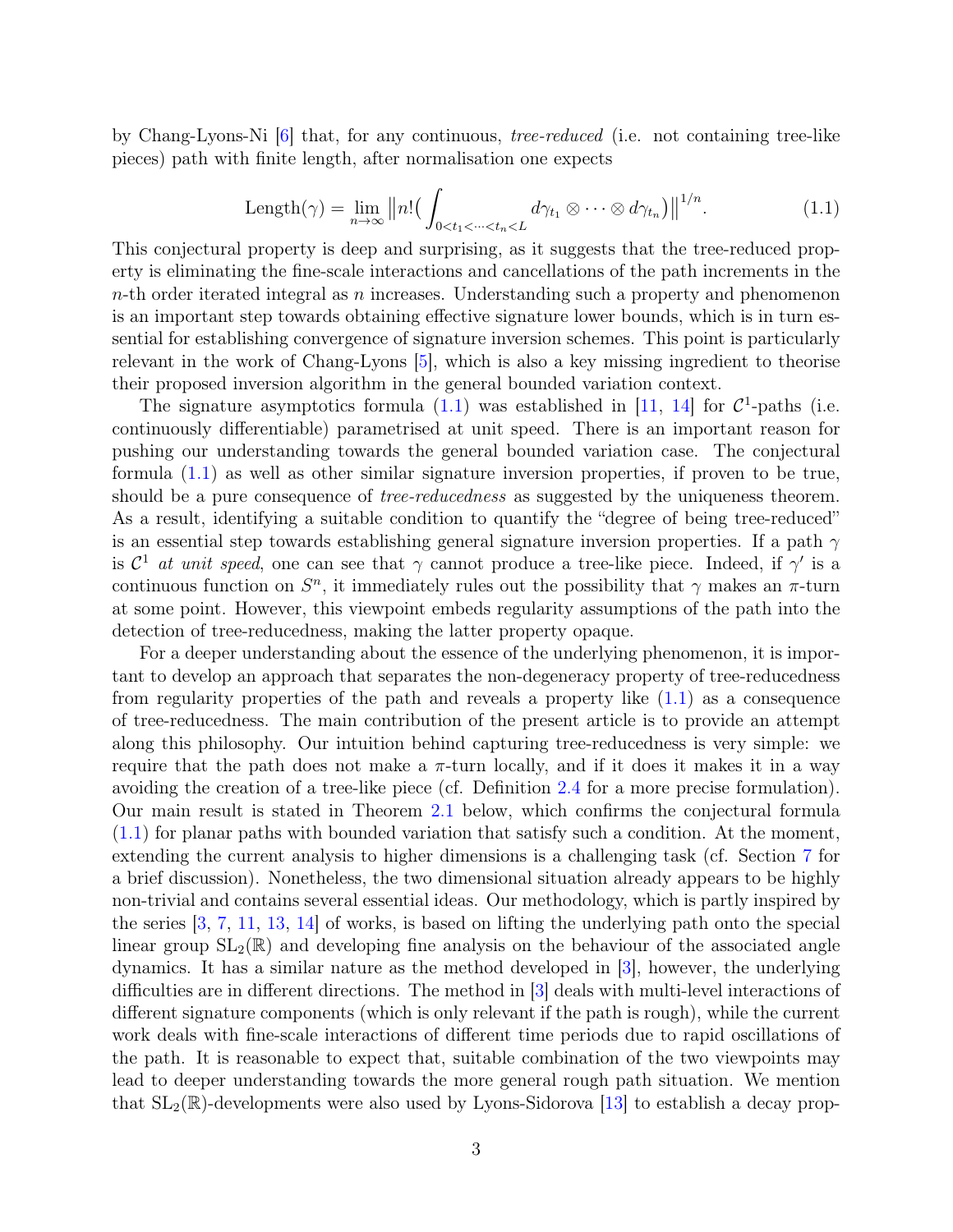erty of the logarithmic signature. In their work, the  $SL_2(\mathbb{R})$ -structure was mainly used for the geometry of its exponential map. In our approach, the  $SL_2(\mathbb{R})$ -structure surprisingly simplifies the ODE dynamics by producing a decoupled ODE system for the  $SL_2(\mathbb{R})$ -action which may not be the case under other types of developments.

Organisation. In Section [2,](#page-3-0) we recall a few notation and state our main theorem. In Section [3,](#page-6-0) we recall some basic notions on Cartan developments of paths and derive the core equations in the context of  $SL_2(\mathbb{R})$ -developments. In Section [4,](#page-10-0) we establish several preliminary lemmas on the angle dynamics that are critical for later analysis. In Section [5,](#page-13-0) we develop the proof of the main theorem. In Section  $6$ , we discuss how our method can be adapted to deal with a more singular type of paths. In Section [7,](#page-29-0) we discuss a few natural questions to be further investigated.

### <span id="page-3-0"></span>2 Statement of the main result

In this section, we provide the main set-up of the present article and state our main result.

We start by recalling some standard notation about paths and their signatures. Let V be a Banach space. For each  $n \geq 1$ , we denote  $V^{\otimes n}$  as the completion of the algebraic tensor product  $V^{\otimes_{\mathbf{a}^n}}$  under the *projective tensor norm*, which is defined by (cf. [\[17\]](#page-33-13))

<span id="page-3-2"></span>
$$
\|\xi\|_{\pi} \triangleq \inf \left\{ \sum_{i} |v_1^i| \cdot \dots \cdot |v_n^i| : \xi = \sum_{i} v_1^i \otimes \dots \otimes v_n^i \right\}, \quad \xi \in V^{\otimes_{\text{a}} n}.
$$
 (2.1)

The projective tensor norm is the largest among all admissible tensor norms (cf. [\[17\]](#page-33-13)).

**Definition 2.1.** Let  $\gamma : [0, L] \to V$  be a continuous path with finite length. The *signature* of  $\gamma$  is the formal tensor series of global iterated path integrals against  $\gamma$  defined by

$$
S(\gamma) \triangleq (1, \gamma_L - \gamma_0, \cdots, \int_{0 < t_1 < \cdots < t_n < L} d\gamma_{t_1} \otimes \cdots \otimes d\gamma_{t_n}, \cdots) \in \prod_{n=0}^{\infty} V^{\otimes n}.
$$

Let  $\gamma$  be a given continuous path with finite length. We define the following normalised signature asymptotics functional:

<span id="page-3-1"></span>
$$
L_1(\gamma) \triangleq \lim_{n \to \infty} ||n! \Big( \int_{0 < t_1 < \dots < t_n < L} d\gamma_{t_1} \otimes \dots \otimes d\gamma_{t_n} \Big) \big| \big|_{\pi}^{1/n} . \tag{2.2}
$$

It is known that (cf. [\[1,](#page-33-14) [6\]](#page-33-8)) the limit in [\(2.2\)](#page-3-1) is well defined and the quantity  $L_1(\gamma)$  remains the same if the limit is replaced by the supremum over  $n \geq 1$ . Using the triangle inequality, it is immediate to see that  $L_1(\gamma) \leqslant ||\gamma||_{1\text{-var}}$ . The reserve inequality (for tree-reduced paths) is the main challenging question.

In the present article, we restrict ourselves to two dimensional paths. We assume that  $\mathbb{R}^2$ is equipped with the Euclidean norm and the tensor products  $(\mathbb{R}^2)^{\otimes n}$   $(n \geq 1)$  are equipped with the associated projective tensor norm (cf.  $(2.1)$ ). We consider continuous paths in  $\mathbb{R}^2$ with finite lengths, parametrised at unit speed. Mathematically, these paths are defined by

<span id="page-3-3"></span>
$$
\gamma : [0, L] \to \mathbb{R}^2, \ \gamma_t = (x_t, y_t) = (x_0 + \int_0^t \cos \beta_s ds, y_0 + \int_0^t \sin \beta_s ds), \tag{2.3}
$$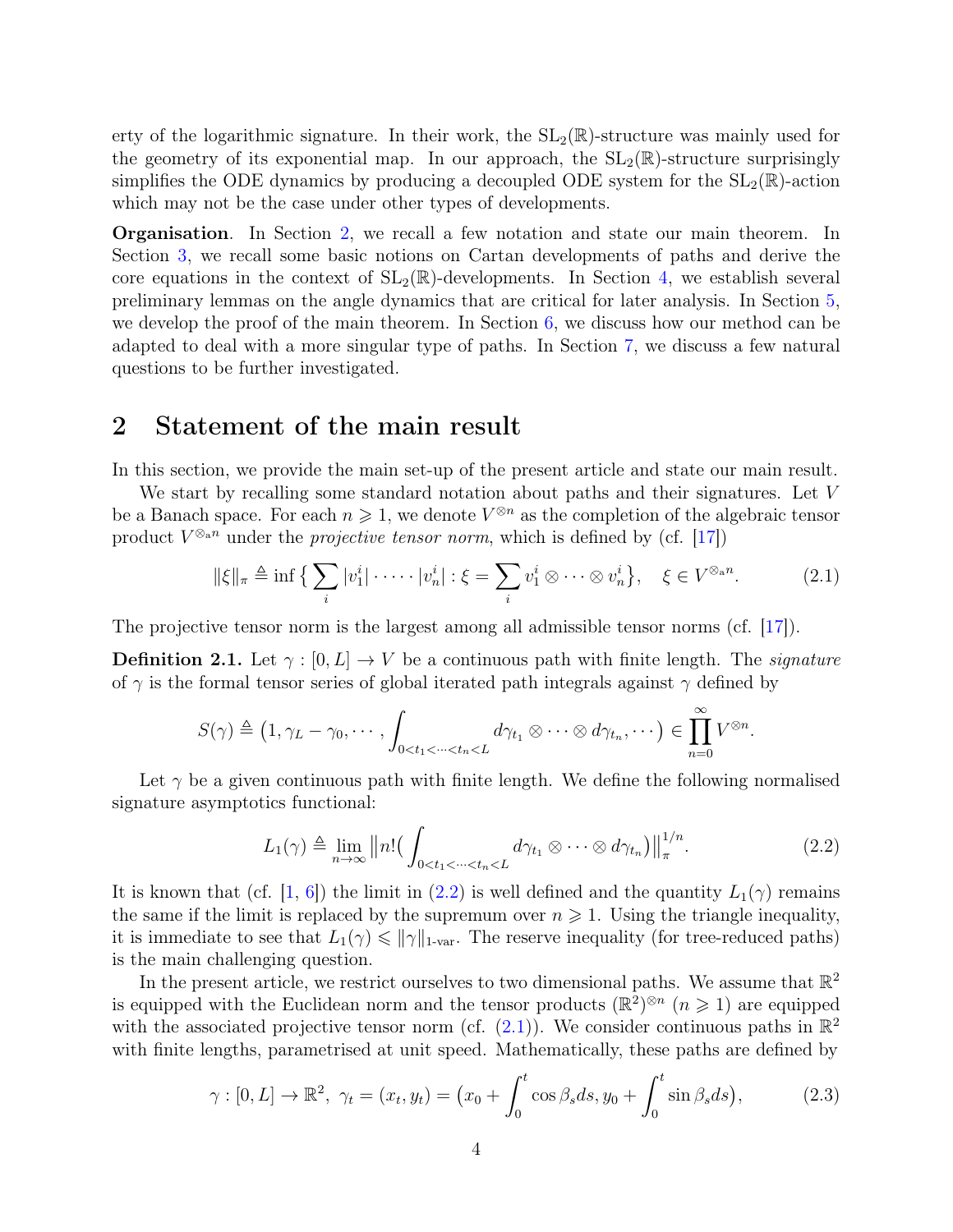where  $\beta : [0, L] \to \mathbb{R}$  is a (Lebesgue) measurable function.

We are going to propose a natural sufficient condition that captures the tree-reduced property, and to establish the asymptotics formula [\(1.1\)](#page-2-0) for paths satisfying such condition. For the sake of preciseness, we recapture the definition of tree-reducedness as follows (cf. [\[2\]](#page-33-3)). Recall that, a real tree is a metric space in which any two distinct points can be joined by a unique non-self-intersecting path up to reparametrisation and such a path is a geodesic in the metric sense.

<span id="page-4-2"></span>**Definition 2.2.** Let  $\gamma : [s, t] \to E$  be a continuous path in some topological space E. We say that  $\gamma$  is *tree-like*, if there exists a real tree T and two continuous maps

$$
\xi : [s, t] \to \mathcal{T}, \ \Phi : \mathcal{T} \to E,
$$

such that  $\xi_s = \xi_t$  and  $\gamma = \Phi \circ \xi$ . A tree-like piece of a path  $\gamma : [s, t] \to E$  is a portion  $[u, v] \subseteq [s, t]$  such that  $\gamma|_{[u,v]}$  is tree-like. A path is said to be *tree-reduced* if it does not contain any tree-like pieces.

Heuristically, being tree-reduced means that there is no portion of the path  $\gamma$  along which it reverses back to cancel itself right away. In the figure below, the first path is tree-reduced while the second one contains a tree-like piece.

<span id="page-4-0"></span>

Figure 1: Tree-reduced and non-tree-reduced paths.

From now on, we consider a path  $\gamma : [0, L] \to \mathbb{R}^2$  given by  $(2.3)$  where  $\beta : [0, L] \to \mathbb{R}$  is a given measurable function. It is clear that  $\gamma$  is parametrised at unit speed, and L is the length of  $\gamma$ .

A natural idea to capture the tree-reduced property in terms of the angular path  $\beta$  is to require that  $β_t$  locally takes values in an interval of length less than π. This rules out the possibility that  $\gamma$  turns around to cancel itself. On the other hand, making a  $\pi$ -turn does not necessarily produce a tree-like piece, as illustrated by the cusp path in Figure [1](#page-4-0) (i). In order to include this possibility, a natural extension is to make the above requirement on  $\beta$ hold outside an arbitrarily small interval that contains the cusp singularity.

To make the above idea precise, we first introduce the following definition.

<span id="page-4-1"></span>**Definition 2.3.** Let  $\gamma : [0, L] \to \mathbb{R}^2$  be a path given by [\(2.3\)](#page-3-3). We say that  $\gamma$  is a *regular* cusp, if the following two conditions hold: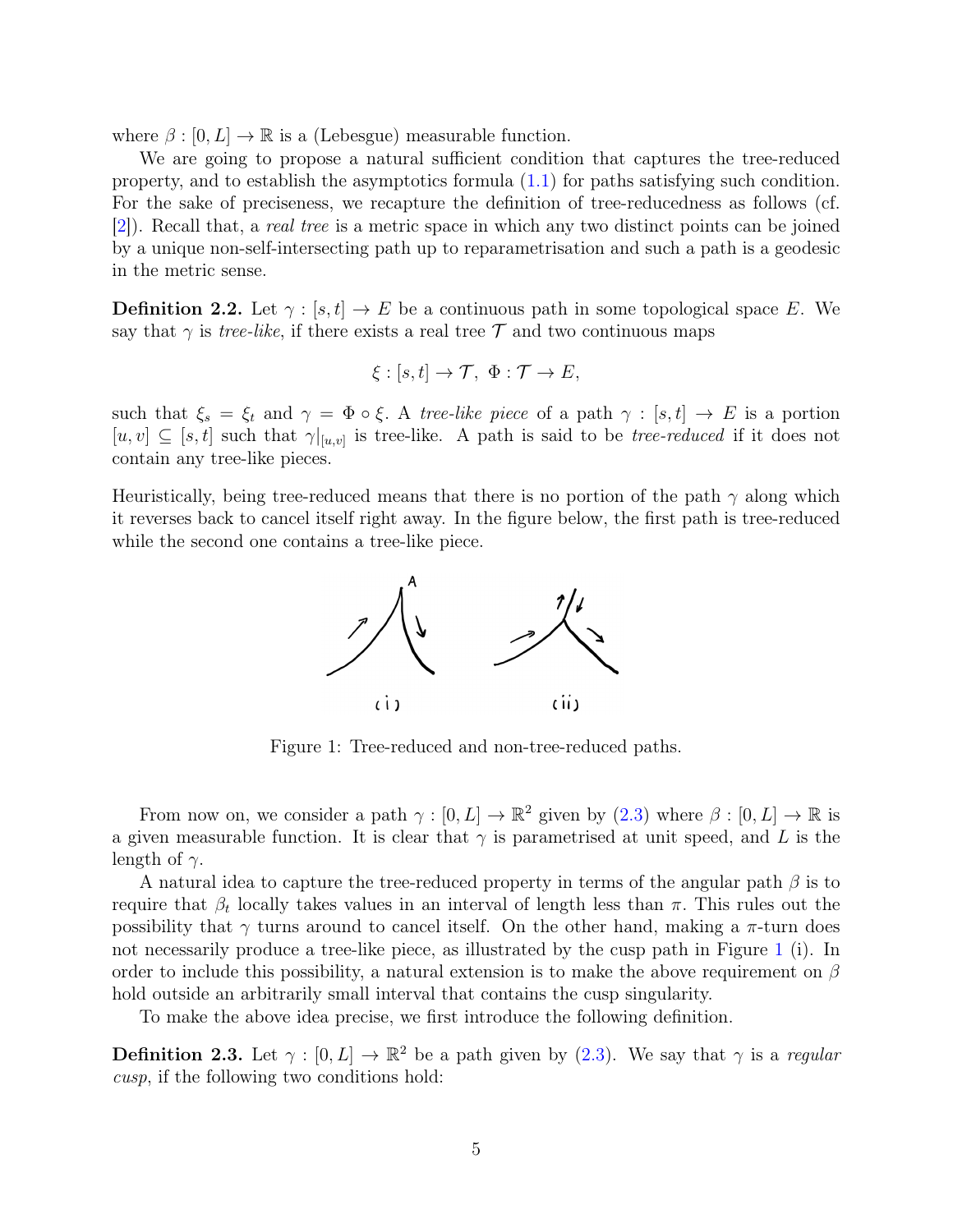(i) there is a real number  $a \in \mathbb{R}$  such that

$$
\beta_t \in [a, a + \pi] \quad \text{for a.a. } t \in [0, L];
$$

(ii) for any  $\delta > 0$ , there is a closed subset  $F \subseteq L$  which is a finite disjoint union of closed intervals, as well as two real numbers  $a_{\delta} > a, b_{\delta} < a + \pi$ , such that

$$
\mu(F^c) < \delta
$$
 and  $\beta_t \in [a_{\delta}, b_{\delta}]$  for a.a  $t \in F$ .

Here  $\mu$  denotes the Lebesgue measure.

Since the definition is only concerned with the angular path  $\beta$ , we sometimes simply say that  $\beta$  is a regular cusp. The typical shape of a regular cusp is illustrated by Figure [1](#page-4-0) (i). We mention that there is another type of cusps that is more singular in terms of detecting the tree-reduced property and is thus harder to deal with. We discuss this case in Section [6](#page-24-0) (cf. Theorem [6.1](#page-25-1) below).

<span id="page-5-2"></span>Example 2.1. A special situation of Definition [2.3](#page-4-1) is when

<span id="page-5-3"></span>
$$
\beta_t \in [a, b] \quad \text{for a.a. } t \in [0, L] \tag{2.4}
$$

for some  $a, b \in \mathbb{R}$  satisfying  $b - a < \pi$ . In this case, there is no cusp singularities and the conditions in Definition [2.3](#page-4-1) are satisfied trivially.

Note that Definition [2.3](#page-4-1) is global, while producing a tree-like piece or not is a local issue. To capture the tree-reduced property, it is more natural to localise Definition [2.3.](#page-4-1) This leads to the following definition, which will be assumed throughout the rest of the present article.

<span id="page-5-1"></span>**Definition 2.4.** We say that  $\gamma$  is *strongly tree-reduced*, if for any  $t \in (0, L)$ , there exists a neighbourhood  $(u_t, v_t)$  of t such that  $\gamma|_{[u_t, v_t] \cap [0, L]}$  is a regular cusp.

Our main result is stated as follows.

<span id="page-5-0"></span>**Theorem 2.1.** Let  $\gamma : [0, L] \to \mathbb{R}^2$  be a path given by [\(2.3\)](#page-3-3). Suppose that  $\gamma$  is strongly tree-reduced. Then the signature asymptotics formula [\(1.1\)](#page-2-0) holds.

Theorem [2.1](#page-5-0) contains the case of  $C^1$ -paths at unit speed as a particular example. Indeed, if the angular path  $\beta_t$  is continuous, for each given t the path  $\beta_s$  takes values in an interval of length less than  $\pi$  when s is near t. The result also contains the case of piecewise  $\mathcal{C}^1$ -paths whose intersection angles are strictly less than  $\pi$ . For the situation where the intersection angle is  $\pi$ , Theorem [2.1](#page-5-0) still applies if the cusp singularity has the nature of Definition [2.3.](#page-4-1) Also see Section [6](#page-24-0) below for adapting the analysis to the case of even more singular cusps.

On the other hand, the property stated in Definition [2.4](#page-5-1) is a condition that captures the tree-reduced property and has no implication on the regularity of the path  $\gamma$ . Our analysis relies solely on such a non-degeneracy condition. In contrast to the analysis developed in [\[11,](#page-33-2) [14\]](#page-33-9), regularity assumptions on  $\beta$  are not relevant here and measurability is sufficient for our purpose.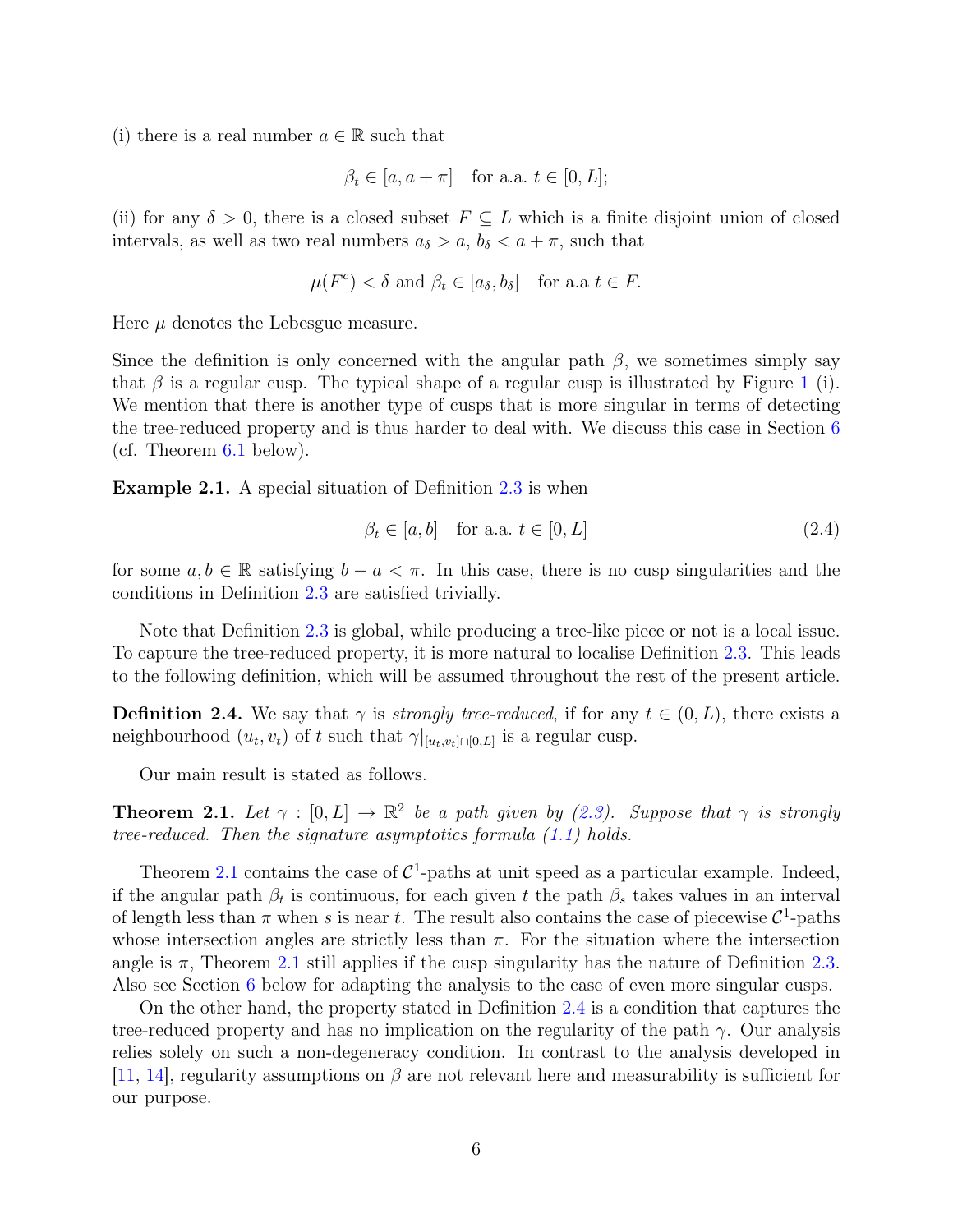Remark 2.1. It is also interesting to point out that, although heuristically convincing, it is not at all obvious to directly show that strong tree-reducedness implies tree-reducedness in the sense of Definition [2.2.](#page-4-2) This is however an immediate consequence of Theorem [2.1](#page-5-0) and the uniqueness theorem in [\[2\]](#page-33-3).

To summarise the main idea in our strategy, we consider the development of  $\gamma$  into the special linear group  $SL_2(\mathbb{R})$  which acts on the plane  $\mathbb{R}^2$  in the canonical way. The core of our approach is to look at the action of  $\Gamma_L$  (where  $(\Gamma_t)_{0 \le t \le L}$  is the development of  $\gamma$ ) from a dynamical viewpoint, and to carefully examine the behaviour of the associated angle dynamics at a microscopic level. We will elaborate this point more precisely as we develop the analysis in the following sections.

## <span id="page-6-0"></span> $3 \text{ SL}_2(\mathbb{R})$ -developments and the associated ODE dynamics

Our starting point of proving Theorem [2.1](#page-5-0) is to develop the path  $\gamma$  onto a suitably chosen Lie group from Cartan's perspective. In this section, we first recall the general construction of path developments under the framework of [\[3\]](#page-33-10). We then specialise the development to a particular Lie group and establish the associated ODE dynamics. The analysis of this ODE dynamics is the core ingredient in our approach, which will be performed in later sections.

### <span id="page-6-1"></span>3.1 The Cartan development of rough paths and the intermediate lower estimate

Let V be a finite dimensional normed vector space. Let G be a finite dimensional Lie group with Lie algebra g. Suppose that  $F: V \to \mathfrak{g}$  is a given linear map, and  $\rho: \mathfrak{g} \to \text{End}(W)$ is a given representation (i.e. a Lie algebra homomorphism) of  $\mathfrak g$  over a finite dimensional normed vector space W. Set  $\Phi \triangleq \rho \circ F : V \to \text{End}(W)$ . Let  $\mathbf{X} = (\mathbf{X}_t)_{0 \le t \le L}$  be a geometric rough path over  $V$  (cf. [\[12\]](#page-33-15)).

**Definition 3.1.** The *Cartan development* of **X** *onto*  $G$  under  $F$  is the solution to the differential equation

$$
\begin{cases} dG_t = G_t \cdot F(d\mathbf{X}_t), & 0 \leq t \leq L, \\ G_0 = e, & \end{cases}
$$

where e is the identity of G. Respectively, the Cartan development of  $X$  onto Aut $(W)$  under  $\Phi$  is the solution to the linear differential equation

$$
\begin{cases} d\Gamma_t = \Gamma_t \cdot \Phi(d\mathbf{X}_t), & 0 \leq t \leq L, \\ \Gamma_0 = \text{Id}. \end{cases}
$$

Remark 3.1. There are two important reasons for considering path developments. The first one is that, the end point  $\Gamma_L$  of the development, when one varies g and the representation  $\rho$ in a suitably chosen class, should encode essentially all information about the original rough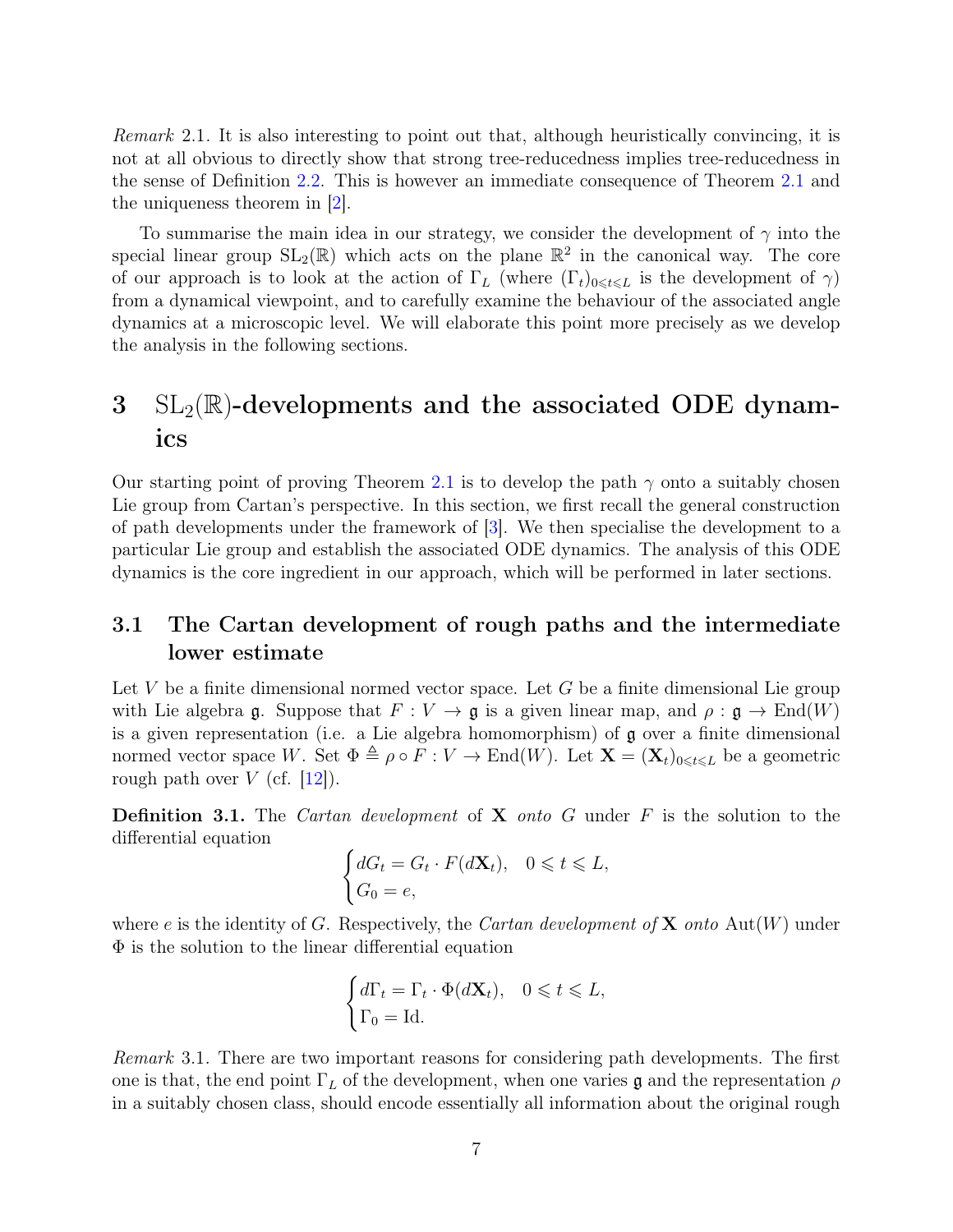path  $X$  (up to tree-like pieces). The second one is that, the development is defined by a "linear" equation, hence linearising the analysis of nonlinear functionals on path space. These two points are similar to the philosophy of working with the signature of  $X$ , but it allows much richer algebraic structures through choosing the Lie algebras and representations properly. This philosophy has not yet been fully explored in the literature, and could be of potential interest for further applications in the study of rough paths and stochastic processes.

We now recall a general lower estimate proved in [\[3\]](#page-33-10). We only state the version for bounded variation paths. Let  $\gamma : [0, L] \to V$  be a continuous path with finite length. Recall that  $L_1(\gamma)$  is the functional defined by the normalised signature asymptotics [\(2.2\)](#page-3-1). Under the above set-up, for each  $\lambda > 0$ , let  $(\Gamma_t^{\lambda})_{0 \leq t \leq L}$  be the Cartan development of  $\lambda \cdot \gamma$  onto  $Aut(W)$  under  $\Phi$ .

<span id="page-7-1"></span>**Proposition 3.1.** The quantity  $L_1(\gamma)$  admits the following lower estimate:

$$
L_1(\gamma) \geqslant \overline{\lim_{\lambda \to \infty}} \frac{\log \|\Gamma_L^{\lambda}\|_{W \to W}}{\lambda \|\Phi\|_{V \to \text{End}(W)}},
$$

where  $\|\cdot\|_{X\to Y}$  denotes the operator norm between Banach spaces X and Y.

#### <span id="page-7-0"></span>3.2  $SL_2(\mathbb{R})$ -developments

We now specialise our study to the context of Theorem [2.1.](#page-5-0) In particular, let  $V = \mathbb{R}^2$  whose canonical basis is denoted as  $\{e_1, e_2\}$ . Let  $\gamma : [0, L] \to V$  be a continuous path with finite length L, parametrised at unit speed. More explicitly, the path  $\gamma$  is defined by the integral  $(2.3)$ , where the angular path  $\beta : [0, L] \to \mathbb{R}^2$  is a given measurable function.

Under the setting of Section [3.1,](#page-6-1) we choose  $G = SL_2(\mathbb{R})$ , the space of real  $2 \times 2$  matrices with determinant one. The group  $SL_2(\mathbb{R})$  is a three dimensional Lie group, whose Lie algebra is given by  $\mathfrak{g} = \mathfrak{sl}_2(\mathbb{R})$ , the space of real  $2 \times 2$  matrices with zero trace. The Lie algebra  $\mathfrak{sl}_2(\mathbb{R})$  admits a Lorentzian metric defined by

$$
\langle A, B \rangle \triangleq \frac{1}{2} \text{Tr}(AB), \quad A, B \in \mathfrak{sl}_2(\mathbb{R}),
$$

which has signature  $(+, +, -)$ . An element  $A \in \mathfrak{sl}_2(\mathbb{R})$  is hyperbolic/elliptic/parabolic if  $\langle A, A \rangle$  is positive/negative/zero. An orthonormal basis of  $\mathfrak{sl}_2(\mathbb{R})$  under the Lorentzian metric  $\langle \cdot, \cdot \rangle$  is given by

$$
E_1 = \begin{pmatrix} 1 & 0 \\ 0 & -1 \end{pmatrix}, E_2 = \begin{pmatrix} 0 & 1 \\ 1 & 0 \end{pmatrix}, E_3 = \begin{pmatrix} 0 & 1 \\ -1 & 0 \end{pmatrix}.
$$

Note that  $E_1, E_2$  are hyperbolic elements and  $E_3$  is elliptic.

We define the linear map  $F: V \to \mathfrak{sl}_2(\mathbb{R})$  explicitly by mapping the basis  $\{e_1, e_2\}$  to the hyperbolic elements  $\{E_1, E_2\}$  respectively, i.e.  $F(e_i) \triangleq E_i$   $(i = 1, 2)$ .

Finally, the representation  $\rho : \mathfrak{sl}_2(\mathbb{R}) \to \text{End}(W)$  is taken to be the canonical matrix representation, i.e. the action of  $\mathfrak g$  on  $W = \mathbb R^2$  via matrix multiplication. We assume that W is also equipped with the Euclidean norm. Note that the group  $SL_2(\mathbb{R})$  also acts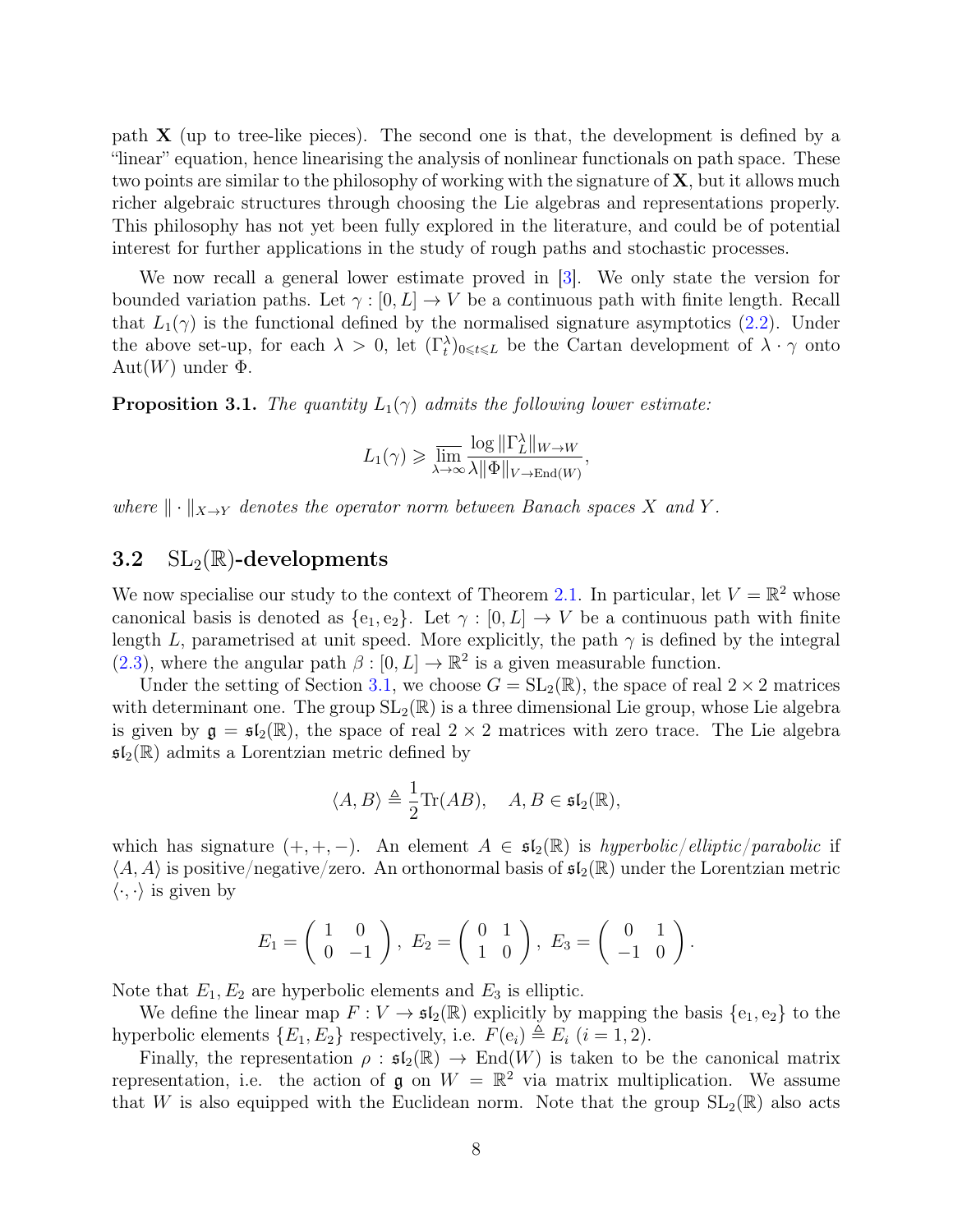on W via matrix multiplication. If we view  $SL_2(\mathbb{R})$  as a subspace of the matrix algebra  $\text{Mat}_2(\mathbb{R}) \cong \text{End}(W)$ , Cartan developments onto  $\text{SL}_2(\mathbb{R})$  and  $\text{Aut}(W)$  are identical. For each  $\lambda > 0$ , the Cartan development of  $\lambda \cdot \gamma$  onto  $SL_2(\mathbb{R})$  is denoted as  $\Gamma^{\lambda} = (\Gamma_t^{\lambda})_{0 \leq t \leq L}$ . More explicitly,  $\Gamma^{\lambda}$  satisfies the differential equation

$$
\frac{d\Gamma_t^{\lambda}}{dt} = \lambda \Gamma_t^{\lambda} \cdot \begin{pmatrix} \cos \beta_t & \sin \beta_t \\ \sin \beta_t & -\cos \beta_t \end{pmatrix}, \quad \Gamma_0^{\lambda} = \text{Id}.
$$

Note that such equation needs to be understood in the integral sense or in the  $t$ -a.e. sense.

Under the above specific choice, Proposition [3.1](#page-7-1) yields the following lower estimate for the quantity  $L_1(\gamma)$ :

<span id="page-8-1"></span>
$$
L_1(\gamma) \geqslant \varlimsup_{\lambda \to \infty} \frac{\log \|\Gamma_L^{\lambda}\|_{\mathbb{R}^2 \to \mathbb{R}^2}}{\lambda}.
$$
\n
$$
(3.1)
$$

To see this, we only need to check that the operator  $\Phi = \rho \circ F : \mathbb{R}^2 \to \text{End}(\mathbb{R}^2)$  has norm one. But this follows from the relation

$$
|\Phi(v)(w)| = |v| \cdot |w| \quad \forall v, w \in \mathbb{R}^2,
$$

which can be verified explicitly.

Remark 3.2. From the geometric viewpoint, it is also natural to consider the action of  $SL_2(\mathbb{R})$ on the upper half plane  $\mathbb H$  via Möbius transformation, since  $SL_2(\mathbb R)$  is the isometry group of H when H is equipped with the Lobachevsky hyperbolic metric. In this case, the action of  $\Gamma_t^{\lambda}$  on H gives the hyperbolic development of  $\gamma$  (cf. [\[11\]](#page-33-2) for an equivalent hyperbolic framework). However, we do not take this geometric viewpoint and work with linear actions instead.

#### <span id="page-8-0"></span>3.3 The decoupled ODE system and the associated angle dynamics

In view of [\(3.1\)](#page-8-1), in order to obtain a sharp lower bound for  $L_1(\gamma)$ , we need to estimate  $\|\Gamma_L^{\lambda}\|_{\mathbb{R}^2 \to \mathbb{R}^2}$  effectively. For this purpose, we look at the action of  $\Gamma_L^{\lambda}$  from a dynamical perspective which we now describe.

We introduce the notation  $\Gamma^{\lambda}_{s,t}$   $(t \in [s,L])$  to denote the Cartan development of  $\lambda \cdot \gamma|_{[s,L]}$ evaluated at time t. Simple calculation shows that

<span id="page-8-3"></span>
$$
\Gamma_{s,u}^{\lambda} = \Gamma_{s,t}^{\lambda} \cdot \Gamma_{t,u}^{\lambda} \quad \forall s \leq t \leq u. \tag{3.2}
$$

As a result, for a given initial vector  $\xi^{\lambda} \in \mathbb{R}^2$ , the action  $\Gamma_L^{\lambda} \xi^{\lambda}$  can be studied through the following dynamical perspective:

<span id="page-8-2"></span>
$$
\Gamma_L^{\lambda} \xi^{\lambda} = \Gamma_{t_0, t_1}^{\lambda} \cdot \Gamma_{t_1, t_2}^{\lambda} \cdot \dots \cdot \Gamma_{t_{n-1}, t_n}^{\lambda} \xi^{\lambda}, \tag{3.3}
$$

where  $\mathcal{P} = \{t_i\}_{0 \leq i \leq n}$  is an arbitrarily fine partition of [0, L]. The dynamics [\(3.3\)](#page-8-2) reduces to the following simple equation when we take mesh $(\mathcal{P}) \to 0$ .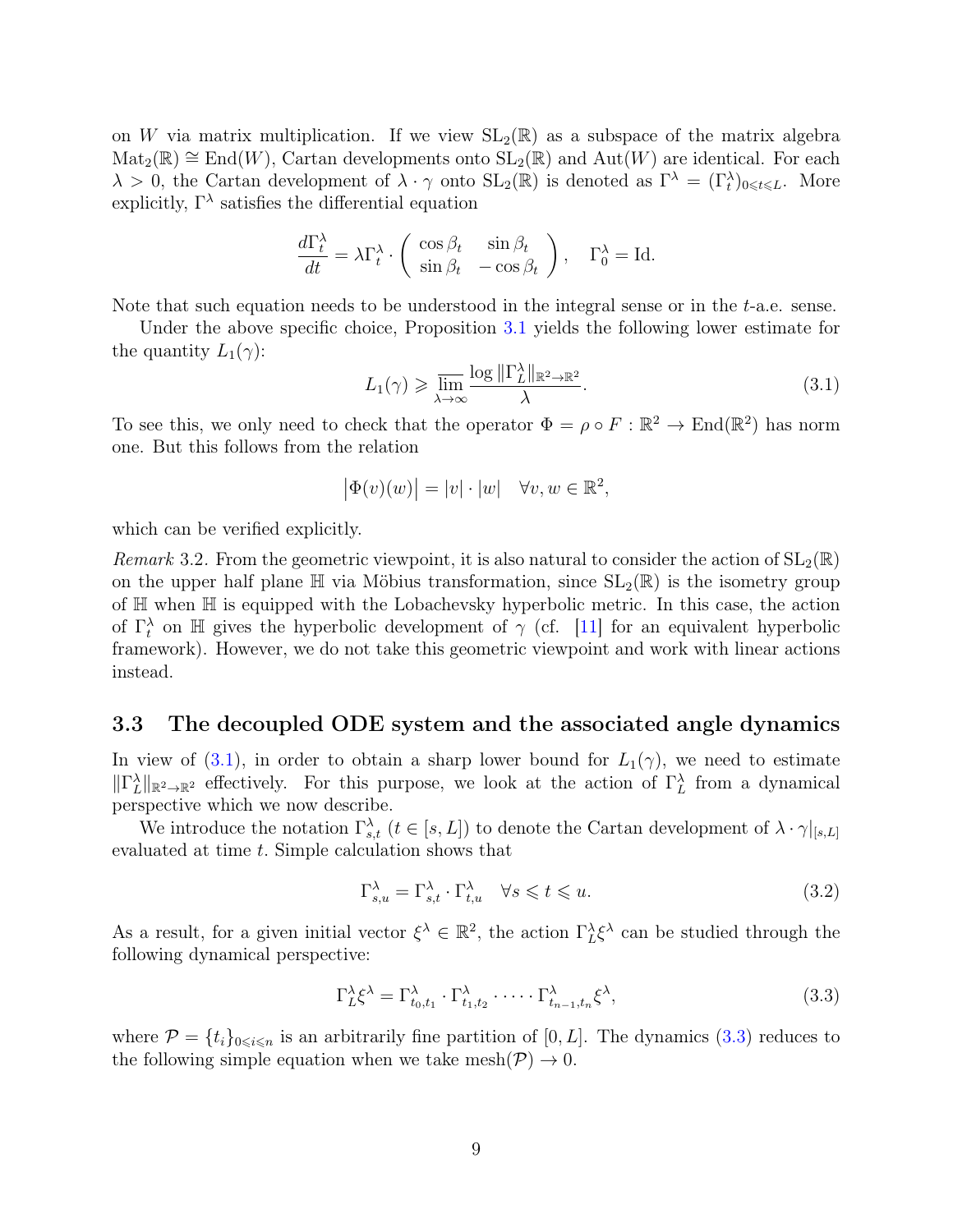**Lemma 3.1.** Let  $w_t^{\lambda} \triangleq \Gamma_{L-t,L}^{\lambda} \xi^{\lambda}$ . Then  $w_L^{\lambda} = \Gamma_L^{\lambda} \xi^{\lambda}$ , and  $(w_t^{\lambda})_{0 \leq t \leq L}$  is the unique solution to the differential equation:

<span id="page-9-0"></span>
$$
\begin{cases} \frac{dw_t^{\lambda}}{dt} = \lambda \begin{pmatrix} \cos \beta_{L-t} & \sin \beta_{L-t} \\ \sin \beta_{L-t} & -\cos \beta_{L-t} \end{pmatrix} \cdot w_t^{\lambda}, & 0 \leq t \leq L, \\ w_0^{\lambda} = \xi^{\lambda}. \end{cases}
$$
(3.4)

*Proof.* Let t be given and  $h > 0$ . According to the relation  $(3.2)$ , we have

$$
w_{t+h}^{\lambda} = \Gamma_{L-t-h,L-t}^{\lambda} \cdot w_t^{\lambda}.
$$

It follows from the equation of the Cartan development that

$$
\frac{w_{t+h}^{\lambda} - w_t^{\lambda}}{h} = \frac{\Gamma_{L-t-h,L-t}^{\lambda} - \text{Id}}{h} \cdot w_t^{\lambda}
$$

$$
= \frac{\lambda}{h} \int_{L-t-h}^{L-t} \Gamma_{L-t-h,u}^{\lambda} \left( \begin{array}{cc} \cos \beta_u & \sin \beta_u \\ \sin \beta_u & -\cos \beta_u \end{array} \right) \cdot w_t^{\lambda} du,
$$

The result follows by letting  $h \to 0^+$ .

**Notation**. From now on, we denote  $\alpha_t \triangleq \beta_{L-t}$ . It is obvious that  $\alpha$  satisfies Definition [2.4](#page-5-1) if and only if  $\beta$  does.

Our next step is to rewrite the equation  $(3.4)$  using polar coordinates. Let

$$
w_t^{\lambda} = \rho_t^{\lambda} e^{i\phi_t^{\lambda}}, \quad t \in [0, L].
$$

<span id="page-9-3"></span>We also write the initial vector as  $\xi^{\lambda} = \rho_0^{\lambda} e^{i\phi_0^{\lambda}}$ , where  $\rho_0^{\lambda} = 1$  and the angle  $\phi_0^{\lambda}$  is given fixed. **Lemma 3.2.** The pair  $(\rho_t^{\lambda}, \phi_t^{\lambda})$  satisfies the following ODE system:

$$
\begin{cases} \frac{d\rho_t^{\lambda}}{dt} = \lambda \rho_t^{\lambda} \cos(\alpha_t - 2\phi_t^{\lambda}), \end{cases} \tag{3.5}
$$

$$
\frac{d\phi_t^{\lambda}}{dt} = \lambda \sin(\alpha_t - 2\phi_t^{\lambda}).
$$
\n(3.6)

Proof. Firstly, note that we have

$$
dw_t^{\lambda} = d\rho_t^{\lambda} \cdot \begin{pmatrix} \cos \phi_t^{\lambda} \\ \sin \phi_t^{\lambda} \end{pmatrix} + \rho_t^{\lambda} d\phi_t^{\lambda} \cdot \begin{pmatrix} -\sin \phi_t^{\lambda} \\ \cos \phi_t^{\lambda} \end{pmatrix}
$$
  
= 
$$
\begin{pmatrix} \cos \phi_t^{\lambda} & -\sin \phi_t^{\lambda} \\ \sin \phi_t^{\lambda} & \cos \phi_t^{\lambda} \end{pmatrix} \cdot \begin{pmatrix} d\rho_t^{\lambda} \\ \rho_t^{\lambda} d\phi_t^{\lambda} \end{pmatrix}.
$$
 (3.7)

In addition, according to the equation  $(3.4)$ , we have

<span id="page-9-2"></span>
$$
dw_t^{\lambda} = \lambda \rho_t^{\lambda} dt \cdot \begin{pmatrix} \cos \alpha_t & \sin \alpha_t \\ \sin \alpha_t & -\cos \alpha_t \end{pmatrix} \cdot \begin{pmatrix} \cos \phi_t^{\lambda} \\ \sin \phi_t^{\lambda} \end{pmatrix}.
$$
 (3.8)

<span id="page-9-1"></span>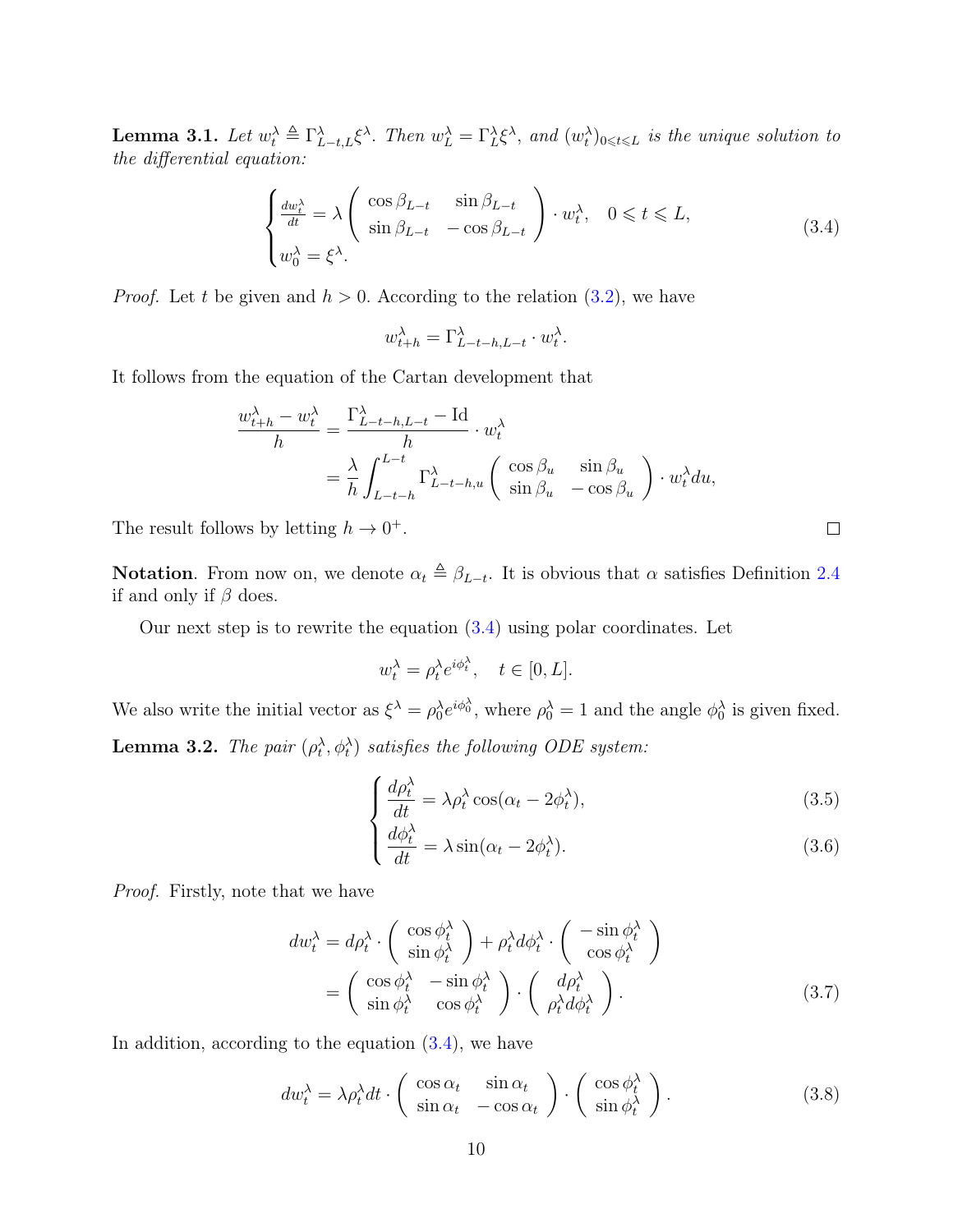By comparing  $(3.7)$  and  $(3.8)$ , we arrive at

$$
\begin{pmatrix} d\rho_t^{\lambda} \\ \rho_t^{\lambda} d\phi_t^{\lambda} \end{pmatrix} = \lambda \rho_t^{\lambda} dt \cdot \begin{pmatrix} \cos(\alpha_t - 2\phi_t^{\lambda}) \\ \sin(\alpha_t - 2\phi_t^{\lambda}) \end{pmatrix},
$$

which yields the desired ODE system.

It is clear that the angular path  $\phi_t^{\lambda}$  is absolutely continuous. Observe that the ODE system for  $(\rho_t^{\lambda}, \phi_t^{\lambda})$  is decoupled, in the sense that the angular equation  $(3.6)$  does not depend on  $\rho_t^{\lambda}$ . In addition, by linearity the radial component  $\rho_t^{\lambda}$  can be easily solved from the radial equation [\(3.5\)](#page-9-3) (recall  $\rho_0^{\lambda} = 1$ ) as

<span id="page-10-1"></span>
$$
\rho_t^{\lambda} = \exp\left(\lambda \int_0^t \cos(\alpha_s - 2\phi_s^{\lambda}) ds\right), \quad t \in [0, L]. \tag{3.9}
$$

Remark 3.3. The following viewpoint can be taken to avoid ambiguity when choosing the angular component  $\phi_t^{\lambda}$ . Given the initial angle  $\phi_0^{\lambda}$ , the angular equation  $(3.6)$  admits a unique solution  $\phi_t^{\lambda}$ . Define  $\rho_t^{\lambda}$  by the formula [\(3.9\)](#page-10-1) accordingly. Then  $w_t^{\lambda} \triangleq \rho_t^{\lambda} e^{i\phi_t^{\lambda}}$  gives the solution to the equation [\(3.4\)](#page-9-0) which clearly coincides with  $(\Gamma_{L-t,L}^{\lambda} \xi^{\lambda})_{0 \leq t \leq L}$  by uniqueness.

Since  $\rho_L^{\lambda} = |\Gamma_L^{\lambda} \xi^{\lambda}|$  and  $\xi^{\lambda}$  is assumed to be a unit vector, we have the following important lemma which is a direct consequence of the estimate [\(3.1\)](#page-8-1).

<span id="page-10-2"></span>**Lemma 3.3.** The quantity  $L_1(\gamma)$  satisfies

<span id="page-10-3"></span>
$$
L_1(\gamma) \geqslant \overline{\lim_{\lambda \to \infty}} \int_0^L \cos(\alpha_t - 2\phi_t^{\lambda}) dt,
$$
\n(3.10)

where the initial angle  $\phi_0^{\lambda} \in \mathbb{R}$  is arbitrarily given.

Lemma [3.3](#page-10-2) provides a clearer picture of proving Theorem [2.1.](#page-5-0) In order to produce the lower bound of  $L_1(\gamma)$  given by the length L, we are led to showing that *the angular path*  $2\phi_t^{\lambda}$  is close to  $\alpha_t$  for most of the time when  $\lambda$  is large. At a heuristic level, this phenomenon is reasonable, since the angular equation [\(3.6\)](#page-9-3) is suggesting a strong mean-reversing behaviour of  $2\phi_t^{\lambda}$ towards the path  $\alpha_t$  when  $\lambda$  is large. However, making this phenomenon mathematically precise is a non-trivial challenging task, since no regularity assumptions are made on the path  $\alpha_t$  and one has to rely on fine measure-theoretic arguments. The analysis simplifies substantially if  $\alpha_t$  is assumed to be a continuous function (cf. Appendix for a discussion on this case).

## <span id="page-10-0"></span>4 Some important lemmas on the global behaviour of the angle dynamics

The core of our approach is to analyse the angle dynamics for  $\phi_t^{\lambda}$ . In this section, we derive several key lemmas on the behaviour of  $\phi_t^{\lambda}$  relative to the path  $\alpha_t$  under global assumptions on  $\alpha_t$ . These results will be used in a localised situation when we prove the main theorem in the next section.

The first lemma tells us that  $2\phi_t^{\lambda}$  remains in the same range as  $\alpha_t$ 's provided that the initial angle  $2\phi_0^{\lambda}$  does.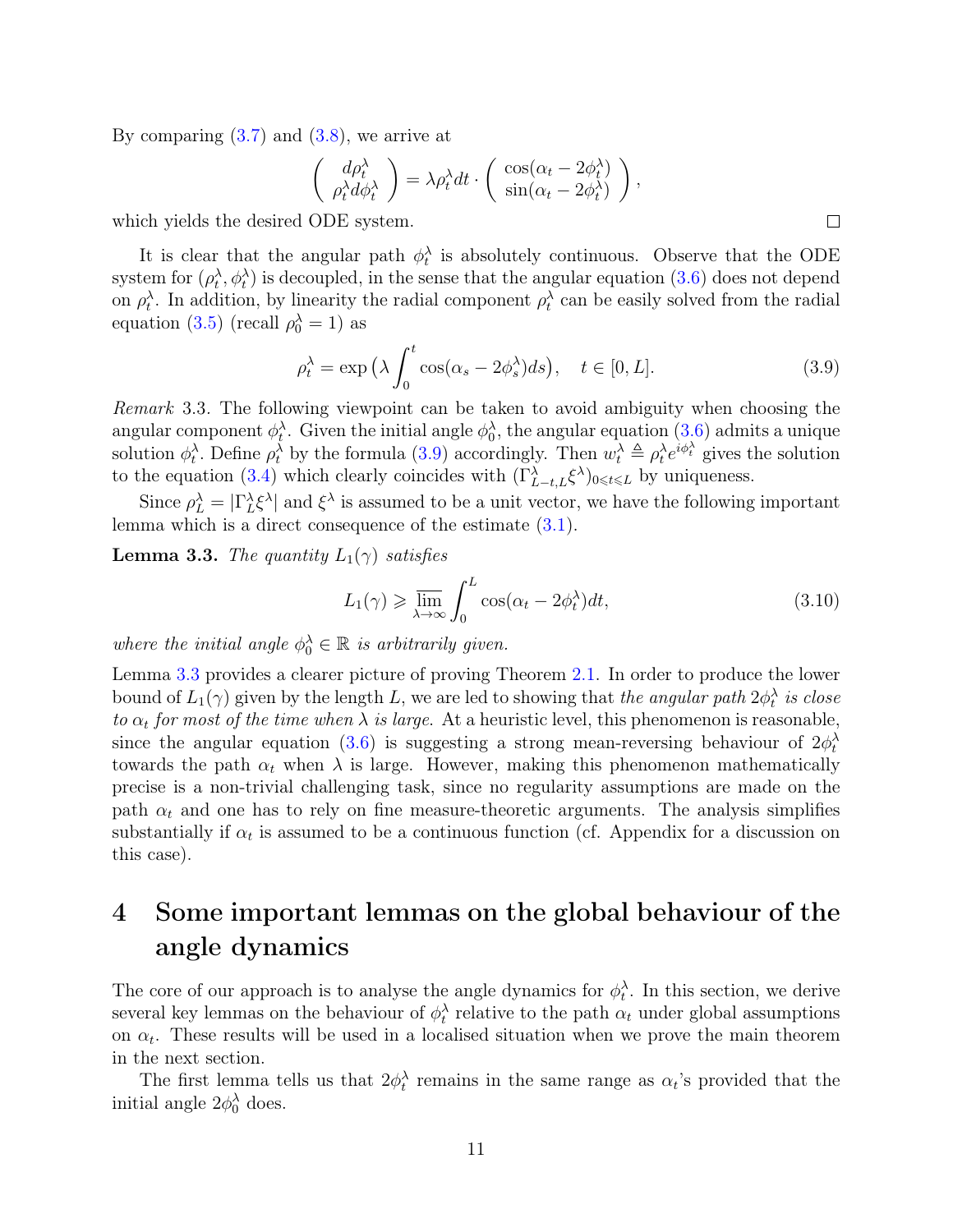<span id="page-11-1"></span>**Lemma 4.1.** Let  $a \in \mathbb{R}$ . Suppose that  $\alpha_t \in [a, a + \pi]$  for a.a.  $t \in [0, L]$ . If  $2\phi_0^{\lambda} \in (a, a + \pi)$ , then  $2\phi_t^{\lambda} \in (a, a + \pi)$  for every  $t \in [0, L]$  and  $\lambda > 0$ .

*Proof.* Recall that  $2\phi_t^{\lambda}$  is absolutely continuous. Set  $b \triangleq a + \pi$ . Suppose on the contrary that  $2\phi_t^{\lambda}$  leaves  $(a, a + \pi)$  at some time, and let us assume that  $2\phi_t^{\lambda}$  hits the end point b before hitting a. Define

$$
t_2 \triangleq \inf \{t : 2\phi_t^{\lambda} = b\}, t_1 \triangleq \sup \{t < t_2 : 2\phi_t^{\lambda} < \frac{a+b}{2}\}.
$$

We take  $t_1 = 0$  if  $2\phi_t^{\lambda} \geq \frac{a+b}{2}$  $\frac{+b}{2}$  for all  $t < t_2$ . Apparently, we have  $2\phi_{t_1}^{\lambda} < b$ ,  $2\phi_{t_2}^{\lambda} = b$  and  $2\phi_t^{\lambda} \in \left[\frac{a+b}{2}\right]$  $(\frac{1}{2}, b]$  for all  $t \in [t_1, t_2]$ . By using the equation  $(3.6)$  of  $\phi_t^{\lambda}$ , for a.a.  $t \in [t_1, t_2]$  we have

$$
\frac{d\phi_t^{\lambda}}{dt} = \lambda \sin(\alpha_t - 2\phi_t^{\lambda})
$$
  
=  $\lambda \sin(\alpha_t - 2\phi_t^{\lambda}) \mathbf{1}_{\{a \le \alpha_t < \frac{a+b}{2}\}} + \lambda \sin(\alpha_t - 2\phi_t^{\lambda}) \mathbf{1}_{\{\frac{a+b}{2} \le \alpha_t \le b\}}.$ 

In the first region, we know that  $\alpha_t - 2\phi_t^{\lambda} \in [-\pi, 0]$  and thus the sine function is non-positive. In the second region, note that both of  $\alpha_t - 2\phi_t^{\lambda}$  and  $b - 2\phi_t^{\lambda}$  lie in  $\left[-\frac{\pi}{2}\right]$  $\frac{\pi}{2}$ ,  $\frac{\pi}{2}$  $\frac{\pi}{2}$ . As a result, we have

$$
\sin(\alpha_t - 2\phi_t^{\lambda}) \le \sin(b - 2\phi_t^{\lambda})
$$

in this region. Note moreover that  $b - 2\phi_t^{\lambda} \in [0, \frac{\pi}{2}]$  $\frac{\pi}{2}$  for  $t \in [t_1, t_2]$ . It follows that

$$
\frac{d\phi_t^{\lambda}}{dt} \leq \lambda \sin(b - 2\phi_t^{\lambda}) \mathbf{1}_{\left\{\frac{a+b}{2} \leq \alpha_t \leq b\right\}} \leq \lambda(b - 2\phi_t^{\lambda}).
$$

Equivalently, we have

$$
\frac{d}{dt}\left(2e^{2\lambda t}\phi_t^{\lambda}\right) \leq 2\lambda b e^{2\lambda t}
$$

.

By integrating the above inequality over  $[t_1, t_2]$ , we arrive at

$$
2\phi_{t_2}^{\lambda} \leqslant b - (b - 2\phi_{t_1}^{\lambda})e^{-2\lambda(t_2 - t_1)} < b,
$$

which is a contradiction. A similar argument also leads to a contradiction in the case when  $2\phi_t^{\lambda}$  hits a before b. Therefore, we conclude that  $2\phi_t^{\lambda} \in (a, b)$  for all time.  $\Box$ 

The next lemma quantifies how much  $2\phi_t^{\lambda}$  can deviate from an interval [a, b] if the path  $\alpha_t$  does not always stay in this interval.

<span id="page-11-0"></span>**Lemma 4.2.** Let  $a, b \in \mathbb{R}$  be such that  $0 < b - a < \pi$ . Define

$$
r \triangleq 2\lambda\mu(\lbrace t : \alpha_t \notin [a, b] \rbrace),
$$

Suppose that  $b - a + r < \pi$  and  $2\phi_0^{\lambda} \in [a, b]$ . Then

$$
2\phi_t^{\lambda} \in [a-r, b+r] \quad \forall t \in [0, L].
$$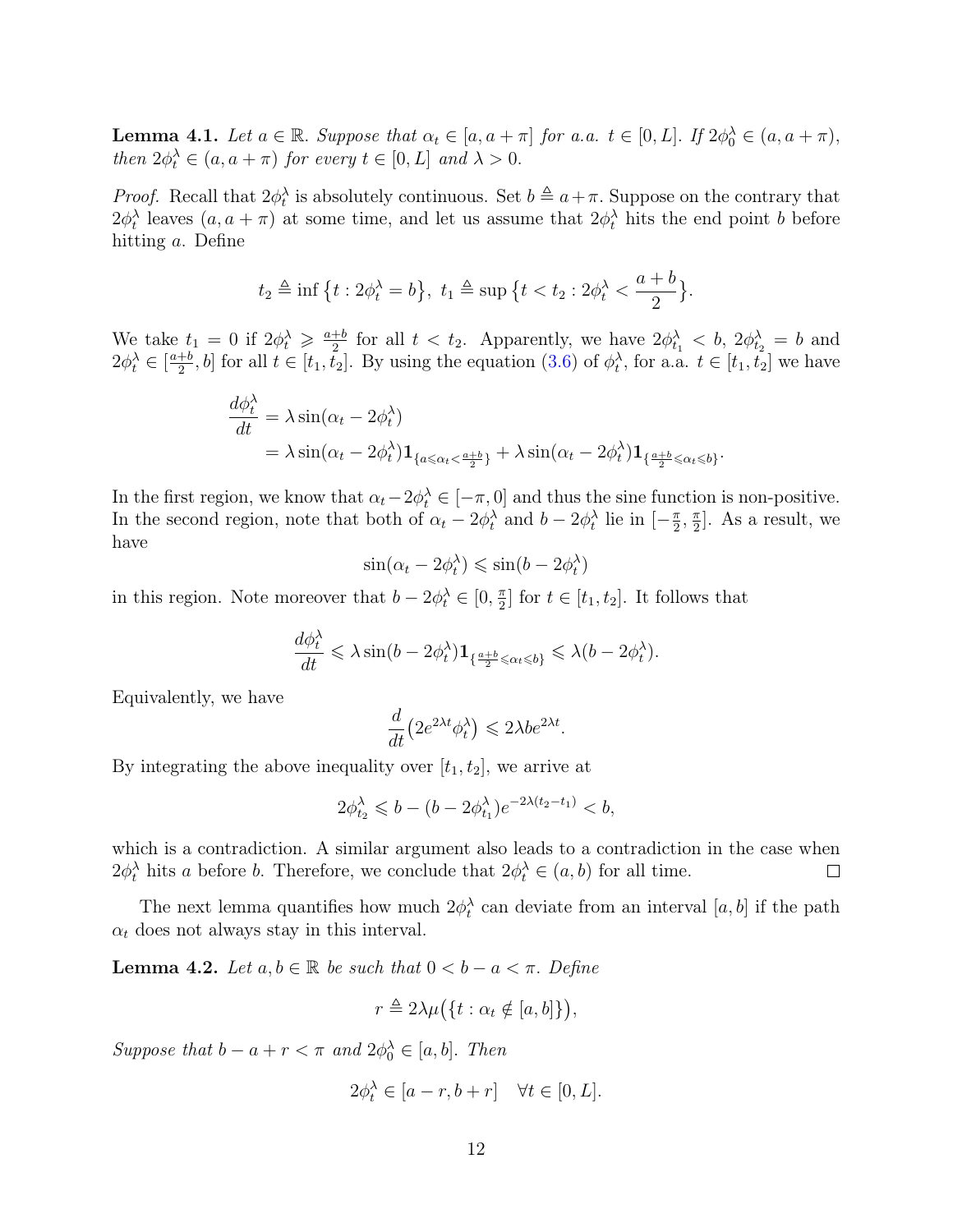*Proof.* Suppose on the contrary that  $2\phi_t^{\lambda}$  exits the interval  $[a - r, b + r]$  at some time, and assume that it exits at the end point  $b + r$ . We can then find a time  $\tau$  such that

$$
b + r < 2\phi_{\tau}^{\lambda} < a + \pi.
$$

Define

$$
t_2 \triangleq \inf\{t < \tau : 2\phi_t^{\lambda} = 2\phi_{\tau}^{\lambda}\}, t_1 \triangleq \sup\{t < t_2 : 2\phi_t^{\lambda} \in [a, b]\},\
$$

and write

$$
A \triangleq \{t : \alpha_t \in [a, b]\}.
$$

Note that  $2\phi_{t_1}^{\lambda} = b$ . It follows from the angular equation [\(3.6\)](#page-9-3) that

$$
2\phi_{t_2}^{\lambda} - b = -2\lambda \int_{t_1}^{t_2} \sin(2\phi_t^{\lambda} - \alpha_t) dt
$$
  
=  $-2\lambda \int_{[t_1, t_2] \cap A} \sin(2\phi_t^{\lambda} - \alpha_t) dt - 2\lambda \int_{[t_1, t_2] \cap A^c} \sin(2\phi_t^{\lambda} - \alpha_t) dt$   
 $\leq -2\lambda \int_{[t_1, t_2] \cap A^c} \sin(2\phi_t^{\lambda} - \alpha_t) dt$   
 $\leq 2\lambda \mu([t_1, t_2] \cap A^c).$ 

Therefore, we have

$$
b+r<2\phi_{\tau}^{\lambda}=2\phi_{t_2}^{\lambda}\leqslant b+2\lambda\mu([t_1,t_2]\cap A^c)\leqslant b+r,
$$

which is a contradiction. The case when  $2\phi_t^{\lambda}$  exits  $[a - r, b + r]$  through the end point  $a - r$ can be treated in a similar way. Consequently, we conclude that  $2\phi_t^{\lambda} \in [a-r, b+r]$  for all time.  $\Box$ 

Remark 4.1. Heuristically, Lemma [4.2](#page-11-0) tells us that the longer  $\alpha_t$  stays in [a, b] (equivalently the smaller r is), the less will  $2\phi_t^{\lambda}$  deviate from [a, b]. In the special case when  $\alpha_t \in [a, b]$  a.a.  $t \in [0, L]$  (i.e. when  $r = 0$ ), we have  $2\phi_t^{\lambda} \in [a, b]$  for all time. But this conclusion slightly weaker than Lemma [4.1](#page-11-1) since we have assumed  $b < a + \pi$  here.

The final lemma quantifies how fast  $2\phi_t^{\lambda}$  gets attracted to the region where  $\alpha_t$  stays for most of the time, if initially  $2\phi_0^{\lambda}$  is far away from this region.

<span id="page-12-2"></span>**Lemma 4.3.** Let  $a < b$  be such that  $b - a < \pi$ . Let  $c < d$  and  $\varepsilon > 0$  be such that

$$
[c - \varepsilon, d + \varepsilon] \subseteq (a, b)
$$
 and  $\varepsilon < \pi - (b - a)$ .

Suppose that  $\alpha_t \in [a, b]$  for a.a.  $t \in [0, L]$ , and

<span id="page-12-0"></span>
$$
2\phi_0^{\lambda} \in (a,b) \setminus [c-\varepsilon, d+\varepsilon]. \tag{4.1}
$$

Define  $B \triangleq \{t : \alpha_t \in [c, d]\}$  and

$$
\tau \triangleq \inf\{t: 2\phi_t^{\lambda} \in [c-\varepsilon, d+\varepsilon]\}.
$$

Then

<span id="page-12-1"></span>
$$
\tau \leqslant \frac{b-a}{2\lambda \sin \varepsilon} + \frac{1+\sin \varepsilon}{\sin \varepsilon} \mu(B^c). \tag{4.2}
$$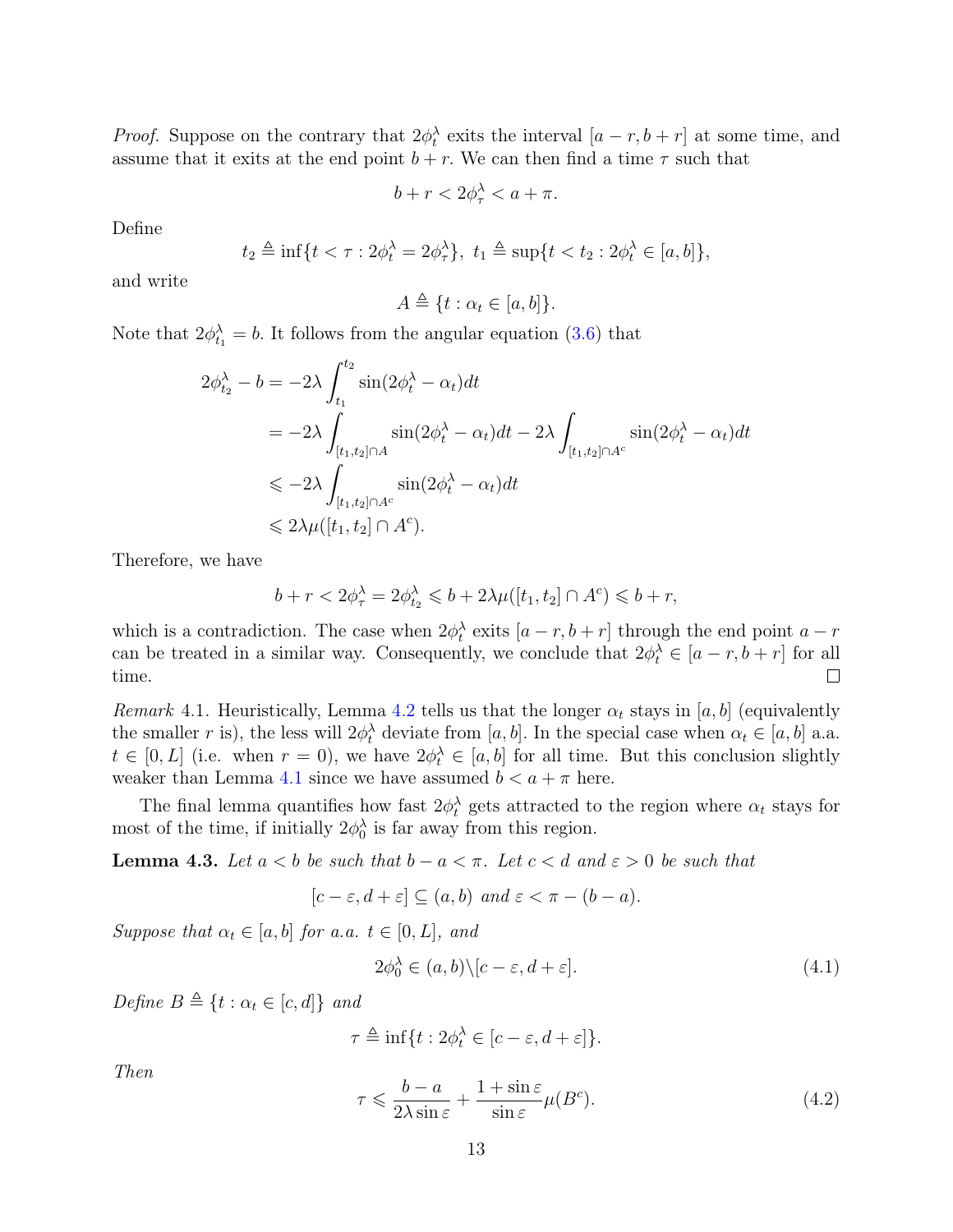*Proof.* First of all, we know from Lemma [4.1](#page-11-1) that  $2\phi_t^{\lambda} \in [a, b]$  for all t. In view of the assumption [\(4.1\)](#page-12-0), suppose that  $2\phi_0^{\lambda} \in (d + \varepsilon, b)$ . Then for a.a.  $t \in [0, \tau]$ , we have

$$
\frac{d}{dt}(2\phi_t^{\lambda}) = -2\lambda \sin(2\phi_t^{\lambda} - \alpha_t)
$$
  
=  $-2\lambda \sin(2\phi_t^{\lambda} - \alpha_t)\mathbf{1}_B - 2\lambda \sin(2\phi_t^{\lambda} - \alpha_t)\mathbf{1}_{B^c}.$ 

Note that for  $t \in B \cap [0, \tau]$  we have

$$
\varepsilon \leqslant 2\phi_t^{\lambda} - \alpha_t \leqslant b - a < \pi.
$$

Since  $\varepsilon < \pi - (b - a)$ , it follows that

$$
\sin(2\phi_t^{\lambda} - \alpha_t) \geqslant \sin \varepsilon \quad \text{on } B \cap [0, \tau].
$$

Therefore,

$$
\frac{d}{dt}(2\phi_t^{\lambda}) \leqslant -2\lambda(\sin \varepsilon)\mathbf{1}_B + 2\lambda \mathbf{1}_{B^c} \quad \text{a.a. } t \in [0, \tau].
$$

By integrating the above inequality, we obtain

$$
2\phi_{\tau}^{\lambda} \leq 2\phi_0^{\lambda} - 2\lambda \sin \varepsilon \cdot \mu(B \cap [0, \tau]) + 2\lambda \mu(B^c \cap [0, \tau])
$$
  
=  $2\phi_0^{\lambda} - 2\lambda \sin \varepsilon \cdot (\tau - \mu(B^c \cap [0, \tau])) + 2\lambda \mu(B^c \cap [0, \tau])$   
=  $2\phi_0^{\lambda} - 2\lambda \tau \sin \varepsilon + 2\lambda(1 + \sin \varepsilon)\mu(B^c \cap [0, \tau]).$ 

Therefore,

$$
2\lambda \tau \sin \varepsilon \leq 2\phi_0^{\lambda} - 2\phi_{\tau}^{\lambda} + 2\lambda (1 + \sin \varepsilon)\mu(B^c \cap [0, \tau])
$$
  

$$
\leq b - a + 2\lambda (1 + \sin \varepsilon)\mu(B^c \cap [0, \tau]).
$$

Rearranging the terms gives the estimate [\(4.2\)](#page-12-1). A similar argument gives the same conclusion for the case  $2\phi_0^{\lambda} \in (a, c - \varepsilon)$ . Note that the situation when  $\tau = L$  (i.e. when  $2\phi_t^{\lambda}$  never enters  $[c - \varepsilon, d + \varepsilon]$  is included in the above argument.  $\Box$ 

Remark 4.2. Heuristically, Lemma [4.3](#page-12-2) tells us that, if  $\alpha_t$  stays in [c, d] for most of the time (i.e.  $\mu(B^c)$  is small) and if  $\lambda$  is large, it takes a short period of time for  $2\phi_t^{\lambda}$  to enter the interval  $[c - \varepsilon, d + \varepsilon]$  (i.e.  $\tau$  is small).

Remark 4.3. The fact that  $b - a < \pi$  is critical to make use of the monotonicity property of the sine function in the proof of Lemma [4.3.](#page-12-2) The precise use of this lemma in the proof of the main theorem requires a minor technical modification (cf. Lemma [5.1](#page-16-1) below).

### <span id="page-13-0"></span>5 Proof of the main theorem

In this section, we develop the proof of Theorem [2.1.](#page-5-0) To make our strategy more transparent, we first prove the theorem under the global assumption of regular cusps (cf. Definition [2.3\)](#page-4-1). This part contains the essential idea of the proof. After that, we localise the result to the context of strongly tree-reduced paths (cf. Definition [2.4\)](#page-5-1).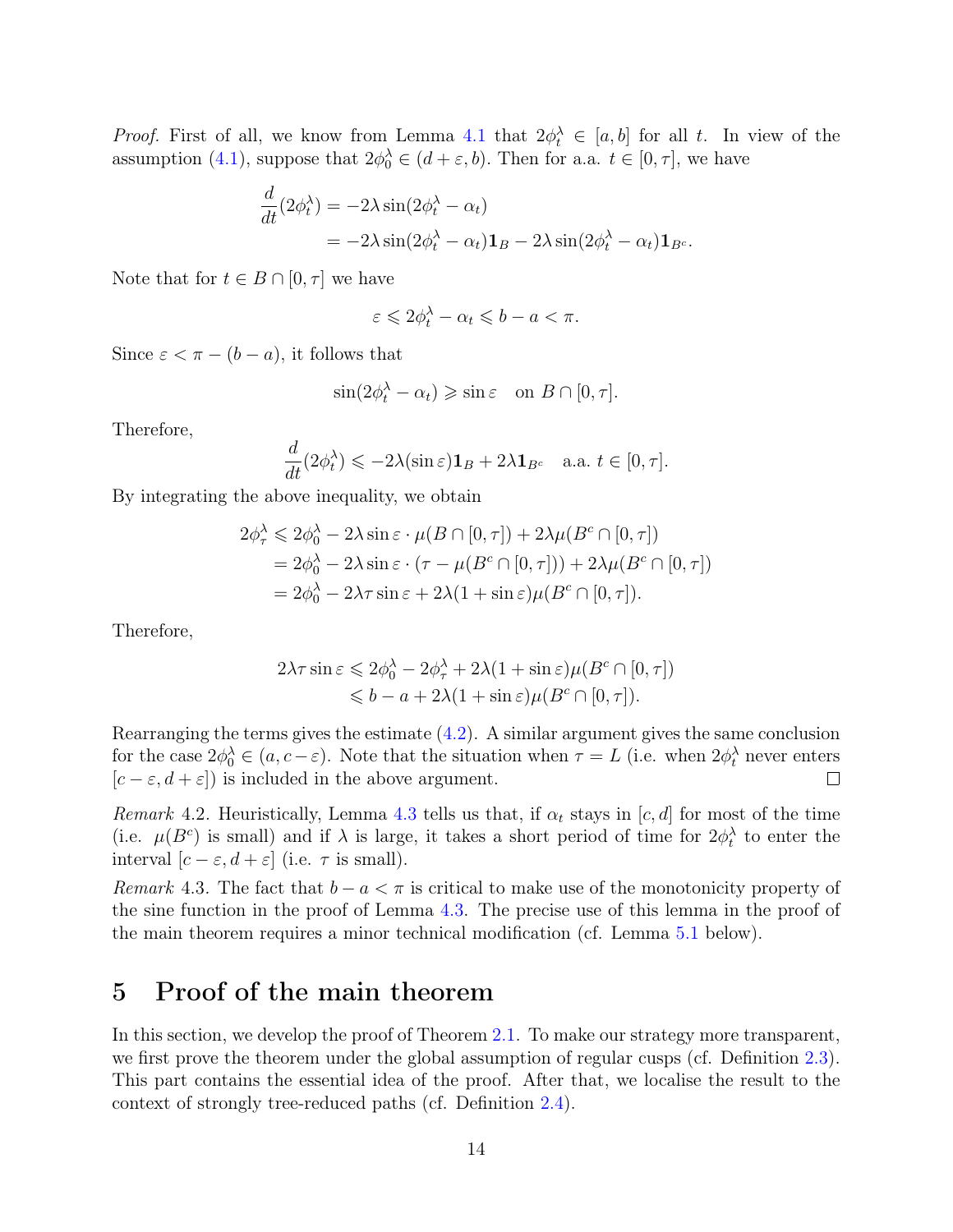### <span id="page-14-0"></span>5.1 Proof of Theorem [2.1:](#page-5-0) the global case

Suppose that  $\gamma : [0, L] \to \mathbb{R}^2$  is a path defined by  $(2.3)$ , where the angular path  $\beta : [0, L] \to \mathbb{R}^2$ is a given measurable function. In this subsection, we aim at proving the following result.

<span id="page-14-2"></span>**Theorem 5.1.** Suppose that  $\gamma$  is a regular cusp in the sense of Definition [2.3.](#page-4-1) Then the signature asymptotics formula [\(1.1\)](#page-2-0) holds.

Vaguely speaking, our strategy is to analyse the local behaviour of the angle dynamics  $(3.6)$  on each sub-interval of suitable partitions of  $[0, L]$ , and then to examine how these microscopic effects accumulate on the global scale. The analysis for the former point is based on suitable localisation of the results obtained in Section [4.](#page-10-0)

We now develop the precise details of the proof of Theorem [5.1.](#page-14-2) To better convey the logic and reasoning, we divide the argument into several major steps. Recall that  $\alpha_t \triangleq \beta_{L-t}$ . From Definition [2.3](#page-4-1) (i), we know that the angular path  $\alpha_t$  satisfies

$$
\alpha_t \in [a, a + \pi] \quad \text{for a.a. } t \in [0, L],
$$

where  $a \in \mathbb{R}$  is given fixed. If one does not want to bother with cusps, the argument below appears to be simpler under the assumption that  $\alpha_t \in [a, b]$  for a.a. t where  $b - a < \pi$  (cf. Example [2.1\)](#page-5-2).

#### <span id="page-14-1"></span>5.1.1 Step one: localising the path  $\alpha_t$

Let  $\delta > 0$  be fixed. According to Definition [2.3](#page-4-1) (ii), there is a closed subset  $F_1 \subseteq [0, L]$ , which is a finite disjoint union of closed intervals, as well as two real numbers  $a_{\delta} > a, b_{\delta} < b \triangleq a+\pi$ , such that  $\mu(F_1^c) < \delta$  and

$$
\alpha_t \in [a_{\delta}, b_{\delta}]
$$
 for a.a.  $t \in F_1$ .

To proceed further, we first recall the classical Lusin's theorem (cf. Folland [\[9\]](#page-33-16)) as follows.

**Theorem 5.2.** Let  $f : [p,q] \to \mathbb{C}$  be a Lebesgue measurable function. Then for any  $\eta > 0$ , there exists a compact set  $E \subseteq [p,q]$ , such that  $\mu(E^c) < \eta$  and  $f|_E$  is continuous.

Let  $\eta > 0$  be another given number, and let  $\varepsilon > 0$  be such that

<span id="page-14-3"></span>
$$
\varepsilon < \min\left\{a_{\delta} - a, b - b_{\delta}, \frac{\pi}{3}\right\}.\tag{5.1}
$$

Note that  $\varepsilon$  is independent of  $\eta$ . According to the above Lusin's theorem, we can choose a compact subset  $F_2 \subseteq F_1$ , such that  $\mu(F_1 \backslash F_2) < \eta$  and  $\alpha|_{F_2}$  is (uniformly) continuous. As a result, there exists  $\rho > 0$ , such that

$$
s, t \in F_2, \ |t - s| < \rho \implies |\alpha_t - \alpha_s| < \varepsilon.
$$

Since  $\alpha_t \in [a_\delta, b_\delta]$  a.e. on  $F_1$ , by further reducing  $F_2$  if necessary, we may assume that

$$
\alpha_t \in [a_{\delta}, b_{\delta}]
$$
 for every  $t \in F_2$ .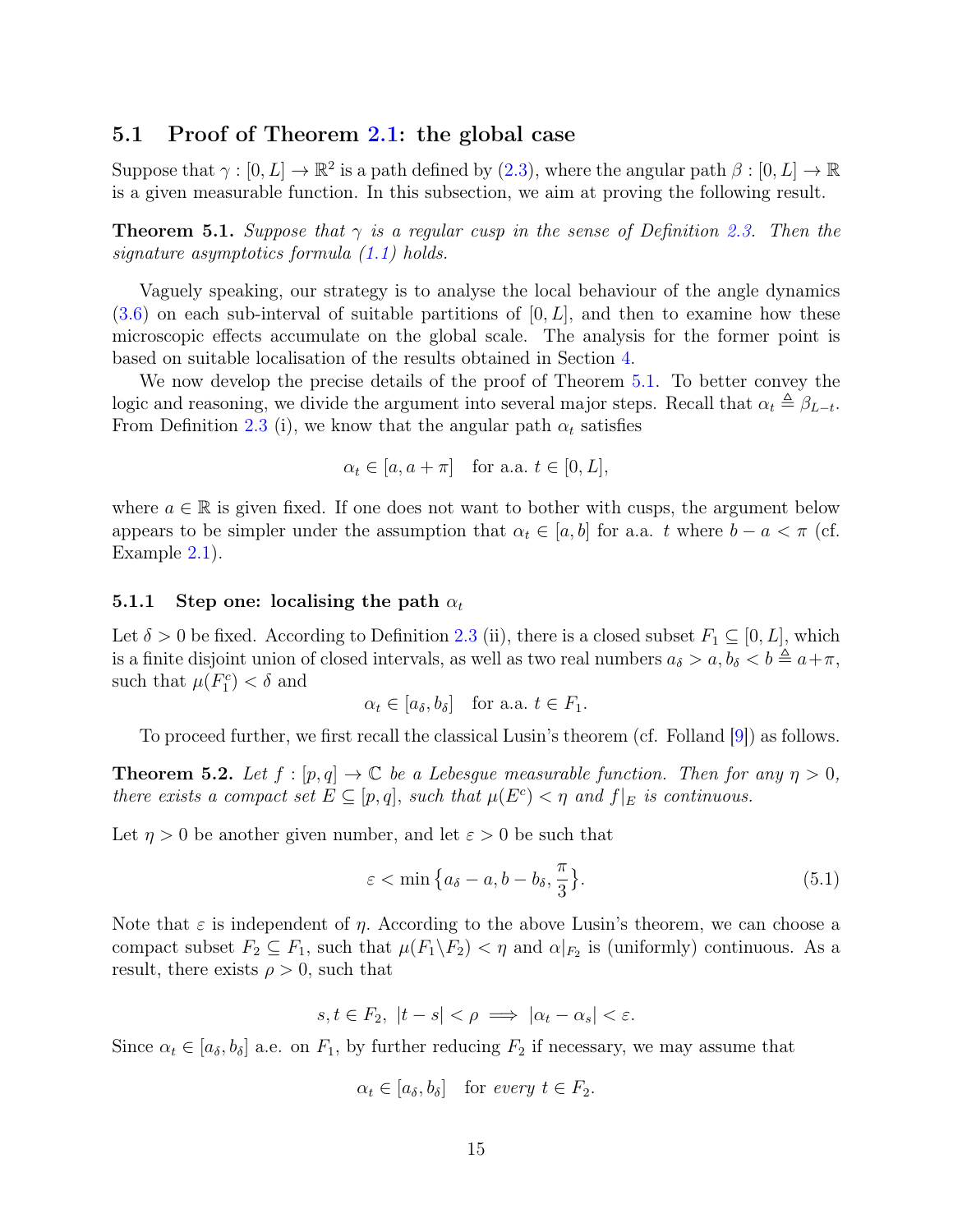Recall that  $F_1$  is a finite disjoint union of, say,  $N_{\delta}$  closed intervals. Given  $\lambda > 0$ , we set

<span id="page-15-3"></span>
$$
n \triangleq [c \cdot \lambda] + 1 \text{ where } c \triangleq \varepsilon \sin \varepsilon. \tag{5.2}
$$

The reason for choosing this c will be clear later on. We consider the partition  $\mathcal{P}_n = \{t_i^n\}_{0 \leq i \leq n}$ of  $F_1$  which divide each closed interval in  $F_1$  into small sub-intervals of equal length. When  $\lambda$  (and thus *n*) is large enough, we can ensure that

<span id="page-15-1"></span>
$$
\text{mesh}\mathcal{P}_n = \frac{\mu(F_1)}{n} < \rho. \tag{5.3}
$$

**Note.** We have introduced several parameters  $\delta, \epsilon, \eta, \lambda$ . At some point later on, we will introduce one more independent parameter  $M$ . All these parameters need to pass to the limit in the last step. It may be helpful to keep in mind that the following order of taking limits will be implemented eventually:

<span id="page-15-2"></span>
$$
\lambda \to \infty, \eta \to 0^+, M \to \infty, \varepsilon \to 0^+, \delta \to 0^+.
$$
\n(5.4)

In what follows, we work with any given  $\lambda > 0$  that satisfies [\(5.3\)](#page-15-1). This is legal in the spirit of [\(5.4\)](#page-15-2), since the first limiting procedure we will take is sending  $\lambda \to \infty$ . For each  $1 \leqslant i \leqslant n$ , we write  $I_i^n \triangleq [t_{i-1}^n, t_i^n]$  and define

$$
\alpha_i^n \triangleq \inf \{ \alpha_t : t \in F_2 \cap I_i^n \}, \ \beta_i^n \triangleq \sup \{ \alpha_t : t \in F_2 \cap I_i^n \}.
$$

Note that

<span id="page-15-4"></span>
$$
0 \leq \beta_i^n - \alpha_i^n < \varepsilon \text{ and } \alpha_i^n, \beta_i^n \in [a_\delta, b_\delta].\tag{5.5}
$$

#### <span id="page-15-0"></span>5.1.2 Step two: the local behaviour of the angle dynamics

Now we consider the  $SL_2(\mathbb{R})$ -development of  $\gamma_t$  constructed in Section [3.2.](#page-7-0) Recall that the function  $\phi_t^{\lambda}$  satisfies the angular equation [\(3.6\)](#page-9-3). We assume that  $2\phi_0^{\lambda} \in (a, b)$ . The core of our argument concerns with understanding the local behaviour of  $2\phi_t^{\lambda}$  on each sub-interval  $I_i^n$  and its accumulated effect on the global scale. In particular, there are two key points that we shall establish in a precise way:

(i) The time it takes  $2\phi_t^{\lambda}$   $(t \in I_i^n)$  to enter the interval  $[\alpha_i^n - \varepsilon, \beta_i^n + \varepsilon]$  adds up (over i) to a negligible quantity;

(ii) Once  $2\phi_t^{\lambda} \in [\alpha_i^n - \varepsilon, \beta_i^n + \varepsilon]$  at some  $t \in I_i^n$ , the portion of  $2\phi_u^{\lambda}$  on  $[t, t_i^n]$  provides a main contribution in the lower estimate of the radial function  $\rho_t^{\lambda}$  defined by [\(3.9\)](#page-10-1) (or equivalently, the integral appearing in [\(3.10\)](#page-10-3)).

We quantify these two points precisely in Step Three below. The main ingredient in the current step is the following localised version of Lemma [4.3.](#page-12-2) Let us introduce

$$
\tau_i^n \triangleq \inf\{t \in I_i^n : 2\phi_t^{\lambda} \in [\alpha_i^n - \varepsilon, \beta_i^n + \varepsilon] \}, \quad \sigma_i^n \triangleq \tau_i^n - t_{i-1}^n.
$$

The quantity  $\sigma_i^n$  gives the amount of time within  $I_i^n$  before  $2\phi_t^{\lambda}$  enters the "good" region  $[\alpha_i^n - \varepsilon, \beta_i^n + \varepsilon]$ . If  $2\phi_{t_{i-1}^n}^{\lambda_n} \in [\alpha_i^n - \varepsilon, \beta_i^n + \varepsilon]$ , we trivially have  $\sigma_i^n = 0$ . Otherwise, we have the following estimate for the time period  $\sigma_i^n$ , which is a minor adaptation of Lemma [4.3.](#page-12-2)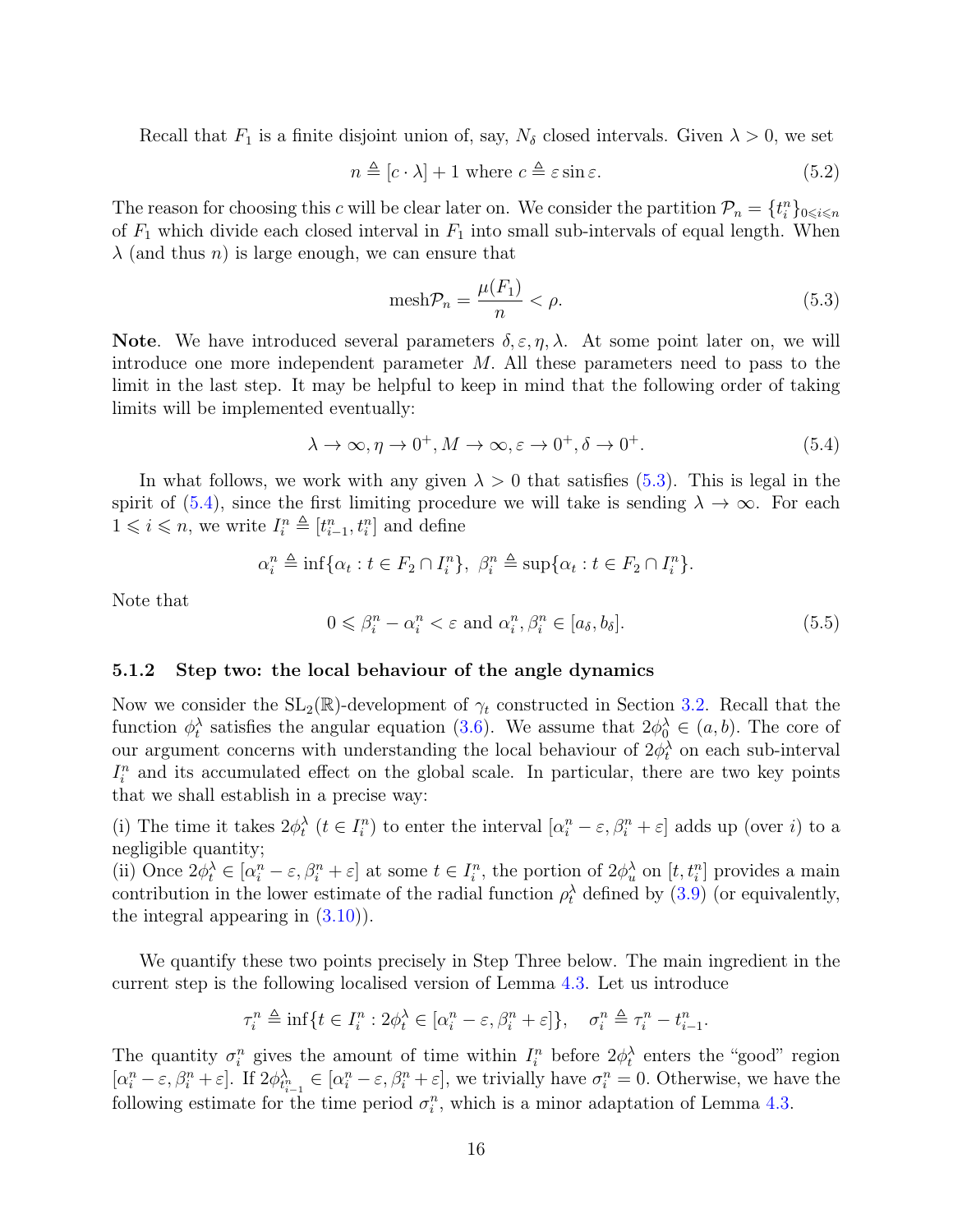<span id="page-16-1"></span>**Lemma 5.1.** The quantity  $\sigma_i^n$  satisfies the following estimate:

$$
\sigma_i^n \leq \frac{\pi}{2\lambda \sin \varepsilon} + \frac{1 + \sin \varepsilon}{\sin \varepsilon} \mu((F_1 \backslash F_2) \cap I_i^n).
$$

Proof. We expect to apply Lemma [4.3](#page-12-2) to the context of

$$
[a, b] = [a_{\delta}, b_{\delta}], [c, d] = [\alpha_i^n, \beta_i^n], [0, L] = I_i^n.
$$

However, the application is not entirely obvious, since we do not know if  $2\phi_{t_{i-1}^n}^{\lambda} \in [a_{\delta}, b_{\delta}]$ . The point is, we do know that  $2\phi_t^{\lambda} \in [a, b]$  for all t (cf. Lemma [4.1\)](#page-11-1), and the previous proof of Lemma [4.3](#page-12-2) remains valid under the requirement [\(5.1\)](#page-14-3). To elaborate this, we only consider the case when  $2\phi_{t_{i-1}^n}^{\lambda} > \beta_i^n + \varepsilon$  as the other scenario is similar. We set

$$
B_i^n \triangleq \{ t \in I_i^n : \alpha_t \in [\alpha_i^n, \beta_i^n] \}.
$$

In the same way as in that proof, we have

$$
\frac{d}{dt}(2\phi_t^{\lambda}) \le -2\lambda \sin(2\phi_t^{\lambda} - \alpha_t) \mathbf{1}_{B_i^n} + 2\lambda \mathbf{1}_{(B_i^n)^c}
$$

for a.a.  $t \in [t_{i-1}^n, \tau_i^n]$ . Note that  $2\phi_t^{\lambda} \in [\beta_i^n + \varepsilon, b]$  on  $[t_{i-1}^n, \tau_i^n]$ . Therefore, we have

 $\varepsilon \leq 2\phi_t^{\lambda} - \alpha_t \leq b - \alpha_i^n \leq b - a_{\delta} \quad \text{on } B_i^n \cap [t_{i-1}^n, \tau_i^n].$ 

By using the choice  $(5.1)$  of  $\varepsilon$ , we see that

$$
\sin(2\phi_t^{\lambda} - \alpha_t) \geqslant \sin \varepsilon \quad \text{on } B_i^n \cap [t_{i-1}^n, \tau_i^n].
$$

The rest of the argument is identical to the proof of Lemma [4.3,](#page-12-2) yielding the estimate

$$
2\lambda \sigma_i^n \sin \varepsilon \leq 2\phi_{t_{i-1}^n}^{\lambda} - 2\phi_{\tau_i}^{\lambda} + 2\lambda (1 + \sin \varepsilon) \mu((B_i^n)^c \cap I_i^n).
$$

Since  $F_2 \cap I_i^n \subseteq B_i^n$ , we have

$$
2\lambda \sigma_i^n \sin \varepsilon \leq 2\phi_{t_{i-1}^n}^{\lambda} - 2\phi_{\tau_i}^{\lambda} + 2\lambda (1 + \sin \varepsilon) \mu((F_1 \backslash F_2) \cap I_i^n)
$$
  
\n
$$
\leq b - a + 2\lambda (1 + \sin \varepsilon) \mu((F_1 \backslash F_2) \cap I_i^n)
$$
  
\n
$$
= \pi + 2\lambda (1 + \sin \varepsilon) \mu((F_1 \backslash F_2) \cap I_i^n).
$$

Rearranging the inequality gives the desired estimate.

#### <span id="page-16-0"></span>5.1.3 Step three: the global estimate

According to the intermediate lower estimate given by Lemma [3.3,](#page-10-2) our task is to estimate the integral

$$
I_{\lambda} \triangleq \int_0^L \cos(2\phi_t^{\lambda} - \alpha_t) dt
$$

 $\Box$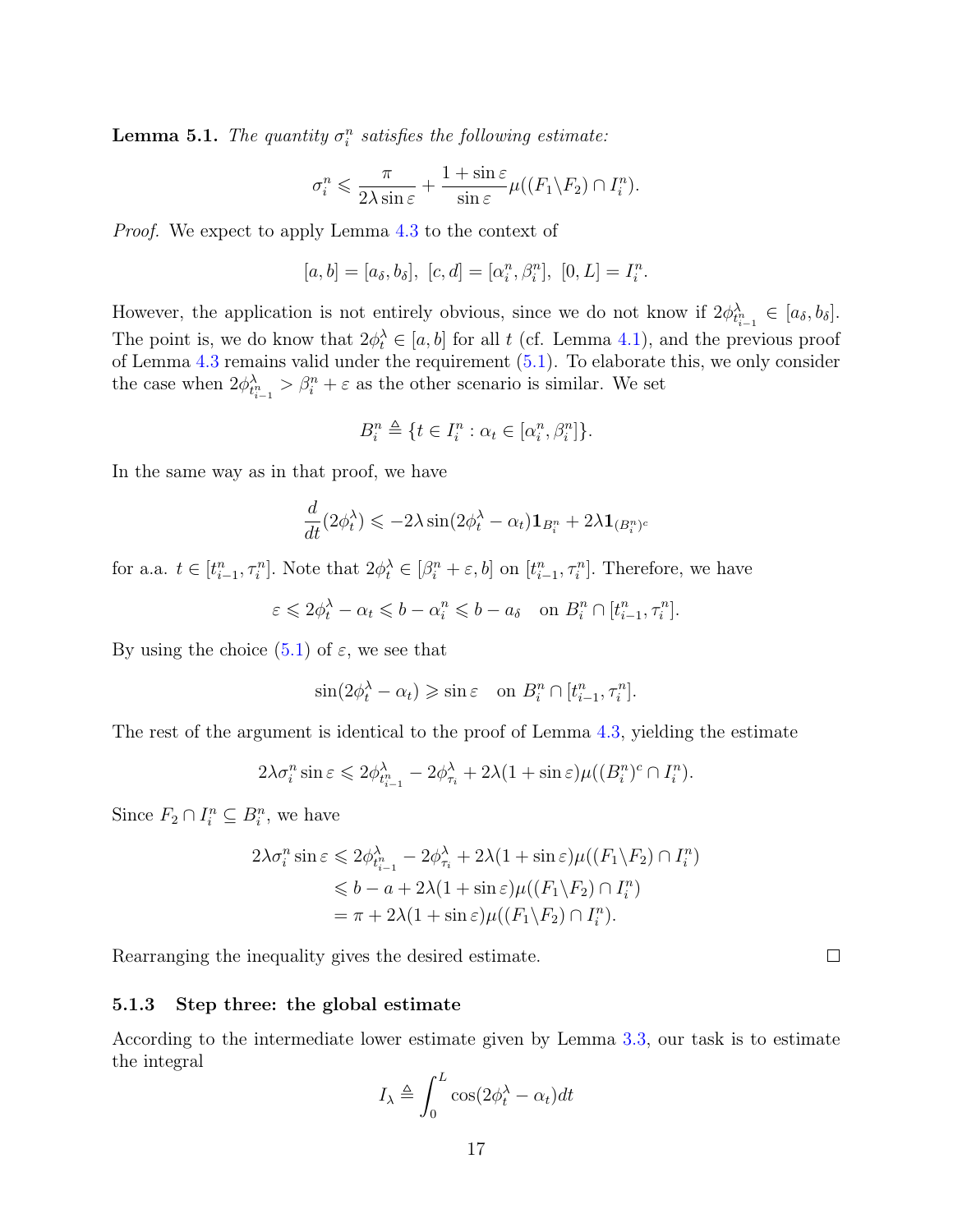from below when  $\lambda$  is large. For this purpose, we first write

$$
I_{\lambda} = \int_{F_2^c} \cos(2\phi_t^{\lambda} - \alpha_t) dt + \int_{F_2} \cos(2\phi_t^{\lambda} - \alpha_t) dt
$$
  
\n
$$
\ge -\mu(F_1^c) - \mu(F_1 \backslash F_2) + \sum_{i=1}^n \int_{F_2 \cap I_i^n} \cos(2\phi_t^{\lambda} - \alpha_t) dt
$$
  
\n
$$
\ge -\delta - \eta + \sum_{i=1}^n \int_{F_2 \cap I_i^n} \cos(2\phi_t^{\lambda} - \alpha_t) dt.
$$

To analyse the summation on the right hand side, we decompose it as

$$
\sum_{i=1}^{n} \int_{F_2 \cap I_i^n} \cos(2\phi_t^{\lambda} - \alpha_t) dt = J_n + K_n,
$$

where

$$
J_n \triangleq \sum_{i=1}^n \int_{F_2 \cap [t_{i-1}^n, \tau_i^n]} \cos(2\phi_t^{\lambda} - \alpha_t) dt
$$

and

$$
K_n \triangleq \sum_{i=1}^n \int_{F_2 \cap [\tau_i^n, t_i^n]} \cos(2\psi_t^{\lambda} - \alpha_t) dt
$$

respectively.

For the term  $J_n$ , according to Lemma [5.1](#page-16-1) and the choice [\(5.2\)](#page-15-3) of n, we have

$$
J_n \geqslant -\sum_{i=1}^n \mu(F_2 \cap [t_{i-1}^n, \tau_i^n]) \geqslant -\sum_{i=1}^n \sigma_i^n
$$
  
\n
$$
\geqslant -\frac{\pi n}{2\lambda \sin \varepsilon} - \frac{1 + \sin \varepsilon}{\sin \varepsilon} \sum_{i=1}^n \mu((F_1 \backslash F_2) \cap I_i^n)
$$
  
\n
$$
\geqslant -\frac{\pi \varepsilon}{2} - \frac{(1 + \sin \varepsilon)\eta}{\sin \varepsilon}.
$$
\n(5.6)

For the term  $K_n$ , we introduce an extra independent parameter  $M > 0$ . Define  $\mathcal{B}_n$  to be the collection of those  $i$  's such that

<span id="page-17-0"></span>
$$
\mu((F_1 \backslash F_2) \cap I_i^n) > \frac{M}{n}\eta,
$$

and set  $\mathcal{G}_n \triangleq \mathcal{B}_n^c$ . Then we have

$$
\eta > \mu(F_1 \backslash F_2) = \sum_{i=1}^n \mu(((F_1 \backslash F_2)) \cap I_i^n) \geqslant |\mathcal{B}_n| \times \frac{M\eta}{n},
$$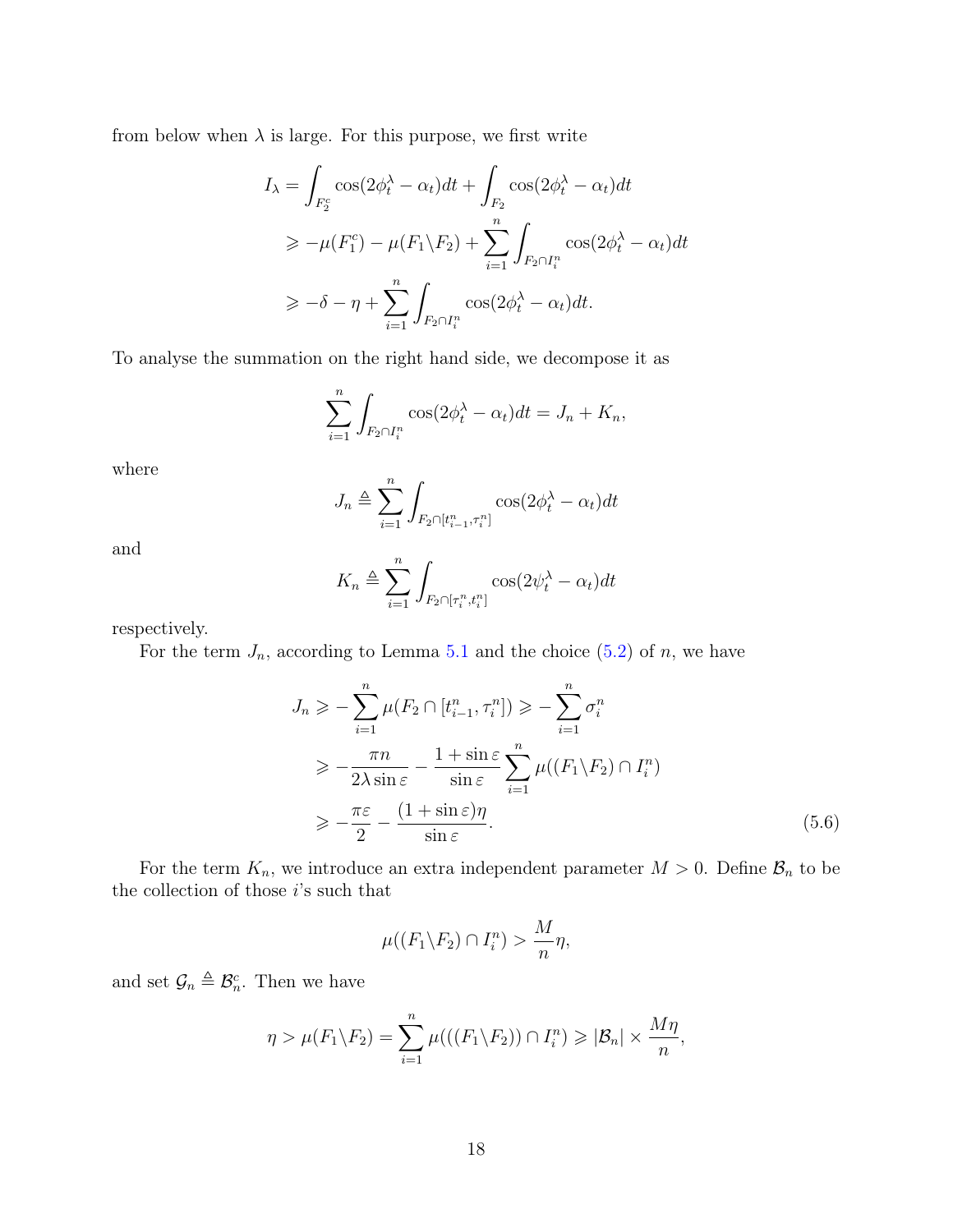where  $|\mathcal{B}_n|$  denotes the number of elements in  $\mathcal{B}_n$ . In particular,  $|\mathcal{B}_n| \leq \frac{n}{M}$  $\frac{n}{M}$ . It follows that

$$
K_n = \left(\sum_{i \in \mathcal{B}_n} + \sum_{i \in \mathcal{G}_n} \right) \int_{F_2 \cap [\tau_i^n, t_i^n]} \cos(2\phi_t^{\lambda} - \alpha_t) dt
$$
  
\n
$$
\geq - \sum_{i \in \mathcal{B}_n} \mu(F_2 \cap [\tau_i^n, t_i^n]) + \sum_{i \in \mathcal{G}_n} \int_{F_2 \cap [\tau_i^n, t_i^n]} \cos(2\phi_t^{\lambda} - \alpha_t) dt
$$
  
\n
$$
\geq -\frac{L}{n} \times |\mathcal{B}_n| + \sum_{i \in \mathcal{G}_n} \int_{F_2 \cap [\tau_i^n, t_i^n]} \cos(2\phi_t^{\lambda} - \alpha_t) dt
$$
  
\n
$$
\geq -\frac{L}{M} + \sum_{i \in \mathcal{G}_n} \int_{F_2 \cap [\tau_i^n, t_i^n]} \cos(2\phi_t^{\lambda} - \alpha_t) dt.
$$
 (5.7)

We now estimate the last term on the right hand side of [\(5.7\)](#page-18-0). The point is to apply Lemma [4.2](#page-11-0) to the context where

<span id="page-18-0"></span>
$$
[0,L]=[\tau^n_i,t^n_i],\ [a,b]=[\alpha^n_i-\varepsilon,\beta^n_i+\varepsilon],
$$

and

$$
r = r_i^n \triangleq 2\lambda \cdot \mu(\lbrace t : \alpha_t \notin [\alpha_i^n - \varepsilon, \beta_i^n + \varepsilon] \rbrace \cap [\tau_i^n, t_i^n]).
$$

As one assumption in the lemma, we already have  $2\phi_{\tau_i^n}^{\lambda_n} \in [\alpha_i^n - \varepsilon, \beta_i^n + \varepsilon]$ . We must also verify the other standing assumption that

<span id="page-18-1"></span>
$$
(\beta_i^n + \varepsilon) - (\alpha_i^n - \varepsilon) + r_i^n < \pi. \tag{5.8}
$$

To this end, first note that

$$
r_i^n \leq 2\lambda \mu((F_1 \backslash F_2) \cap I_i^n).
$$

Furthermore, for those  $i \in \mathcal{G}_n$ , we have

$$
\mu((F_1 \backslash F_2) \cap I_i^n) \leqslant \frac{M\eta}{n}.
$$

As a result,

$$
r_i^n \leqslant \frac{2\lambda M\eta}{n} = \frac{2M\eta}{\varepsilon \sin \varepsilon}.
$$

It follows from [\(5.5\)](#page-15-4) that

$$
(\beta_i^n + \varepsilon) - (\alpha_i^n - \varepsilon) + r_i^n < 3\varepsilon + \frac{2M\eta}{\varepsilon \sin \varepsilon}
$$

for each  $i \in \mathcal{G}_n$ . For fixed  $\varepsilon$  and M, when  $\eta$  is small we can ensure that the condition [\(5.8\)](#page-18-1) is met. We emphasise that such a requirement is legal in view of the limiting order [\(5.4\)](#page-15-2) that will be implemented eventually. Now we can apply Lemma [4.2](#page-11-0) to conclude that

$$
2\phi_t^{\lambda} \in [\alpha_i^n - \varepsilon - r_i^n, \beta_i^n + \varepsilon + r_i^n] \quad \forall t \in [\tau_i^n, t_i^n].
$$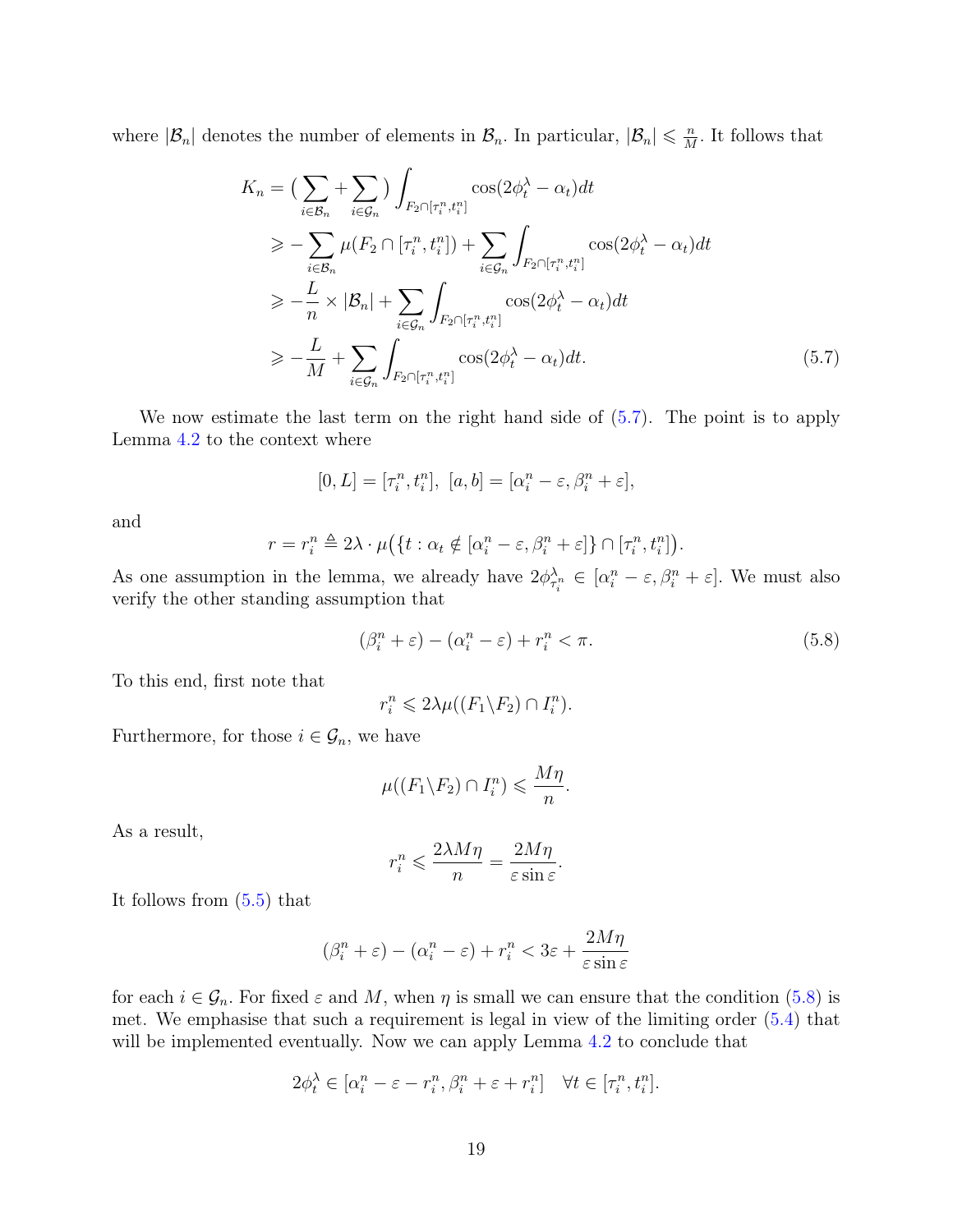Consequently, for each  $i \in \mathcal{G}_n$  and  $t \in F_2 \cap [\tau_i^n, t_i^n]$ , we have

<span id="page-19-0"></span>
$$
|2\phi_t^{\lambda} - \alpha_t| \leq \beta_i^n - \alpha_i^n + \varepsilon + \gamma_i^n < 2\varepsilon + \frac{2M\eta}{\varepsilon \sin \varepsilon}.\tag{5.9}
$$

For fixed  $\varepsilon$  and M, we further require  $\eta$  to be small enough so that  $2\varepsilon + \frac{2M\eta}{\varepsilon \sin \varepsilon} < \frac{\pi}{2}$  $\frac{\pi}{2}$ . As a consequence, we obtain

$$
\sum_{i\in G_n} \int_{F_2 \cap [\tau_i^n, t_i^n]} \cos(2\psi_t^{\lambda} - \alpha_t) dt
$$
\n
$$
\geq \cos\left(2\varepsilon + \frac{2M\eta}{\varepsilon \sin \varepsilon}\right) \cdot \sum_{i\in G_n} \mu(F_2 \cap [\tau_i^n, t_i^n])
$$
\n
$$
= \cos\left(2\varepsilon + \frac{2M\eta}{\varepsilon \sin \varepsilon}\right) \cdot \sum_{i\in G_n} \left(\mu(F_2 \cap I_i^n) - \mu(F_2 \cap [t_{i-1}^n, \tau_i^n])\right)
$$
\n
$$
= \cos\left(2\varepsilon + \frac{2M\eta}{\varepsilon \sin \varepsilon}\right) \cdot \mu(F_2) - \cos\left(2\varepsilon + \frac{2M\eta}{\varepsilon \sin \varepsilon}\right) \cdot \sum_{i\in B_n} \mu(F_2 \cap I_i^n)
$$
\n
$$
- \cos\left(2\varepsilon + \frac{2M\eta}{\varepsilon \sin \varepsilon}\right) \cdot \sum_{i=1}^n \mu(F_2 \cap [t_{i-1}^n, \tau_i^n])
$$
\n
$$
\geq \cos\left(2\varepsilon + \frac{2M\eta}{\varepsilon \sin \varepsilon}\right) \cdot (L - \delta - \eta) - \frac{L}{M} \cos\left(2\varepsilon + \frac{2M\eta}{\varepsilon \sin \varepsilon}\right)
$$
\n
$$
- \cos\left(2\varepsilon + \frac{2M\eta}{\varepsilon \sin \varepsilon}\right) \cdot \left(\frac{\pi\varepsilon}{2} + \frac{(1 + \sin \varepsilon)\eta}{\sin \varepsilon}\right).
$$

To reach the second term in the last inequality, we have used the fact that

<span id="page-19-1"></span>
$$
\sum_{i \in \mathcal{B}_n} \mu(F_2 \cap I_i^n) \leqslant \frac{L}{n} \times |\mathcal{B}_n| \leqslant \frac{L}{M},\tag{5.10}
$$

and to reach the third term we have used the estimate  $(5.6)$ .

Gathering all the above estimates we have obtained so far, we arrive at

$$
I_{\lambda} \geq -\delta - \eta - \frac{\pi \varepsilon}{2} - \frac{(1 + \sin \varepsilon)\eta}{\sin \varepsilon} - \frac{L}{M} + \cos \left(2\varepsilon + \frac{2M\eta}{\varepsilon \sin \varepsilon}\right) \cdot (L - \delta - \eta) - \frac{L}{M} \cos \left(2\varepsilon + \frac{2M\eta}{\varepsilon \sin \varepsilon}\right) - \cos \left(2\varepsilon + \frac{2M\eta}{\varepsilon \sin \varepsilon}\right) \cdot \left(\frac{\pi \varepsilon}{2} + \frac{(1 + \sin \varepsilon)\eta}{\sin \varepsilon}\right).
$$
(5.11)

The proof of Theorem [5.1](#page-14-2) is thus completed by passing to the limit in the order specified by  $(5.4).$  $(5.4).$ 

The following estimate is a direct consequence of the above argument. It plays an essential role for proving Theorem [2.1](#page-5-0) in the more general context in the next subsection. We continue to use the same notation as before and to make all the standing requirements for the parameters  $\delta, \eta, \varepsilon, M$ . However, we do not take limit for these parameters.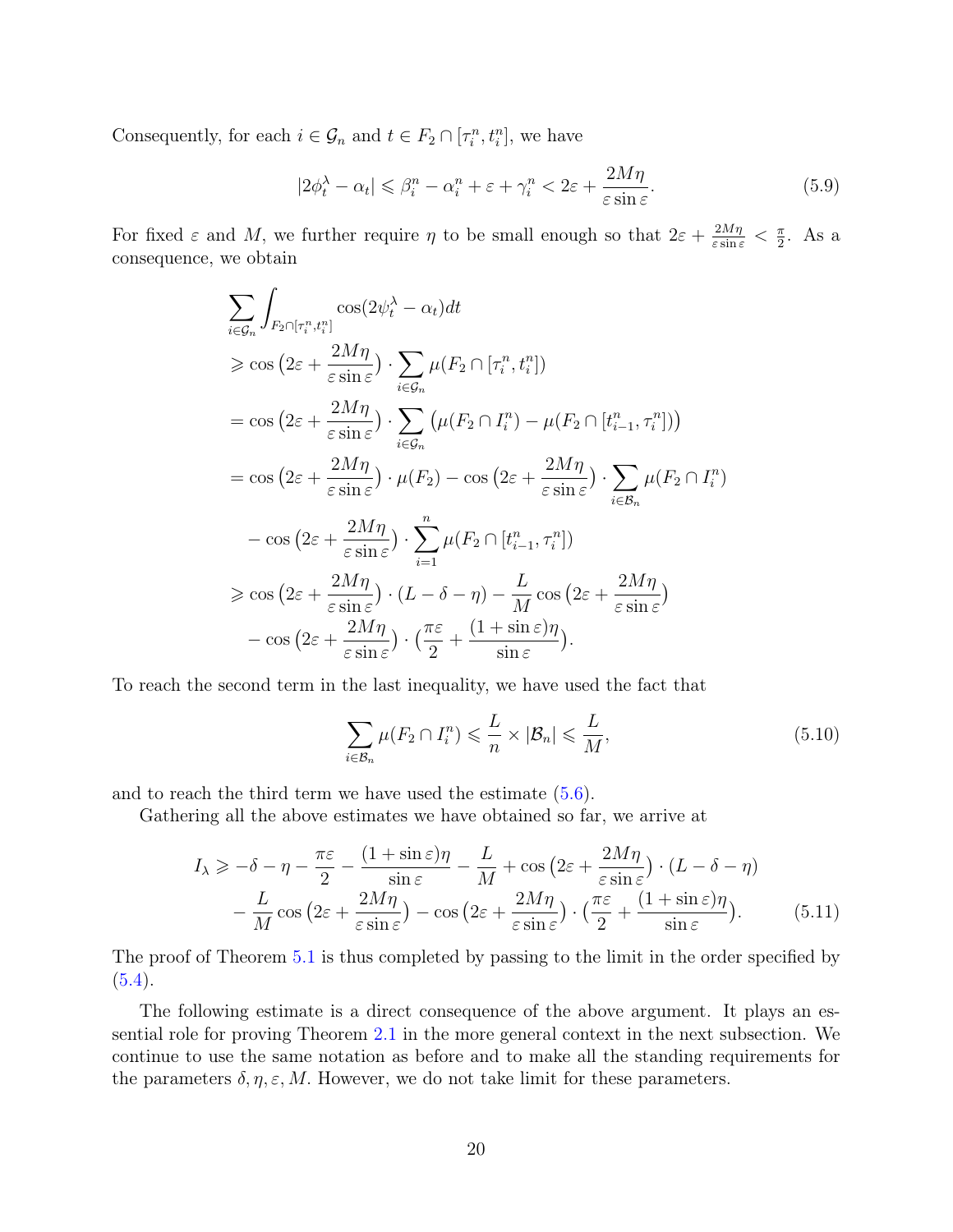<span id="page-20-4"></span>Corollary 5.1. There exists  $\Lambda = \Lambda(\delta, \eta, \varepsilon, M)$ , such that whenever  $\lambda > \Lambda$  and  $s \in [0, L]$ satisfies  $2\phi_s^{\lambda} \in (a, b)$ , we have

<span id="page-20-2"></span>
$$
\mu\big(\big\{t \in F_2 \cap [s, L] : |2\phi_t^{\lambda} - \alpha_t| > 2\varepsilon + \frac{2M\eta}{\varepsilon \sin \varepsilon}\big\}\big) \le \frac{\pi\varepsilon}{2} + \frac{1 + \sin \varepsilon}{\sin \varepsilon}\eta + \frac{L}{M}.\tag{5.12}
$$

*Proof.* The number  $\Lambda$  is chosen so that for any  $\lambda > \Lambda$ , we have  $\beta_i^n - \alpha_i^n < \varepsilon$  (see the discussion in Section [5.1.1](#page-14-1) leading to the property [\(5.5\)](#page-15-4)). Recall that  $\varepsilon$  depends on  $\delta$ , and  $\eta$  is small depending on  $\varepsilon$  and M. Hence  $\Lambda$  depends on all these parameters. Suppose that  $2\phi_s^{\lambda} \in (a, b)$ . We treat  $2\phi_s^{\lambda}$  as the initial condition and restrict the previous analysis to the interval [s, L]. The argument leading to [\(5.9\)](#page-19-0) implies that

$$
\left\{t\in F_2\cap[s,L]:|2\phi_t^{\lambda}-\alpha_t|>2\varepsilon+\frac{2M\eta}{\varepsilon\sin\varepsilon}\right\}\subseteq\left(\cup_{i\in\mathcal{B}_n}(F_2\cap I_i^n)\right)\cup\left(\cup_{i\in\mathcal{G}_n}\left[t_{i-1}^n,\tau_i^n\right]\right).
$$

 $\Box$ 

The inequality  $(5.12)$  then follows from  $(5.10)$  and  $(5.6)$ .

#### <span id="page-20-0"></span>5.2 Proof of Theorem [2.1:](#page-5-0) the local case

We now proceed to develop the proof of Theorem [2.1](#page-5-0) in general. Suppose that  $\gamma : [0, L] \to \mathbb{R}^2$ is strongly tree-reduced in the sense of Definition [2.4.](#page-5-1) Our strategy is to cover the path by small intervals, so that on each local interval the corresponding estimate  $(5.12)$  holds. There is a key missing ingredient in order to patch the estimates [\(5.12\)](#page-20-2) over different intervals. We must make sure that the initial condition for  $2\phi_s^{\lambda}$  on each of the covering intervals falls in an appropriate region  $(a, b)$  to trigger the relevant estimate. Obtaining such consistency property is non-trivial, since the initial condition for the current covering is the terminal condition for the previous covering.

To reduce technical considerations, let us first make one simplification by assuming that, in Definition [2.4](#page-5-1) the open interval  $(0, L)$  is replaced by the closed interval  $[0, L]$ . Namely, we assume that for each  $t \in [0, L]$ , there exists a neighbourhood  $(u_t, v_t)$  of t such that  $\gamma|_{[u_t, v_t] \cap [0, L]}$ is a regular cusp. This simplification allows us to make use of compactness and finite covers. At the end of this subsection, we discuss how to remove this restriction (cf. Section [5.2.4\)](#page-23-0).

#### <span id="page-20-1"></span>5.2.1 Step one: a covering lemma

To make the intuition clearer, it is important to choose a nice covering of  $[0, L]$  out of the above assumption. This is the content of the following lemma.

<span id="page-20-3"></span>**Lemma 5.2.** There exist points  $u_1, \dots, u_{k-1}, v_1, \dots, v_k$ , such that (i)  $[0, L] = [v_0, v_1] \cup [v_1, v_2] \cup \cdots \cup [v_{k-1}, v_k]$  where  $v_0 \triangleq 0$ ; (ii)  $u_i \in (v_{i-1}, v_i)$  for each  $1 \leq i \leq k-1$ ; (iii)  $\alpha|_{[u_{i-1},v_i]}$  is a regular cusp for each  $1 \leqslant i \leqslant k$  where  $u_0 \triangleq 0$ .

*Proof.* By compactness, we can find a finite family  $A = \{I_i : i = 1, \dots, l\}$  of distinct intervals that cover [0, L], where each interval  $I_i$  is relatively open in [0, L] and  $\alpha|_{\overline{I_i} \cap [0,L]}$  is a regular cusp for each i. The point  $t = 0$  is covered by some member in A, say  $I_1 = (0, v_1)$ .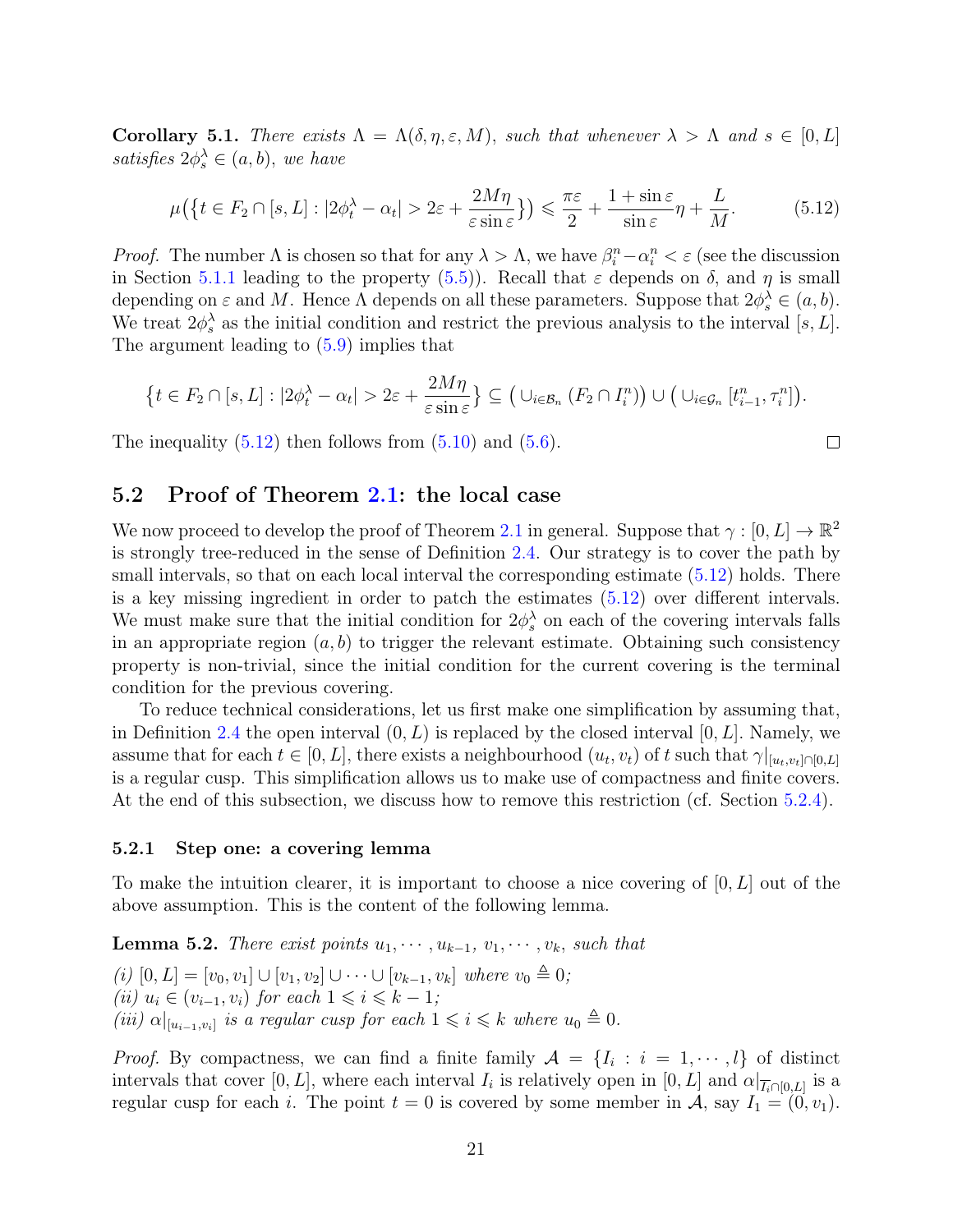If  $v_1 \geq L$ , we set  $v_1 \triangleq L$  and we are done. Otherwise, the point  $t = v_1$  is covered by some member in  $\mathcal{A}\backslash\{I_1\}$ , say  $I_2=(u'_1,v_2)$ . If  $v_2\geq L$ , we are done by setting  $v_2\triangleq L$  and choosing any point  $u_1 \in (u'_1, v_1)$ . If  $v_2 < L$ , we continue the process. Inductively,  $v_i$  is covered by some member in  $\mathcal{A}\backslash\{I_1,\dots, I_i\}$ , say  $I_{i+1}=(u'_i,v_{i+1})$ . We choose  $u_i\in(\max\{u'_i,v_{i-1}\},v_i)$  and proceed further. The process terminates after finitely many steps since  $A$  is finite.  $\Box$ 

The figure below illustrates the covering specified by Lemma [5.2](#page-20-3) when  $k = 4$ .



Figure 2: The covering structure when  $k = 4$ .

In what follows, we always work with a fixed covering structure given by Lemma [5.2.](#page-20-3)

#### <span id="page-21-0"></span>5.2.2 Step two: consistency of initial conditions

From Lemma [5.2,](#page-20-3) we know that  $\alpha|_{[u_{i-1},v_i]}$  is a regular cusp. In particular, we know by assumption that

$$
\alpha_t \in [a_i, a_i + \pi] \quad \text{for a.a. } t \in [u_{i-1}, v_i]
$$

with some  $a_i \in \mathbb{R}$ . The main issue here is that, we cannot directly apply the results from Section [5.1,](#page-14-0) since we do not know whether  $2\phi_{u_{i-1}}^{\lambda} \in (a_i, a_i + \pi)$ . Such a requirement on the initial condition is critical in the previous argument. Nonetheless, the following lemma tells us that we can find  $s_i \in [u_{i-1}, v_{i-1})$  (which may depend on  $\lambda$ ) such that  $2\phi_{s_i}^{\lambda} \in (a_i, a_i + \pi)$ . As a result,  $s_i$  can be treated as the initial time over the portion of  $[s_i, v_i]$ .

**Lemma 5.3.** There exists  $\Lambda > 0$ , such that for any  $\lambda > \Lambda$  and  $1 \leq i \leq k-1$ , we can always find  $s_i \in [u_{i-1}, v_{i-1})$  satisfying

$$
2\phi_{s_i}^{\lambda} \in (a_i, a_i + \pi).
$$

*Proof.* We continue to use the notation in Section [5.1](#page-14-0) but applied to the context of  $\alpha|_{[u_{i-1},v_i]}$ for each i. Recall that  $\delta, \varepsilon, \eta, M$  be given parameters. We are then able to define two compact subsets  $F_i \supseteq F'_i$  of  $[u_{i-1}, v_i]$  playing the roles of  $F_1, F_2$ , and two numbers  $a'_i > a_i$ ,  $b_i' < b_i \triangleq a_i + \pi$  playing the roles of  $a_{\delta}, b_{\delta}$  in that section. We further require that these parameters satisfy the following constraints:

<span id="page-21-2"></span>
$$
2\varepsilon + \frac{2\eta M}{\varepsilon \sin \varepsilon} < \min_{1 \le i \le k} \min \{a_i' - a_i, b_i - b_i'\},\tag{5.13}
$$

and

<span id="page-21-1"></span>
$$
\left(\frac{\pi\varepsilon}{2} + \frac{1+\sin\varepsilon}{\sin\varepsilon}\eta + \frac{L}{M}\right) + 2(\delta + \eta) < \min_{1 \le i \le k-1} (v_i - u_i). \tag{5.14}
$$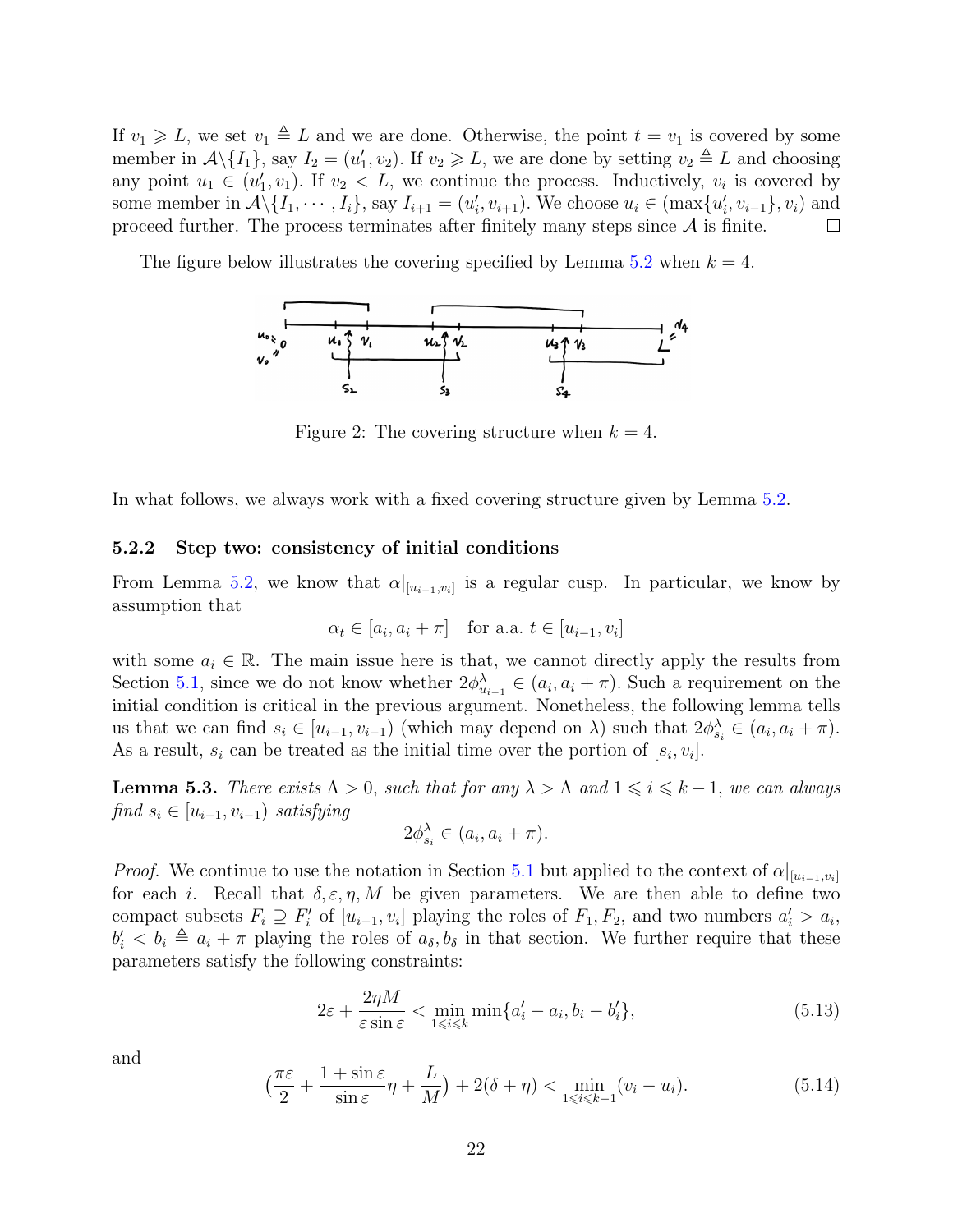More quantitatively, we first choose  $\delta, \varepsilon$  to be small, then M to be large, and finally  $\eta$  to be small. This is consistent with the limiting order  $(5.4)$ . Now we are in a position to apply the quantitative estimate given by Corollary [5.1](#page-20-4) to each portion  $\alpha|_{[u_{i-1}, v_i]}$ . Note that we do not take limits for the parameters  $\delta$ ,  $\varepsilon$ ,  $\eta$ , M here. The constant Λ appearing in Corollary [5.1](#page-20-4) depends on these parameters as well as on the fixed covering structure given by the  $[u_{i-1}, v_i]$ 's.

For any given  $\lambda > \Lambda$ , we are going to choose  $s_i \in [u_{i-1}, v_{i-1}]$  inductively on i, such that  $2\phi_{s_i}^{\lambda} \in (a_i, b_i)$ . We start by fixing  $2\phi_0^{\lambda} \in (a_1, b_1)$  and choosing  $s_1 \triangleq 0$ . Suppose that  $s_i \in [u_{i-1}, v_{i-1}]$  is already selected with the desired property, and we want to define  $s_{i+1}$ properly. According to Corollary [5.1](#page-20-4) and the requirement [\(5.14\)](#page-21-1), we have

$$
\mu\big(\big\{t\in F'_i\cap[s_i,v_i]:\big|2\phi_t^{\lambda}-\alpha_t\big|>2\varepsilon+\frac{2\eta M}{\varepsilon\sin\varepsilon}\big\}\big)
$$

Since  $\mu((F_i')^c) < \delta + \eta$  from Section [5.1,](#page-14-0) it follows that

$$
\mu\left(\left\{t \in F'_i \cap [s_i, v_i] : \left|2\phi_t^{\lambda} - \alpha_t\right| \leq 2\varepsilon + \frac{2\eta M}{\varepsilon \sin \varepsilon}\right\}\right)
$$
  
> 
$$
\mu\left(F'_i \cap [s_i, v_i]\right) - (v_i - u_i - 2\delta - 2\eta)
$$
  
\$\geq (v\_i - s\_i) - (\delta + \eta) - (v\_i - u\_i - 2\delta - 2\eta)\$  
= 
$$
u_i - s_i + \delta + \eta.
$$

As a result, we have

$$
\mu(C_i \cap [u_i, v_i]) > \delta + \eta,
$$

where

$$
C_i \triangleq \{t \in [s_i, v_i] : |2\phi_t^{\lambda} - \alpha_t| \leq 2\varepsilon + \frac{2\eta M}{\varepsilon \sin \varepsilon} \}.
$$

Since  $\mu((F_{i+1}')^c) < \delta + \eta$ , we conclude that

$$
C_i \cap F'_{i+1} \cap [u_i, v_i) \neq \emptyset.
$$

Pick any point in the above set and define it as  $s_{i+1}$ . Note that from Section [5.1](#page-14-0) we also have  $\alpha_{s_{i+1}} \in [a'_{i+1}, b'_{i+1}]$  (since  $s_{i+1} \in F'_{i+1}$ ). Therefore, the requirement [\(5.13\)](#page-21-2) further implies that  $2\phi_{s_{i+1}}^{\lambda} \in (a_{i+1}, b_{i+1})$ . This gives the desired construction of  $s_{i+1}$ .  $\Box$ 

#### <span id="page-22-0"></span>5.2.3 Step three: patching up the estimates

We now proceed to establish the global lower estimate. We continue to work in the previous set-up. For each given  $\lambda > \Lambda$ , the previous choice of  $s_i$  allows us to apply the estimate [\(5.12\)](#page-20-2) to  $\alpha|_{[s_i,v_i]}$ . In particular, for each i we have

$$
\mu\big(\big\{t\in F'_i\cap[s_i,v_i]:\big|2\phi_t^{\lambda}-\alpha_t\big|>2\varepsilon+\frac{2\eta M}{\varepsilon\sin\varepsilon}\big\}\big)\leqslant\frac{\pi\varepsilon}{2}+\frac{1+\sin\varepsilon}{\sin\varepsilon}\eta+\frac{L}{M}.
$$

Let us define

$$
D \triangleq \{ t \in [0, L] : \left| 2\phi_t^{\lambda} - \alpha_t \right| > 2\varepsilon + \frac{2\eta M}{\varepsilon \sin \varepsilon} \}.
$$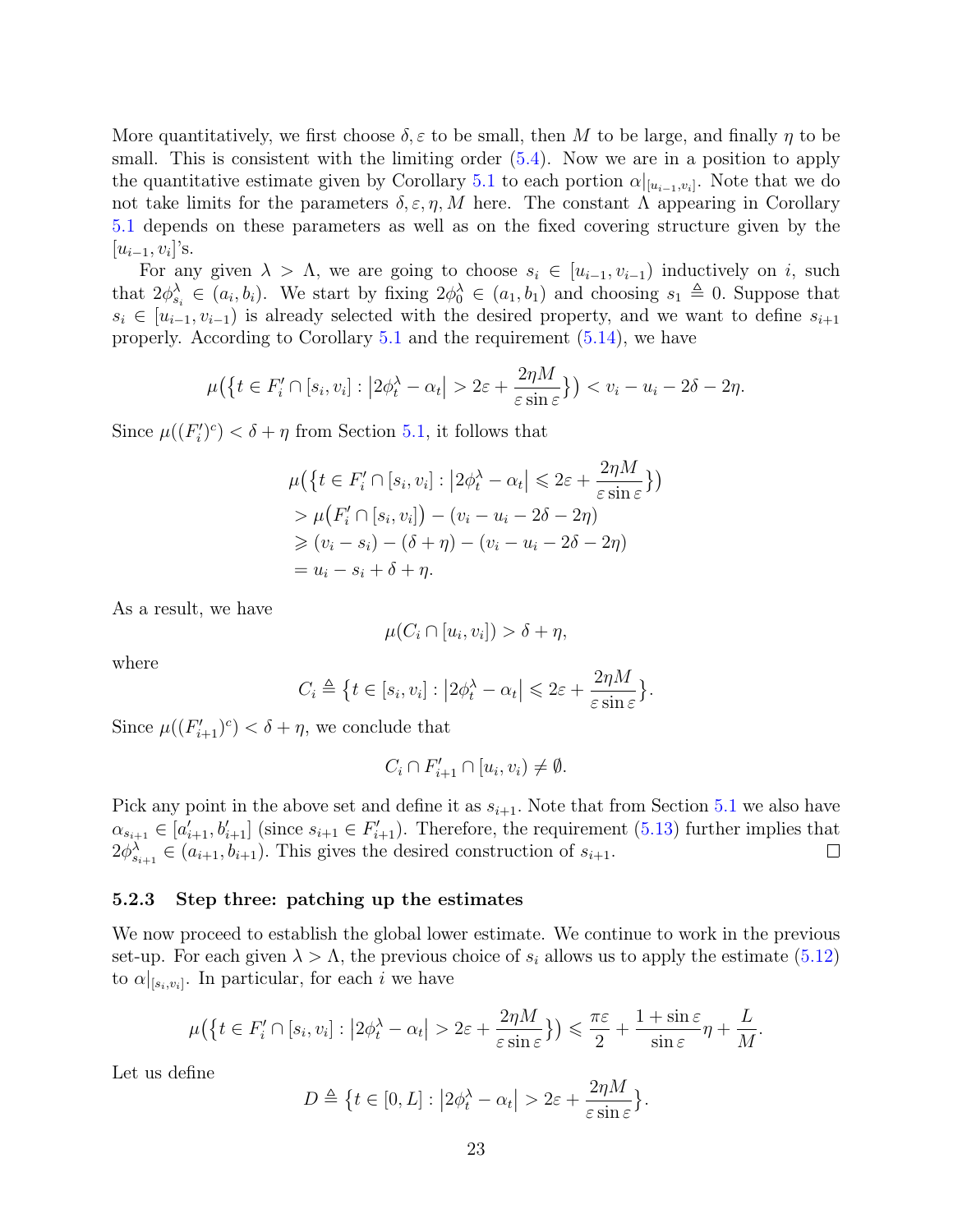Then we have

$$
\mu(D) \leqslant \sum_{i=1}^{k} \mu\big(\big\{t \in [s_i, v_i] : \big|2\phi_t^{\lambda} - \alpha_t\big| > 2\varepsilon + \frac{2\eta M}{\varepsilon \sin \varepsilon}\big\}\big) \leqslant k\big(\frac{\pi\varepsilon}{2} + \frac{1 + \sin \varepsilon}{\sin \varepsilon}\eta + \frac{2L}{M} + \eta + \delta\big),
$$
\n(5.15)

and

$$
\int_0^L \cos(\alpha_t - 2\phi_t^{\lambda}) dt \ge -\mu(D) + \cos\left(2\varepsilon + \frac{2\eta M}{\varepsilon \sin \varepsilon}\right) \mu(D^c)
$$
  
 
$$
\ge L \cos\left(2\varepsilon + \frac{2\eta M}{\varepsilon \sin \varepsilon}\right) - \left(1 + \cos\left(2\varepsilon + \frac{2\eta M}{\varepsilon \sin \varepsilon}\right)\right) \mu(D).
$$

By substituting the estimate [\(5.15\)](#page-23-1) and taking limit in the order [\(5.4\)](#page-15-2), we conclude that

<span id="page-23-1"></span>
$$
\overline{\lim}_{\lambda \to \infty} \int_0^L \cos(\alpha_t - 2\phi_t^{\lambda}) dt \geq L.
$$

#### <span id="page-23-0"></span>5.2.4 Step four: removing the assumption at the end points

Finally, we come back to relax the requirement on the endpoints  $t = 0, L$ . More precisely, we now assume that for each  $t \in (0, L)$  (not including the endpoints), there is a neighbourhood  $(u_t, v_t)$  of t on which  $\gamma$  is a regular cusp. Having all the previous analysis at hand, dealing with this situation only requires minor technical effort.

To elaborate this, let  $\kappa > 0$  be a given number. Then we can write

$$
\int_0^L \cos(\alpha_t - 2\phi_t^{\lambda})dt \ge -2\kappa + \int_{\kappa}^{L-\kappa} \cos(\alpha_t - 2\phi_t^{\lambda})dt.
$$

On the other hand, we know that  $\gamma|_{[\kappa,L-\kappa]}$  satisfies Definition [2.4](#page-5-1) up to the end points  $\kappa$  and  $L - \kappa$ . In order to apply the previous results to  $\gamma|_{\kappa,L-\kappa}$ , the only requirement is a suitable initial condition for  $2\phi_{\kappa}^{\lambda}$ . But we know that (cf. Lemma [3.4\)](#page-9-0)

$$
\rho_{\kappa}^{\lambda}e^{i\phi_{\kappa}^{\lambda}}=w_{\kappa}^{\lambda}=\Gamma_{L-\kappa,L}^{\lambda}\xi^{\lambda}.
$$

Since  $\Gamma_{L-\kappa,L}^{\lambda}$  is invertible, by choosing  $\xi^{\lambda}$  properly we can certainly guarantee that  $2\phi_{\kappa}^{\lambda}$ satisfies a desired condition (i.e.  $2\phi_{\kappa}^{\lambda} \in (a_1, a_1 + \pi)$  using the notation from the previous discussion). As a result, we conclude that

$$
\overline{\lim}_{\lambda \to \infty} \int_0^L \cos(\alpha_t - 2\phi_t^{\lambda}) dt \ge -2\kappa + (L - 2\kappa) = L - 4\kappa.
$$

By letting  $\kappa \to 0^+$ , we obtain the desired estimate.

Up to this point, the proof of Theorem [2.1](#page-5-0) is complete.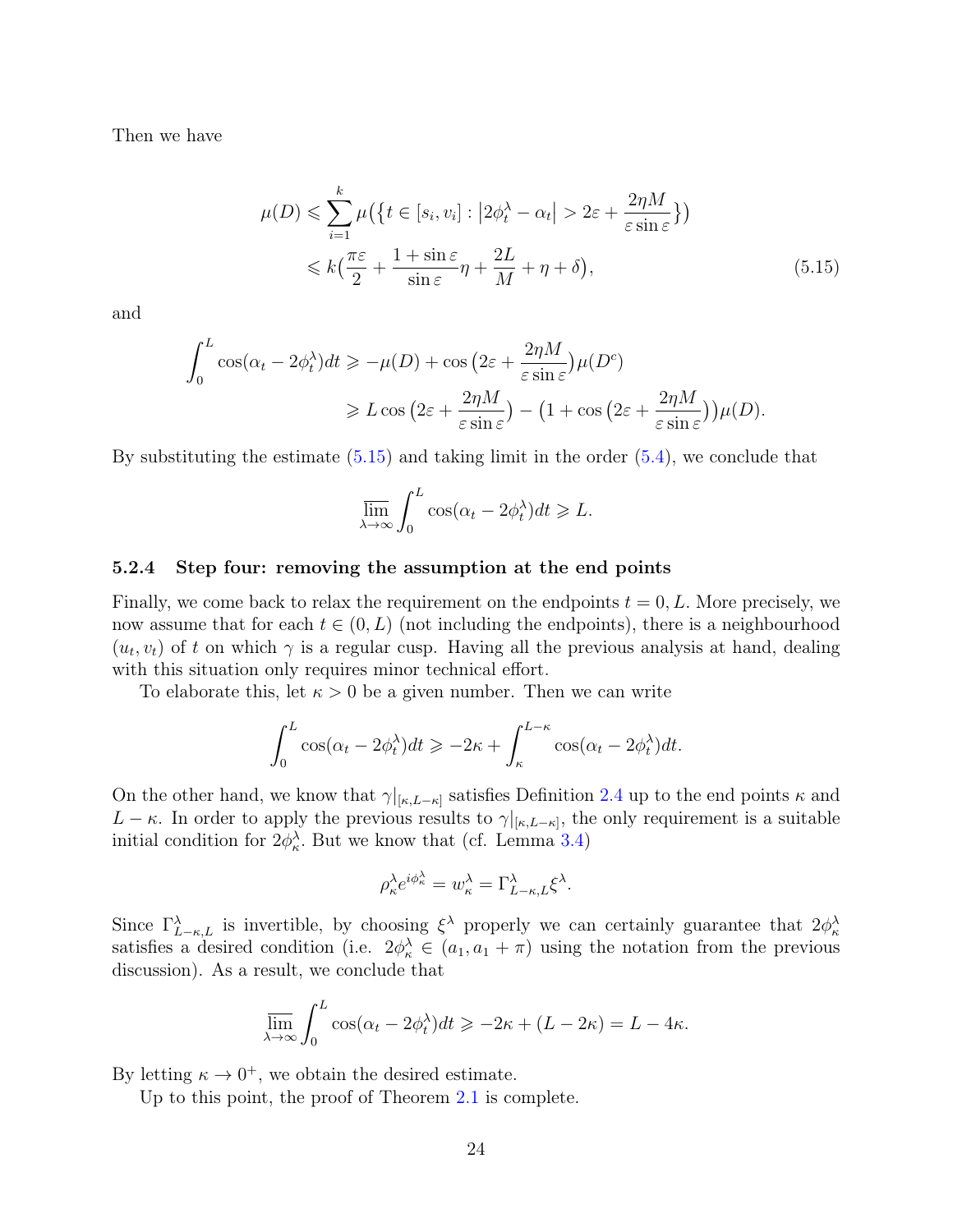### <span id="page-24-0"></span>6 An extension: singular cusps

We have mentioned at the beginning that there is another type of cusps which is more singular in terms of detecting the tree-reduced property and is thus harder to deal with. In this section, we discuss how the previous analysis, when combined with a suitable comparison lemma, can be adapted to treat this more singular case. For the sake of conciseness and for conveying the essential idea better, we only consider a typical example instead of trying to write down an abstract condition capturing such type of cusps. We remark at the end of this section on how the argument can be adapted to a more general situation.

We first illustrate this singular type of cusps in the figure below.

<span id="page-24-1"></span>

Figure 3: Regular cusp, Singular cusp and tree-like cusp.

The leftmost path represents a typical regular cusp in the sense of Definitio[n2.3.](#page-4-1) The middle path represents the singular cusp that we are considering here. The rightmost path represents a tree-like cusp that has trivial signature. Note that these paths are all local, i.e. we are only zooming in the part near the cusp singularity.

It is not hard to describe why these two types of cusps are different in terms of the "degree of tree-reducedness". For the moment let us assume that the paths are  $C^2$  near the cusp singularity point. For the regular cusp in Figure [3](#page-24-1) (i), one detects its tree-reducedness directly from the fact that the second derivative of the path (more precisely, the first derivative of the angular path  $\beta_t$ ) does not change sign when passing through the singularity. This also accounts for the property that  $\beta_t$  takes values in an interval of length strictly less than  $\pi$ after removing an arbitrarily small neighbourhood of the singularity (cf. Definition [2.3\)](#page-4-1). However, for the singular cusp in Figure [3](#page-24-1) (ii), one cannot detect whether it is tree-reduced or not by examining the sign of the second derivative. Instead, the way to distinguish it from the tree-like cusp in Figure [3](#page-24-1) (iii) is through looking at the precise magnitude of the second derivative on both sides of the singularity. To put it in another way, it is the speed of change for  $\beta_t$  rather than the direction of change that distinguishes it from being tree-like. Such information is finer than what is contained in Definition [2.3.](#page-4-1) As a result, dealing with this case requires more delicate analysis.

In what follows, we consider one typical example of singular cusps. To be more convenient for using the equation [\(3.4\)](#page-9-0), we directly specify  $\alpha_t$  instead of  $\beta_t$  (recall that they are related by  $\alpha_t = \beta_{L-t}$ . Let  $L, r > 0$  and  $a \in \mathbb{R}$  be given fixed. Consider a given *continuous, strictly* increasing function

$$
\theta : [0, L/2] \to [a-r, a]
$$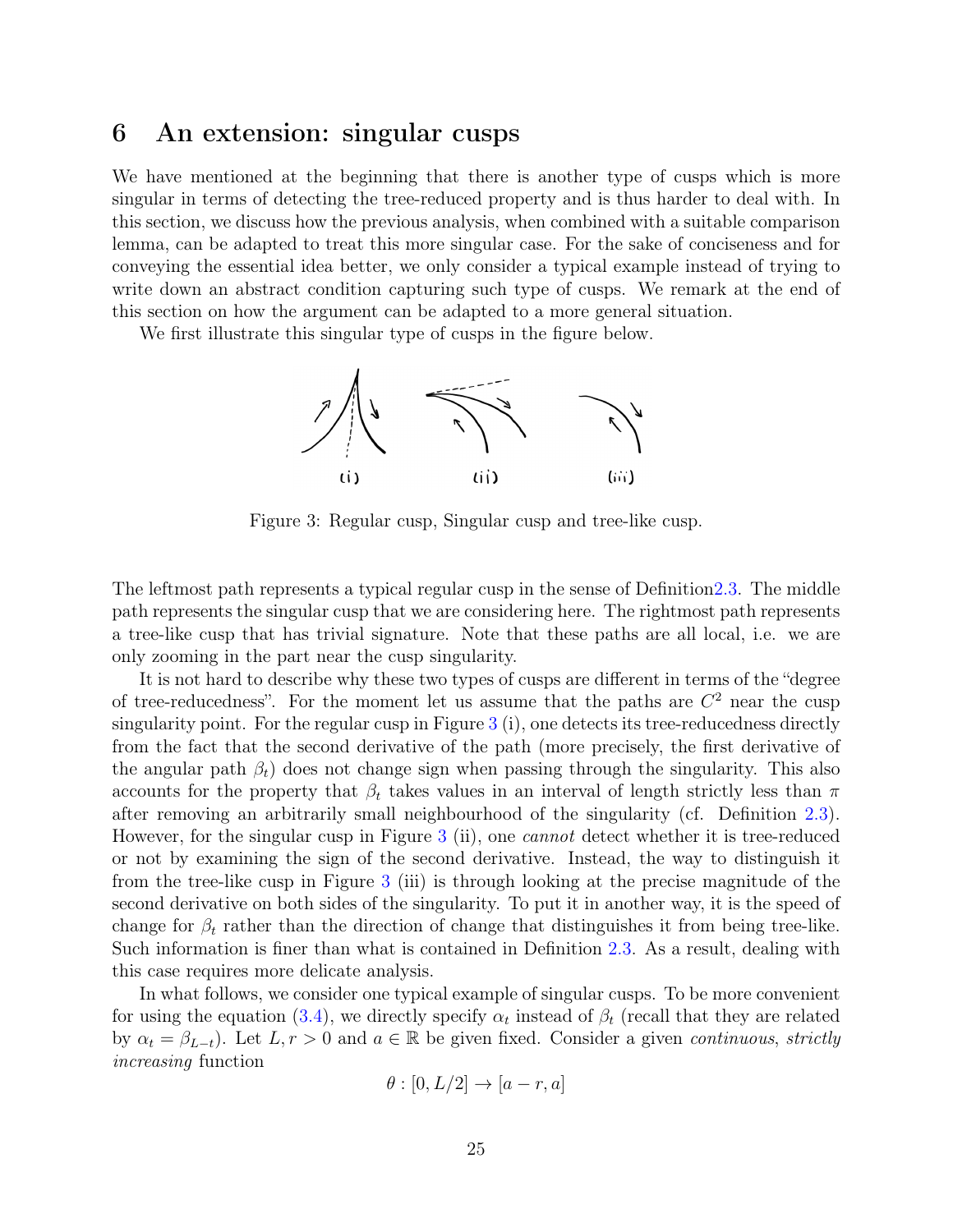with  $\theta_0 = a - r$  and  $\theta_{L/2} = a$ . The simplest example of  $\theta$  is the linear function. We define the angular path  $\alpha : [0, L] \to \mathbb{R}$  by

<span id="page-25-2"></span>
$$
\alpha_t \triangleq \begin{cases} \theta_t, & t \in [0, L/2); \\ c \cdot (\theta_{L-t} - a) + (a - \pi), & t \in (L/2, L], \end{cases}
$$
(6.1)

where  $c > 0$  is a given fixed number. Note that  $\alpha_{L/2-} = a$  and  $\alpha_{L/2+} = a - \pi$ . The resulting path  $\gamma_t$  is given by the equation [\(2.3\)](#page-3-3) where  $\beta_t \triangleq \alpha_{L-t}$ .

When  $c = 1$ ,  $\gamma$  is tree-like. When  $c \neq 1$ ,  $\gamma$  has the shape of Figure [3](#page-24-1) (ii). By considering the reversal path if necessary, we may assume without loss of generality that  $0 < c < 1$ . In addition, since only the local behaviour of  $\gamma$  near the singularity is relevant, we may also assume that r is small, say  $r < \frac{\pi}{4}$ .

Our main result of this section is the following.

#### <span id="page-25-1"></span>**Theorem 6.1.** The signature asymptotics formula holds for the path  $\gamma$  defined as above.

To prove this result, we first state a lemma which also directly solves the case when  $\alpha : [0, L] \to \mathbb{R}$  is a continuous function (i.e. the  $\mathcal{C}^1$ -case). We defer its proof to the appendix so as not to distract the reader from the main discussion. In the  $C^1$ -case, Lyons-Xu [\[14\]](#page-33-9) also had a similar result for the equations of the hyperbolic development.

<span id="page-25-0"></span>**Lemma 6.1.** Let  $\alpha : [0, L] \to \mathbb{R}$  be a continuous function. Recall that the function  $\phi_t^{\lambda}$  is defined by the angular equation [\(3.6\)](#page-9-3). Suppose that there exists  $\kappa \in (0, \pi)$  such that

$$
|2\phi_0^\lambda-\alpha_0|\leqslant \kappa\quad \textit{for all}\ \lambda>0.
$$

Then for any  $t_0 > 0$ ,  $2\phi_t^{\lambda}$  converges uniformly to  $\alpha_t$  on  $[t_0, L]$  as  $\lambda \to \infty$ . In addition, if  $2\phi_0^{\lambda} = \alpha_0$  for all  $\lambda$ , then the uniform convergence holds on [0, L].

The key point for proving Theorem [6.1](#page-25-1) is to compare the angle dynamics  $2\phi_t^{\lambda}$  associated with the cusp path  $\alpha_t$  to the one corresponding to the tree-like case. Let us begin with the trivial observation that the angular equations [\(3.6\)](#page-9-3) on [0, L/2] for the two cases ( $c \neq 1$  vs  $c = 1$ ) are identical. In addition, if we take  $2\phi_0^{\lambda} = \alpha_0$ , according to Lemma [6.1](#page-25-0) and Lemma [4.1,](#page-11-1) we have

$$
2\phi_t^{\lambda} \in R_1 \triangleq [a-r, a] \quad \forall t \in [0, L/2],
$$

and  $||2\phi^{\lambda} - \alpha||_{\infty,[0,L/2]}$  can be made arbitrarily small when  $\lambda$  is large.

To understand the portion of  $[L/2, L]$ , we first look at the tree-like situation  $c = 1$ . Let us use  $\psi_t^{\lambda}$  to denote the corresponding solution to the angular equation [\(3.6\)](#page-9-3) on [L/2, L] for this case. By the definition  $(6.1)$  with  $c = 1$ , we know that

$$
\frac{d}{dt}\psi_t^{\lambda} = -\lambda \sin(2\psi_t^{\lambda} - (\theta(L - t) - \pi))
$$
  
=  $\lambda \sin(2\psi_t^{\lambda} - \theta(L - t)) \quad \forall t \in [L/2, L].$  (6.2)

As a result of uniqueness, we have

<span id="page-25-3"></span>
$$
\psi_t^{\lambda} = \psi_{L-t}^{\lambda} = \phi_{L-t}^{\lambda} \quad \forall t \in [L/2, L].
$$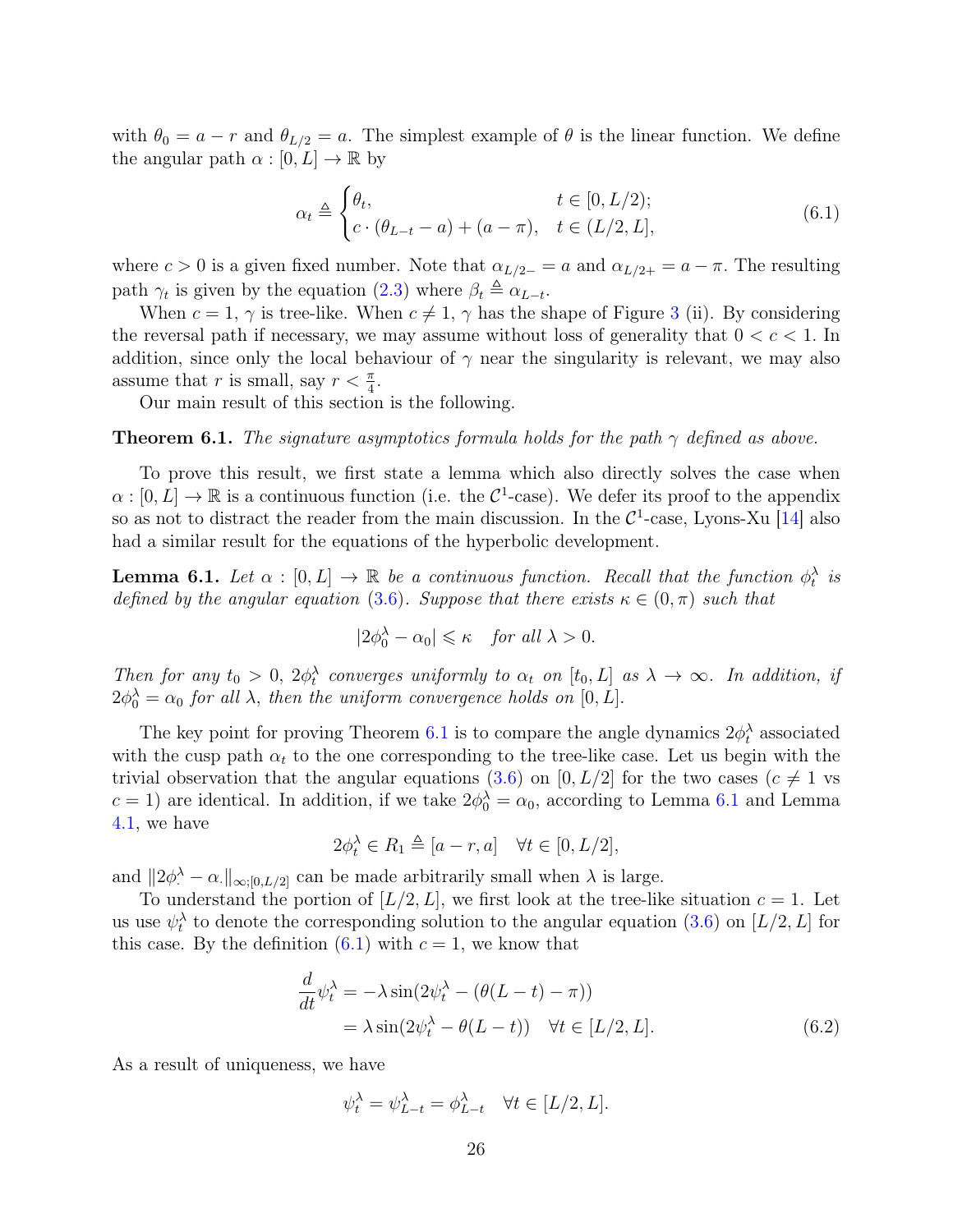In other words, on the second half  $[L/2, L]$ , the path  $\psi_t^{\lambda}$  is just the reversal of the first half  $[0, L/2]$ .

Now we return to the cusp situation with  $0 < c < 1$  given fixed. The angular equation [\(3.6\)](#page-9-3) can be rewritten as

<span id="page-26-0"></span>
$$
\frac{d\phi_t^{\lambda}}{dt} = \lambda \sin \left(2\phi_t^{\lambda} - \theta_{L-t} - \varepsilon \cdot (a - \theta_{L-t})\right) \quad \forall t \in [L/2, L],
$$
\n(6.3)

where  $\varepsilon \triangleq 1 - c$ . Recall that  $\psi_t^{\lambda} \triangleq \psi_{L-t}^{\lambda}$   $(t \in [L/2, L])$  gives the angular solution in the tree-like case on  $[L/2, L]$ .

The following comparison lemma is the key step towards the proof of Theorem [6.1.](#page-25-1)

<span id="page-26-1"></span>**Lemma 6.2.** For each  $\lambda > 0$ , we have

$$
\phi_t^\lambda \leqslant \psi_t^\lambda \quad \forall t \in [L/2,L].
$$

*Proof.* Let  $\zeta_t \triangleq \psi_t^{\lambda} - \phi_t^{\lambda}$   $(t \in [L/2, L])$ . Then  $\zeta_{L/2} = 0$ , and using the equations [\(6.2\)](#page-25-3), [\(6.3\)](#page-26-0) for the two functions, we see that  $\zeta_t$  satisfies the equation

$$
\frac{d\zeta_t}{dt} = 2\lambda \cos \frac{(2\psi_t^{\lambda} - \theta_{L-t}) + (2\phi_t^{\lambda} - \theta_{L-t}) - \varepsilon (a - \theta_{L-t})}{2}
$$

$$
\times \sin \left(\zeta_t + \frac{\varepsilon (a - \theta_{L-t})}{2}\right).
$$

Firstly, we claim that  $\zeta_t \geq 0$  when t is small. To this end, we set  $\eta_t \triangleq \frac{\varepsilon(a-\theta_{L-t})}{2}$  $\frac{\theta_{L-t}}{2}$ . By the assumption on  $\theta_t$ , the function  $\eta_t$  is non-negative, and strictly increases from 0 to  $\frac{\varepsilon r}{2}$ . Therefore, we have

$$
|\zeta_t| \leq 2\lambda \int_{L/2}^t \left| \sin(\zeta_s + \eta_s) \right| ds
$$
  

$$
\leq 2\lambda \int_{L/2}^t |\zeta_s| ds + 2\lambda \left( t - \frac{L}{2} \right) \eta_t.
$$

It follows from Grönwall's inequality that

$$
|\zeta_t| \leq 2\lambda \left( t - \frac{L}{2} \right) \eta_t \times e^{2\lambda (t - L/2)}, \quad t \in [L/2, L].
$$

As a consequence, we have

$$
\zeta_t + \eta_t \geq (1 - 2\lambda \left( t - \frac{L}{2} \right) e^{2\lambda (t - L/2)}) \eta_t.
$$

In particular, there exists  $\tau_1 \in (L/2, L)$  (depending on  $\lambda$ ) such that

$$
\zeta_t + \eta_t \geqslant \frac{1}{2} \eta_t \geqslant 0 \quad \forall t \in [L/2, \tau_1].
$$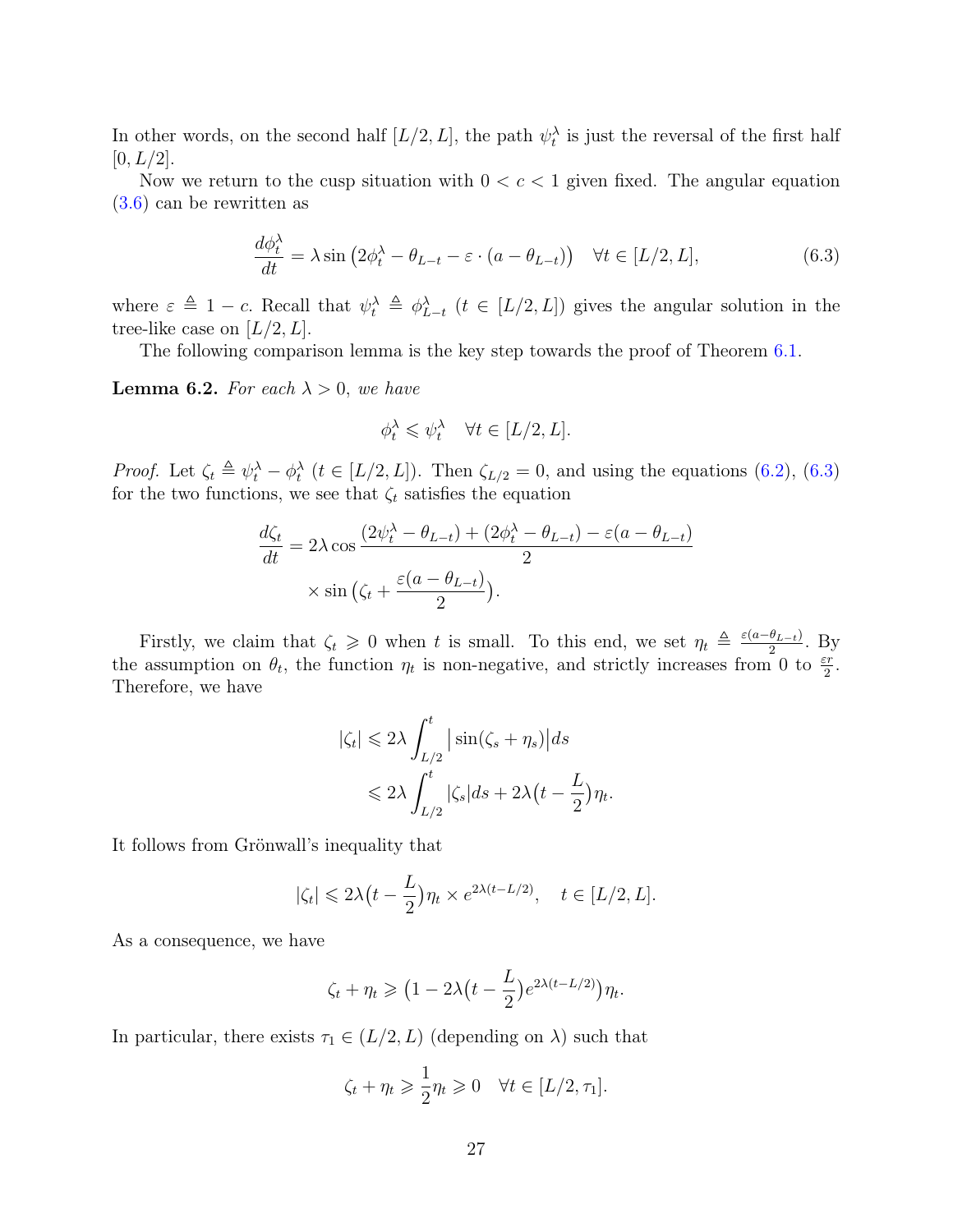We also require that  $\zeta_t + \eta_t \leq \pi$  by shrinking  $\tau_1$  if necessary. As a result, we have

$$
\sin(\zeta_t + \eta_t) \geq 0 \quad \forall t \in [L/2, \tau_1].
$$

On the other hand, observe that

$$
|2\psi_t^{\lambda} - \theta_{L-t}| \leqslant r
$$

since they both stay in the region  $R_1$ . By the relation  $\phi_{L/2}^{\lambda} = \psi_{L/2}^{\lambda}$  and the continuity of  $\phi_t^{\lambda}$ at  $t = L/2$ , there exists  $\tau_2 \in (L/2, L)$  (depending on  $\lambda$ ) satisfying

$$
\cos\frac{(2\psi_t^{\lambda} - \theta_{L-t}) + (2\phi_t^{\lambda} - \theta_{L-t}) - \varepsilon(a - \theta_{L-t})}{2} \ge \cos\frac{(3 + \varepsilon)r}{2} =: \kappa_r > 0
$$

for  $t \in [L/2, \tau_2]$  (recall we have presumed that  $c \in (0, 1)$  and  $r < \frac{\pi}{4}$ ). By taking  $\tau \triangleq \tau_1 \wedge \tau_2$ , we obtain

$$
\zeta_t \geq 2\lambda \kappa_r \int_{L/2}^t \sin(\zeta_s + \eta_s) ds \geq 0 \quad \forall t \in [L/2, \tau].
$$

Next, we claim that  $\zeta_t \geq 0$  for all  $t \in [L/2, L]$ . Suppose on the contrary that, there is some t such that  $\zeta_t < 0$ . This t must be in the interval  $(\tau, L]$ . A standard argument allows us to find  $t_1, t_2 \in [\tau, L]$  such that  $\zeta_{t_1} = 0$  and  $\zeta_t < 0$  for  $t \in (t_1, t_2]$ . However, since  $\eta_t$  is strictly increasing, we know that  $\eta_{t_1} \in (0, \varepsilon r/2)$ . As a result,

$$
\zeta'_{t_1} = 2\lambda \cos \left(2\psi_{t_1}^{\lambda} - \theta_{L-t_1} - \frac{\varepsilon (a - \theta_{L-t_1})}{2}\right) \sin \eta_{t_1}
$$
  
\n
$$
\geq 2\lambda \cos \left(\frac{(2 + \varepsilon)r}{2}\right) \sin \eta_{t_1}
$$
  
\n
$$
> 0,
$$

which is clearly a contradiction. Therefore,  $\zeta_t \geq 0$  on  $[L/2, L]$ .

Now we are in a position to give the proof of Theorem [6.1.](#page-25-1) The idea is that, at any fixed time  $t^* > L/2$ , when  $\lambda$  is large  $2\phi_{t^*}^{\lambda}$  gets pushed into the interval  $R_2 \triangleq [a - \pi - cr, a - \pi]$  (the range of  $\alpha$  on  $[L/2, L]$ ). As a consequence, we can then apply results obtained in Section [5](#page-13-0) to the portion of  $[t^*, L]$ . The theorem then follows as  $t^* - L/2$  can be made arbitrarily small.

*Proof of Theorem [6.1.](#page-25-1)* Let  $t_1 < t_2$  be two fixed times in  $(L/2, L)$ . We claim that, there exists  $\Lambda > 0$  such that

<span id="page-27-0"></span>
$$
2\phi_{t_2}^{\lambda} \in R_2 \quad \forall \lambda > \Lambda. \tag{6.4}
$$

 $\Box$ 

If this is true, the argument developed in Section [5](#page-13-0) applied to the portion of  $[t_2, L]$  implies that

$$
\overline{\lim}_{\lambda \to \infty} \int_0^L \cos(\alpha_t - 2\phi_t^{\lambda}) dt = \overline{\lim}_{\lambda \to \infty} \left( \int_0^{L/2} + \int_{L/2}^{t_2} + \int_{t_2}^L \right) \cos(\alpha_t - 2\phi_t^{\lambda}) dt
$$

$$
\geq \frac{L}{2} + (L - t_2) - \left(\frac{L}{2} - t_2\right).
$$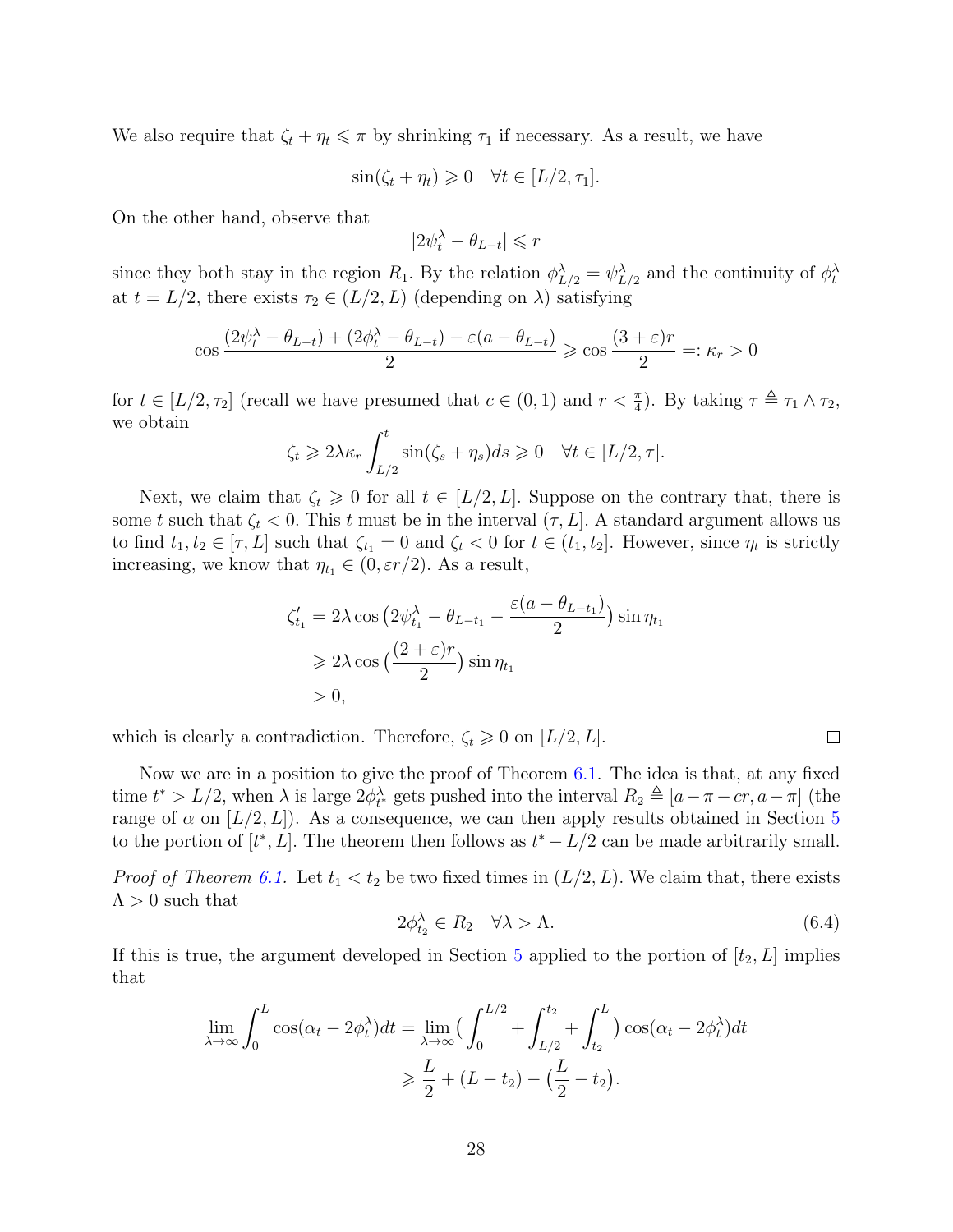The desired lower bound follows by letting  $t_2 \rightarrow L/2$ .

The proof of the claim [\(6.4\)](#page-27-0) contains the following three observations.

(i) From Lemma [6.2,](#page-26-1) we know that

$$
2\phi_{t_1}^\lambda\leqslant 2\psi_{t_1}^\lambda=2\phi_{L-t_1}^\lambda.
$$

(ii) According to Lemma [6.1,](#page-25-0)  $2\psi_{t_1}^{\lambda}$  and  $\theta_{L-t_1}$  can be made arbitrarily close when  $\lambda$  is large. (iii) The distance between  $\alpha_{t_1}$  and  $\theta_{L-t_1}$  is strictly less than  $\pi$ . Indeed,

$$
\theta_{L-t_1} - \alpha_{t_1} = \theta_{L-t_1} - c \cdot (\theta_{L-t_1} - a) - a + \pi
$$
  
=  $\pi - (1 - c)(a - \theta_{L-t_1}),$ 

which is less than  $\pi$  since  $c \in (0, 1)$  and  $\theta_{L-t_1} < a$ .

To prove the claim [\(6.4\)](#page-27-0) precisely, first observe from Lemma [4.1](#page-11-1) that, if  $2\phi_t^{\lambda}$  ever enters the region  $R_2$  during  $(L/2, t_2)$ , it will remain in  $R_2$  afterwards since  $\alpha_t \in R_2$  for  $t \in [L/2, L]$ . In particular, we have  $2\phi_{t_2}^{\lambda} \in R_2$  in this case. Let us now assume the other case that  $2\phi_t^{\lambda} \in [a - \pi, a]$  for  $t \in [L/2, t_2]$ . According to the above points (i)–(iii), in this case we see that the distance between  $2\phi_{t_1}^{\lambda}$  and  $\alpha_{t_1}$  is uniformly less than  $\pi$  for all large  $\lambda$ . As a consequence of Lemma [6.1,](#page-25-0) we conclude that

$$
\lim_{\lambda \to \infty} \left| 2\phi_{t_2}^{\lambda} - \alpha_{t_2} \right| = 0.
$$

In particular,  $2\phi_{t_2}^{\lambda} \in R_2$  when  $\lambda$  is large. This proves the desired claim.

We give some further comments to conclude the discussion for this section. Although we are only considering a particular type of examples here, the above argument can be adapted to deal with the more general situation where  $\alpha_t$  is  $C^2$  near the singularity  $t_* \in (0, L)$  and  $|\alpha'(t_{*}-)| \neq |\alpha'(t_{*}+)|$ . For simplicity, suppose that on the portion of  $[0, t_{*}]$  we are in the setting of Section [5,](#page-13-0) so that we have the estimate

<span id="page-28-0"></span>
$$
\int_0^{t_*} \cos(\alpha_t - 2\phi_t^{\lambda}) dt \gtrsim t_* \tag{6.5}
$$

 $\Box$ 

when  $\lambda$  is large. To deal with the portion after  $t_*,$  the point is that, the formula [\(6.1\)](#page-25-2) provides a good approximation of the actual path  $\alpha_t$  in a small neighbourhood  $(t_* - h, t_* + h)$  of  $t_*,$ where the parameter  $c \neq 1$  captures the difference between the magnitudes of the left and right derivatives of  $\alpha$  at the singularity  $t_*$ . Using a suitable comparison lemma, one can then show that, after passing through the singularity  $t_*$ , when  $\lambda$  is large the angular path  $2\phi_t^{\lambda}$ gets pushed into the region where  $\alpha|_{(t_*,t_*+h)}$  belongs. As a result, the initial condition of  $2\phi_t^{\lambda}$ on the portion of  $[t_* + h, L]$  is favorable (relative to  $\alpha(t_* + h)$ ), and the analysis developed in Section [5](#page-13-0) again leads to the estimate

<span id="page-28-1"></span>
$$
\int_{t_*+h}^{L} \cos(\alpha_t - 2\phi_t^{\lambda}) dt \gtrsim L - t_* - h \tag{6.6}
$$

when  $\lambda$  is large. By adding up the two estimates [\(6.5\)](#page-28-0), [\(6.6\)](#page-28-1) and letting  $h \to 0^+$ , we arrive at the formula [\(1.1\)](#page-2-0).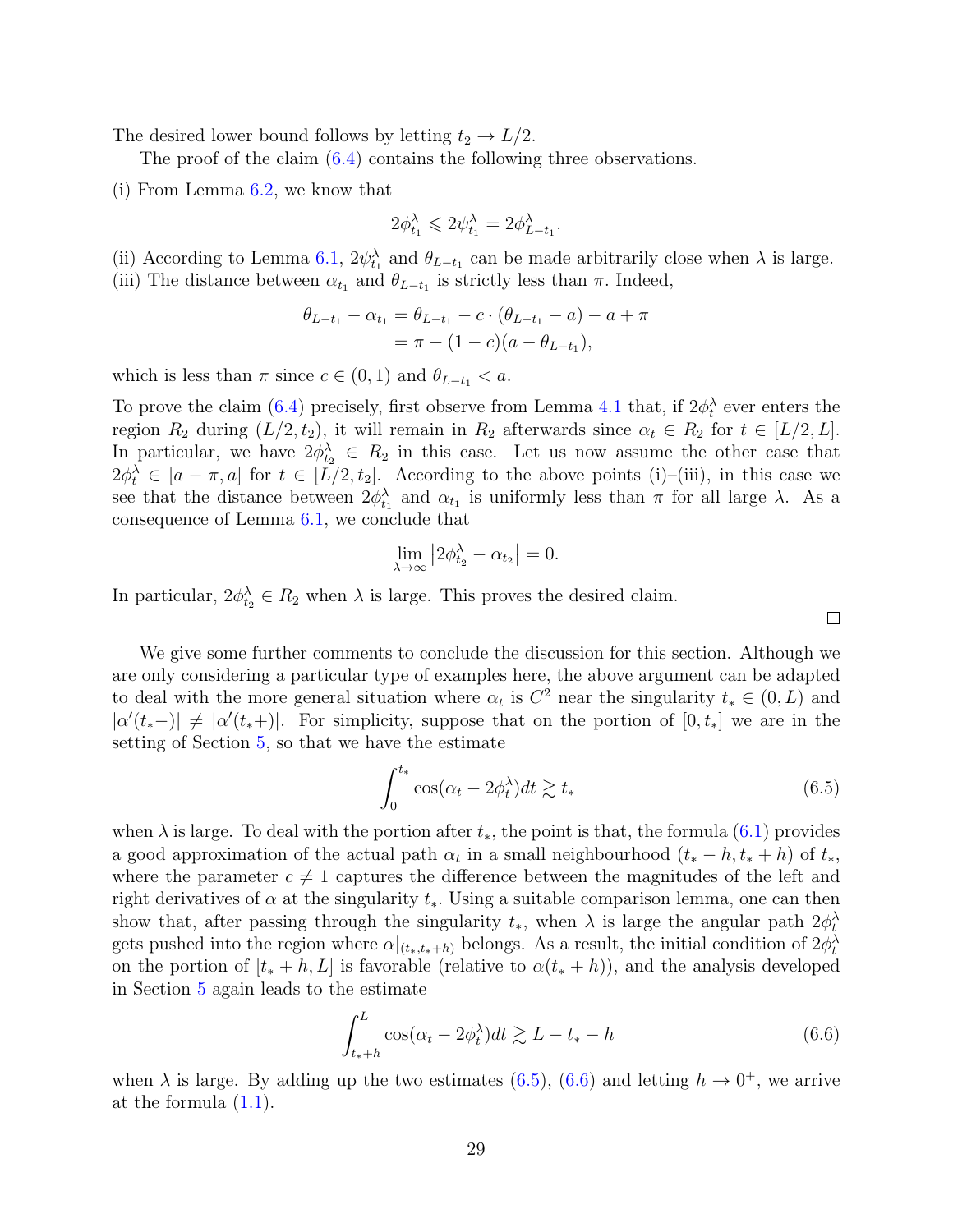## <span id="page-29-0"></span>7 Some further questions

One may wonder how much further one needs to go towards a complete solution to the length conjecture  $(1.1)$ ? In our modest opinion, a critical step is to identify a suitable way to capture the degree of tree-reducedness at a quantitative level, which is at the same time convenient to be utilised in the signature analysis. This is a quite challenging part of the problem as the tree-reduced property is essentially topological. Although Theorem [2.1](#page-5-0) does not resolve the problem completely, we believe that it provides an interesting and important attempt along this philosophy. For instance, in the simplified context of Example [2.1,](#page-5-2) the condition that  $\beta_t$  stays in an interval of length  $r < \pi$  reflects the extent to which the path cannot turn around immediately (thus being tree-reducedness). As r gets smaller, the path tends to be "more tree-reduced". While as r gets closer to  $\pi$ , the condition becomes less sensitive for detecting the tree-reduced property, and the extreme case of  $r = \pi$  allows the possibility of creating tree-like pieces.

To go deeper into the study, among others there are at least two interesting questions one can raise and investigate.

#### Question 1. Can we extend the current approach to higher dimensional paths?

At the moment, this is not entirely straight forward. For higher dimensional paths, one may resort to Cartan developments onto higher dimensional Lie groups, e.g.  $SL_n(\mathbb{R}), SO(p,q)$ etc. If one designs the development in a clever way, it may not be too surprising to end up with an ODE system in which the angular component for the group action is decoupled from the radial component just like the equations  $(3.5)$  and  $(3.6)$ . However, one faces another level of challenge (which is harder to overcome) due to the lack of monotonicity properties for the angular equation, since the angle dynamics is now taking values in the *n*-sphere  $S<sup>n</sup>$ rather than in  $\mathbb{R}$  (or  $S^1$ ).

On the other hand, we have made use of the intuition that the tree-reduced property is reflected by the incapability of making a  $\pi$ -turn locally. There is a weaker type of conditions that captures this property in a more direct way, which is expressed in terms of turning angles:

<span id="page-29-1"></span>
$$
|\beta_t - \beta_s| \le \kappa \quad \text{for a.a. } s, t \tag{7.1}
$$

with some given constant  $\kappa \in (0, \pi)$ .

**Question 2.** Is it possible to prove the signature asymptotics formula  $(1.1)$  under the condition  $(7.1)$  or more generally under a suitably localised version of  $(7.1)$ ?

Clearly, the condition  $(2.4)$  implies the condition  $(7.1)$ . However, it is possible to construct a bounded variation path that satisfies [\(7.1\)](#page-29-1) but is not strongly tree-reduced in the sense of Definition [2.4.](#page-5-1) For instance, let  $\{A, B, C\}$  be a Lebesgue measurable partition of [0, 1], such that for every open subset U of  $[0, 1]$  one has

$$
\mu(U \cap A) > 0, \ \mu(U \cap B) > 0, \ \mu(U \cap C) > 0.
$$

The existence of  $\{A, B, C\}$  is a (non-trivial) exercise in real analysis. Define  $\beta : [0, 1] \to S^1$ by

$$
\beta_t = 0 \cdot \mathbf{1}_A(t) + e^{2\pi i/3} \cdot \mathbf{1}_B(t) + e^{4\pi i/3} \cdot \mathbf{1}_C(t).
$$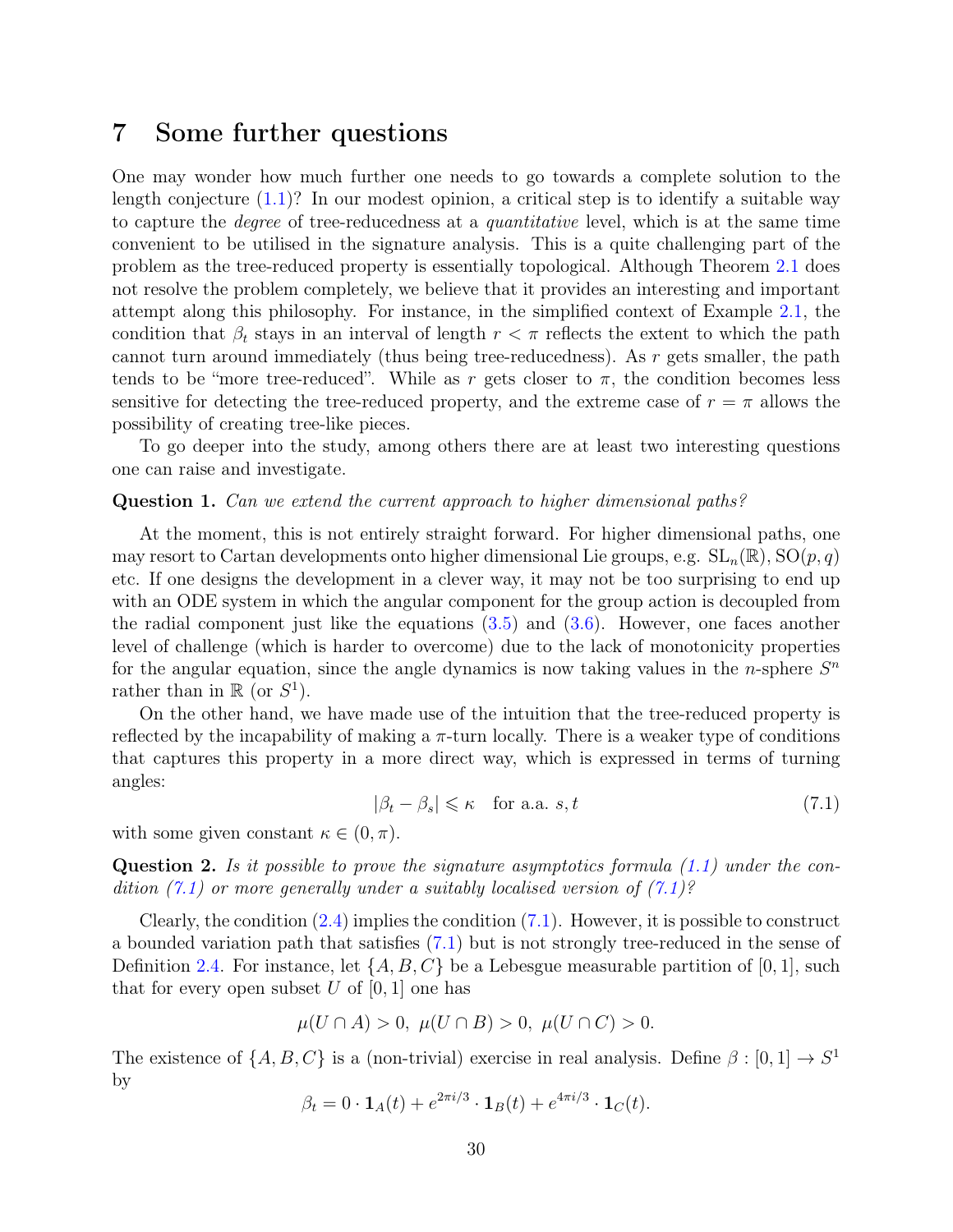Then  $\beta_t$  satisfies [\(7.1\)](#page-29-1) with  $\kappa = \frac{2\pi}{3}$  $\frac{2\pi}{3}$ , where the distance  $|\beta_t - \beta_s|$  is understood as the  $S^1$ distance. The resulting path  $\gamma_t \triangleq \int_0^t \beta_s ds$  is tree-reduced but not strongly tree-reduced. At this point, it is not so clear if the current strategy can be adapted to deal with this weaker type of conditions.

## <span id="page-30-0"></span>Appendix A Proof of Lemma [6.1](#page-25-0) and the  $\mathcal{C}^1$ -case.

In this section, we give the proof of Lemma [6.1,](#page-25-0) which also directly implies the signature asymptotics formula [\(1.1\)](#page-2-0) for planar  $\mathcal{C}^1$ -paths. Let  $\alpha : [0, L] \to \mathbb{R}$  be a given continuous function.

We first consider the case when the initial condition of  $2\phi_t^{\lambda}$  coincides with  $\alpha_0$ .

<span id="page-30-3"></span>**Lemma A.1.** For each  $\lambda > 0$ , let  $(\phi_t^{\lambda})_{0 \leq t \leq L}$  be the solution to the differential equation

<span id="page-30-1"></span>
$$
\begin{cases} d\phi_t^{\lambda} = \lambda \sin(\alpha_t - 2\phi_t^{\lambda})dt, & 0 \leq t \leq L, \\ \phi_0^{\lambda} = \alpha_0/2. \end{cases}
$$
 (A.1)

Then  $2\phi_t^{\lambda}$  converges uniformly to  $\alpha_t$  on  $[0, L]$  as  $\lambda \to \infty$ .

Proof. Let

$$
\omega(h) \triangleq \sup_{|s-t| < h} |\alpha_t - \alpha_s|
$$

be the modulus of continuity of  $\alpha$ . Given  $\varepsilon \in (0, \pi/4)$ , choose  $h = h_{\varepsilon}$  so that  $\omega(h) < \varepsilon$ . Let  $\lambda > \frac{\|\alpha\|_{\infty}}{h \sin \epsilon}$ . We claim that  $|2\phi_t^{\lambda} - \alpha_t| < 2\epsilon$  for all  $t \in [0, L]$ . Suppose on the contrary that  $|2\phi_t^{\lambda} - \alpha_t| \geq 2\varepsilon$  for some t. Define

$$
t_2 \triangleq \inf\{s \in [0,L] : |2\phi_s^{\lambda} - \alpha_s| \geqslant 2\varepsilon\},\
$$

and

$$
t_1 \triangleq \sup\{0 \leq s \leq t_2 : |2\phi_s^{\lambda} - \alpha_s| \leq \varepsilon\}.
$$

Apparently,  $0 < t_1 < t_2 \le L$ . Moreover,  $|2\phi_{t_1}^{\lambda} - \alpha_{t_1}| = \varepsilon$  and

$$
\varepsilon \leqslant |2\phi_s^{\lambda} - \alpha_s| \leqslant 2\varepsilon \quad \forall s \in [t_1, t_2].
$$

Using the differential equation  $(A.1)$ , we also have

<span id="page-30-2"></span>
$$
2\phi_{t_2}^{\lambda} - \alpha_{t_2} = 2\phi_{t_1}^{\lambda} - \alpha_{t_1} + 2\lambda \int_{t_1}^{t_2} \sin(\alpha_s - 2\phi_s^{\lambda}) ds + (\alpha_{t_1} - \alpha_{t_2}).
$$
 (A.2)

If  $2\phi_{t_2}^{\lambda} - \alpha_{t_2} = 2\varepsilon$ , by the definition of  $t_1$  we must have  $2\phi_{t_1}^{\lambda} - \alpha_{t_1} = \varepsilon$  and thus

$$
\varepsilon \leqslant 2\phi_s^{\lambda} - \alpha_s \leqslant 2\varepsilon \quad \forall s \in [t_1, t_2].
$$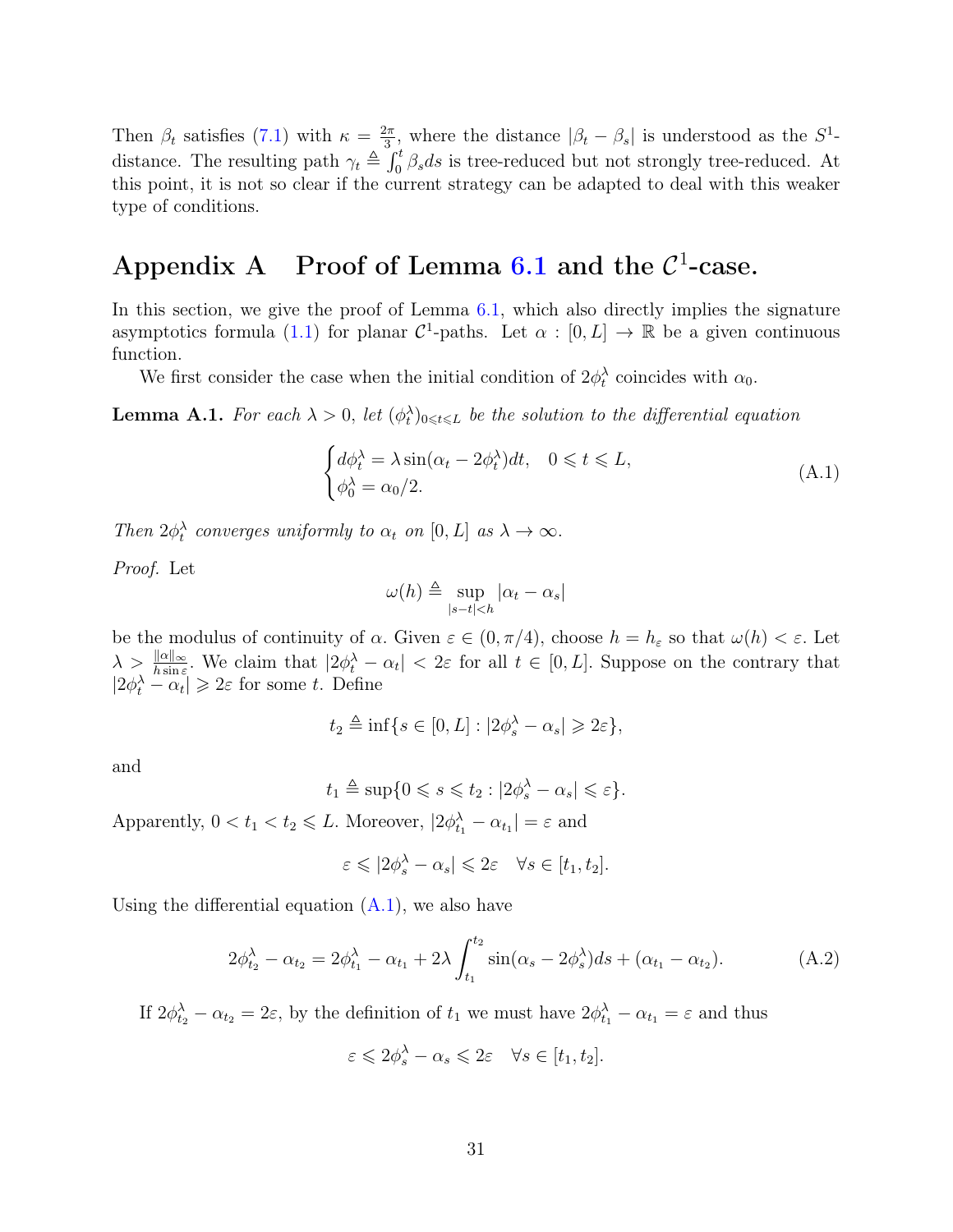Therefore, [\(A.2\)](#page-30-2) implies that

$$
2\varepsilon \leq \varepsilon - 2\lambda(t_2 - t_1)\sin \varepsilon + |\alpha_{t_1} - \alpha_{t_2}|
$$
  

$$
\leq \begin{cases} \varepsilon + \omega(h) < 2\varepsilon, \\ \varepsilon + 2\|\alpha\|_{\infty} - 2\lambda h \sin \varepsilon < \varepsilon, \quad \text{if } t_2 - t_1 \geq h. \end{cases}
$$

This is clearly a contradiction. The case when  $2\phi_{t_2}^{\lambda} - \alpha_{t_2} = -2\varepsilon$  is treated in a similar way. Consequently, we conclude that  $|2\phi_t^{\lambda} - \alpha_t| < 2\varepsilon$  for all  $t \in [0, L]$ , provided that  $\lambda > \frac{\|\alpha\|_{\infty}}{h \sin \varepsilon}$ .  $\Box$ 

Now we extend the above argument to give a proof of Lemma [6.1.](#page-25-0) Namely, under the assumption that

<span id="page-31-0"></span>
$$
|2\phi_0^\lambda - \alpha_0| \leqslant \kappa < \pi \quad \forall \lambda > 0,\tag{A.3}
$$

we want to establish the uniform convergence of  $2\phi_t^{\lambda}$  towards  $\alpha_t$  on  $[t_0, L]$  where  $t_0 > 0$  is a given fixed time. In order to use the previous proof, the crucial point is to see that, when  $\lambda$  is large the quantity  $2\phi_t^{\lambda} - \alpha_t$  can be brought down to the region  $(-\varepsilon, \varepsilon)$  at some time in [0,  $t_0$ ]. The heuristic reason for such a property is simple to describe. Since  $|2\phi_0^{\lambda} - \alpha_0|$  is uniformly less than  $\pi$ , at the initial stage of the dynamics (i.e. when t is small), the quantity  $\sin(2\phi_t^{\lambda} - \alpha_t)$  is uniformly away from zero. Therefore, when  $\lambda$  is large, the mean-reversing property gets rather significant and is thus pushing  $2\phi_t^{\lambda}$  to be close to  $\alpha_t$  very quickly. Let us now make the heuristics precise.

<span id="page-31-2"></span>**Lemma A.2.** Suppose that [\(A.3\)](#page-31-0) holds for some given constant  $\kappa \in (0, \pi)$ . Let  $t_0 > 0$  be fixed. Then for any  $\varepsilon > 0$ , there exists  $\Lambda = \Lambda_{\varepsilon,t_0} > 0$ , such that for each  $\lambda > \Lambda$  we have

<span id="page-31-1"></span>
$$
|2\phi_s^{\lambda} - \alpha_s| < \varepsilon \quad \text{for some } s \in [0, t_0]. \tag{A.4}
$$

Proof. Let  $\kappa' \in (\kappa, \pi)$  be fixed. By the continuity of  $\alpha_t$  at the origin, there exists  $\delta \in (0, t_0)$ such that

$$
t \in [0, \delta] \implies |\alpha_t - \alpha_0| < \kappa' - \kappa.
$$

Given  $\varepsilon > 0$ , we define

$$
\Lambda \triangleq \frac{2\|\alpha\|_{\infty} + \kappa}{2\delta \sin \varepsilon}.
$$

For each given  $\lambda > \Lambda$ , we claim that  $(A.4)$  holds. Suppose on the contrary that

$$
|2\phi_s^{\lambda} - \alpha_s| \geqslant \varepsilon \quad \forall s \in [0, t_0].
$$

By continuity, we have either

(i) 
$$
2\phi_s^{\lambda} - \alpha_s \geqslant \varepsilon \quad \forall s \in [0, t_0]
$$

or

(ii) 
$$
2\phi_s^{\lambda} - \alpha_s \leqslant -\varepsilon \quad \forall s \in [0, t_0].
$$

Suppose that Case (i) holds. Define

$$
s_1 \triangleq \inf \{ s \in [0, t_0] : 2\phi_s^{\lambda} - \alpha_s = \kappa' \}.
$$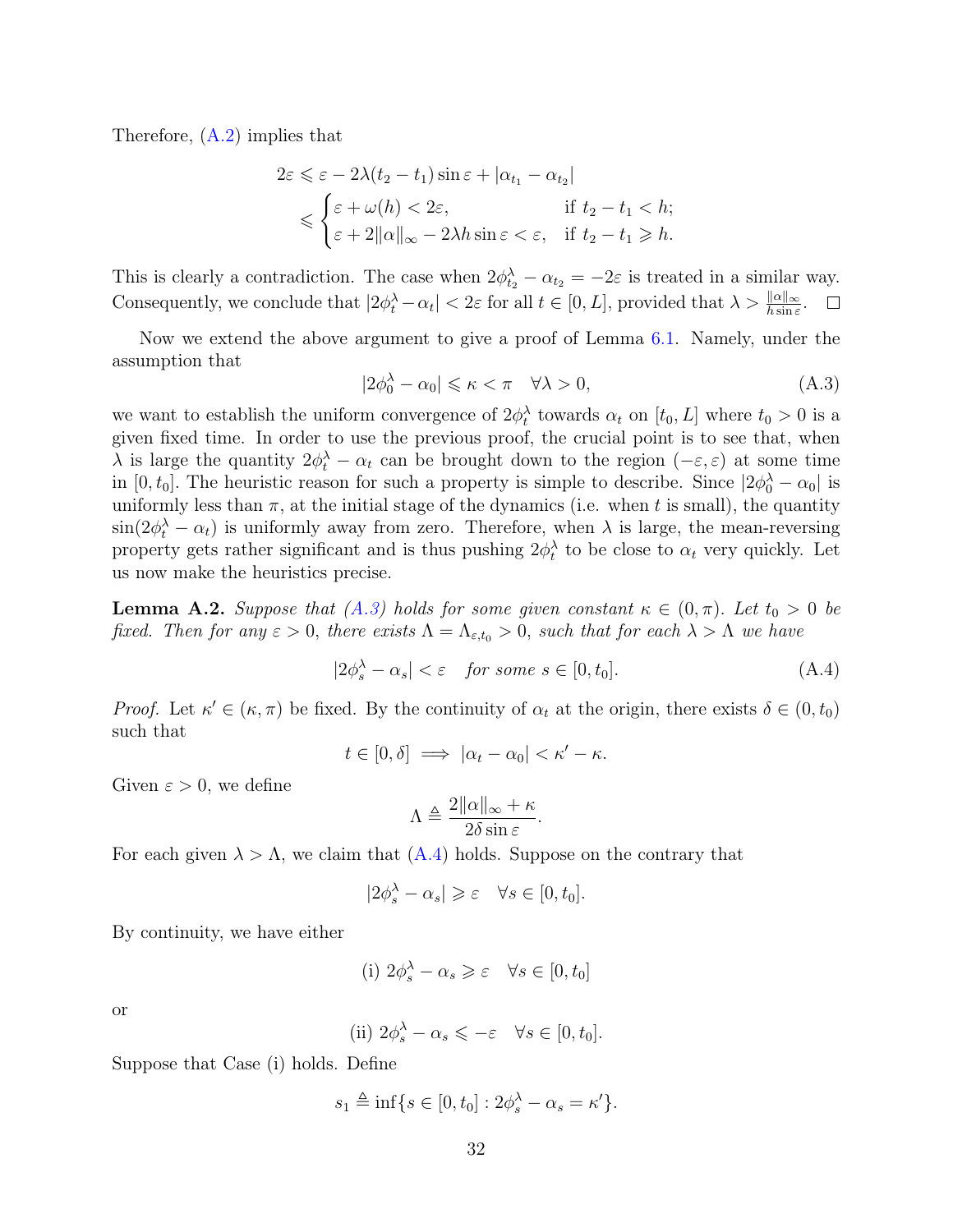Then we must have  $s_1 > \delta$ . Indeed, consider the equation

<span id="page-32-0"></span>
$$
2\phi_{s_1}^{\lambda} - \alpha_{s_1} = 2\phi_0^{\lambda} - \alpha_0 - (\alpha_{s_1} - \alpha_0) - 2\lambda \int_0^{s_1} \sin(2\phi_s^{\lambda} - \alpha_s) ds.
$$
 (A.5)

Note that

$$
\varepsilon \leqslant 2 \psi_s^{\lambda} - \alpha_s \leqslant \kappa' < \pi \quad \forall s \in [0,s_1]
$$

and thus  $\sin(2\phi_s^{\lambda} - \alpha_s)$  is positive on [0, s<sub>1</sub>]. If  $s_1 \leq \delta$ , the left hand side of [\(A.5\)](#page-32-0) equals  $\kappa'$ while the right hand side is strictly less than

$$
\kappa + (\kappa' - \kappa) - 2\lambda \int_0^{s_1} \sin(2\phi_u^{\lambda} - \alpha_u) du \leq \kappa'.
$$

This is clearly a contradiction. Therefore,  $s_1 > \delta$ . Now using the same equation [\(A.5\)](#page-32-0), we see that the left hand side is bounded below by  $\varepsilon$  while the right hand side is bounded above by

$$
\kappa + 2\|\alpha\|_{\infty} - 2\lambda s_1 \sin \varepsilon \leqslant \kappa + 2\|\alpha\|_{\infty} - 2\lambda \delta \sin \varepsilon.
$$

This leads to a contradiction, since the quantity on the right hand side of the above inequality is negative when  $\lambda > \Lambda$  by the definition of  $\Lambda$ . The discussion of Case (ii) is similar.  $\Box$ 

Now we are able to complete the proof of Lemma [6.1.](#page-25-0)

*Proof of Lemma [6.1.](#page-25-0)* Given  $\varepsilon > 0$ , define

$$
\Lambda_1 \triangleq \frac{\|\alpha\|_{\infty}}{h \sin \varepsilon}, \ \Lambda_2 \triangleq \frac{2\|\alpha\|_{\infty} + \kappa}{2\delta \sin \varepsilon},
$$

which are the two constants appearing in the proofs of Lemma [A.1](#page-30-3) and Lemma [A.2](#page-31-2) respectively. Define  $\Lambda \triangleq \max{\Lambda_1, \Lambda_2}$ . For each  $\lambda > \Lambda$ , we know from Lemma [A.2](#page-31-2) that there is  $s \in [0, t_0]$  (which may depend on  $\lambda$ ) such that  $(A.4)$  holds. In addition, exactly the same argument as in the proof of Lemma [A.1](#page-30-3) allows us to conclude that

$$
|2\phi_t^{\lambda}-\alpha_t|\leqslant 2\varepsilon \quad \forall t\in[s,L]
$$

In particular, we have

$$
\sup_{t \in [t_0, L]} |2\phi_t^{\lambda} - \alpha_t| \leq 2\varepsilon.
$$

This gives the desired uniform convergence.

Remark A.1. It is not hard to see why  $2\phi_0^{\lambda} = \alpha_0 \pm \pi$  are "bad" initial condition. Consider the extreme example where  $\alpha_t \equiv \alpha_0$ . If  $2\phi_0^{\lambda} = \alpha_0 \pm \pi$ , then we have  $\phi_t^{\lambda} \equiv \phi_0^{\lambda}$ , which is never close to  $\frac{\alpha_t}{2}$ . If we perform an explicit calculation for the tree-like path  $v \sqcup (-v)$   $(v \in \mathbb{R}^2)$ , this is exactly what happens in the  $(-v)$ -part.

**Corollary A.1.** Let  $\gamma : [0, L] \to \mathbb{R}^2$  be a path defined by the equation [\(2.3\)](#page-3-3), where the angular path  $\beta : [0, L] \to \mathbb{R}^2$  is a continuous function. Then the signature asymptotics formula [\(1.1\)](#page-2-0) holds for  $\gamma$ .

*Proof.* With  $\alpha_t \triangleq \beta_{L-t}$  and  $2\phi_0^{\lambda} \triangleq \alpha_0$ , Lemma [6.1](#page-25-0) shows that the angular path  $2\phi_t^{\lambda}$  converges uniformly to  $\alpha_t$  as  $\lambda \to \infty$ . The result then follows from the lower estimate [\(3.10\)](#page-10-3).  $\Box$